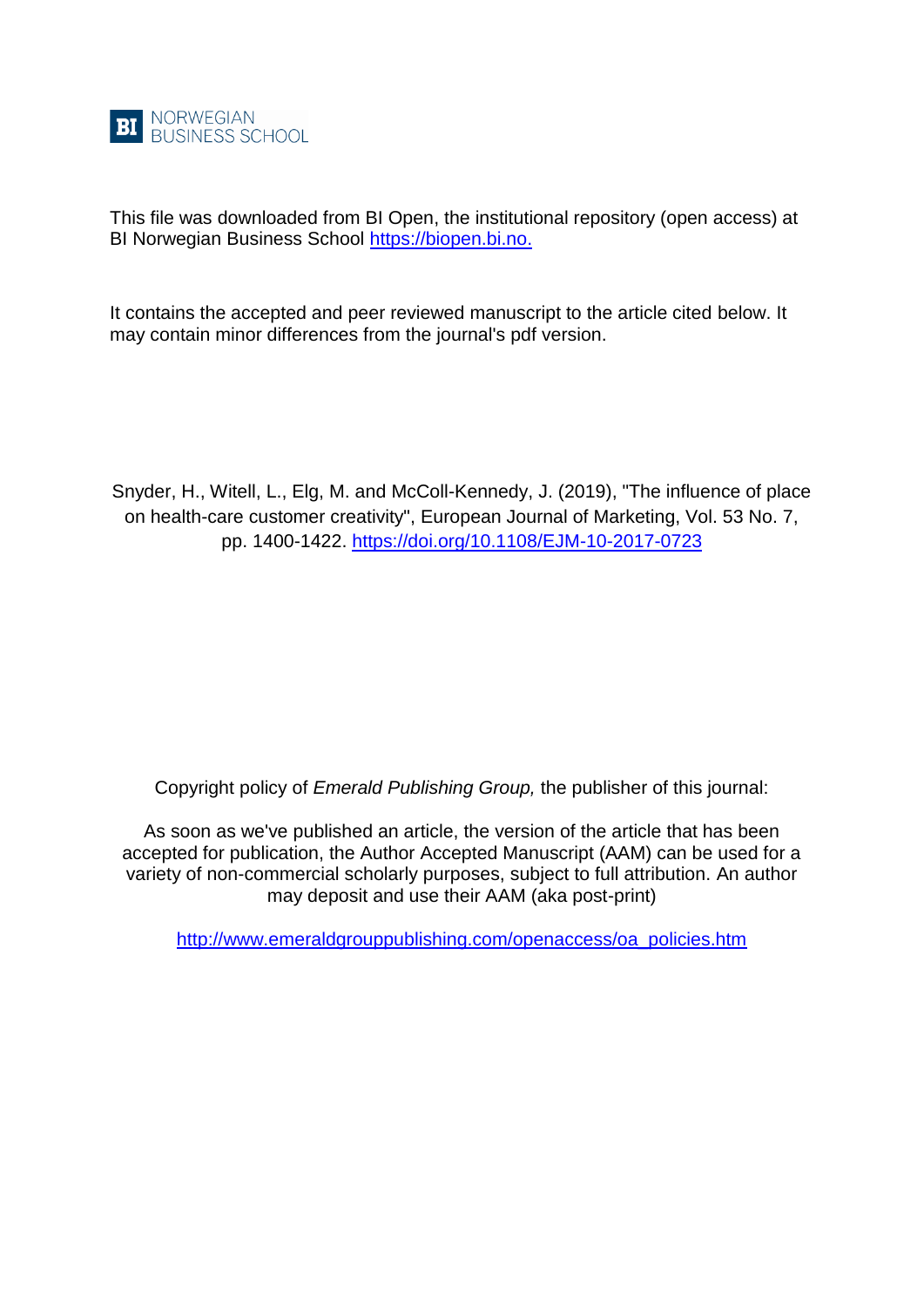#### **The influence of place on health-care customer creativity**

## **ABSTRACT**

**Purpose** – When using a service, customers often develop their own solutions by integrating resources to solve problems and co-create value. Drawing on innovation and creativity literature, this study investigates the influence of place (the service setting and the customer setting) on customer creativity in a health-care context.

**Design/methodology/approach** – In a field study using customer diaries, 200 ideas from orthopedic surgery patients were collected and evaluated by an expert panel using the Consensual Assessment Technique (CAT).

**Findings** –Results suggest that place influences customer creativity. In the customer setting, customers generate novel ideas that may improve their clinical health. In the service setting, customers generate ideas that may improve the user value of the service and enhance the customer experience. Customer creativity is influenced by the role the customer adopts in a specific place. In the customer setting customers were more likely to develop ideas involving active customer roles. Interestingly, while health-care customers provided ideas in both settings, contrary to expectation, ideas scored higher on user value in the service setting than in the customer setting.

**Research limitations/implications** – This study shows that customer creativity differs in terms of originality, user value, and clinical value depending on the place (service setting or customer setting), albeit in one country in a standardized care process.

**Originality/value** – As the first field study to test the influence of place on customer creativity, this research makes a novel contribution to the growing body of work in customer creativity, showing that different places are more/less favorable for different dimensions of creativity. It also relates customer creativity to health-care practices and highlights that patients are an untapped source of creativity with first- hand knowledge and insights, importantly demonstrating how customers can contribute to the further development of health-care services.

**Keywords:** Customer creativity, service innovation, value co-creation, place, service setting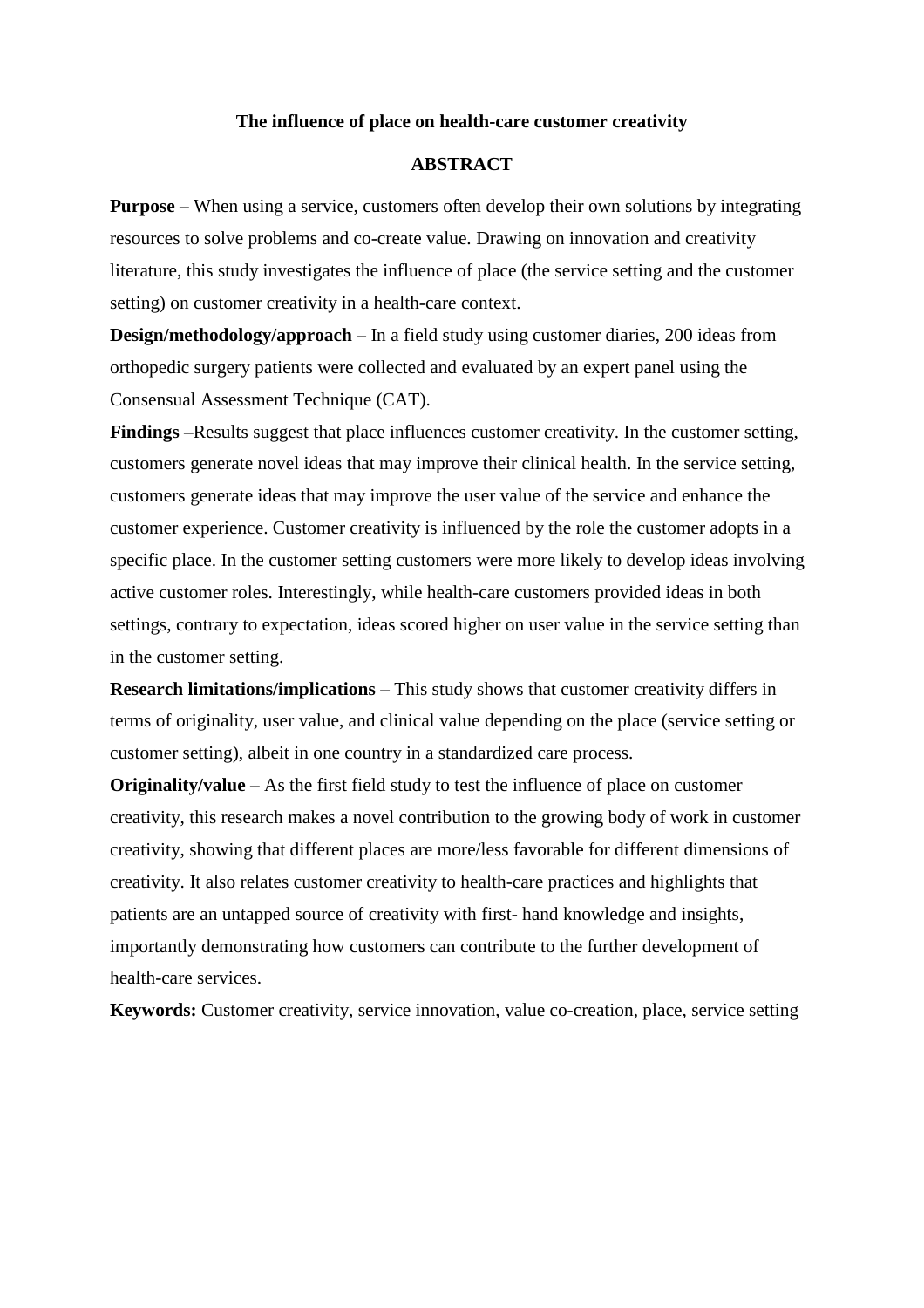#### **INTRODUCTION**

A creative customer is a customer that adapt, modify, or transform products or services to better suit their needs. Research shows that, when using a product or service, customers often develop their own solutions to problems they experience by finding the resources necessary to meet their goals (Hill-Briggs, 2003; Moreau and Dahl, 2005) and co-create value (McColl-Kennedy *et al.,* 2012*,* 2017a). While engaging customers in new service development is typically a formal process initiated and controlled by the firm, creative customers often act independently and experiment when actually using a product or service (Berthon *et al.,* 2007). This is consistent with the view that the value (of a product or service) is created in use, rather than at the point of transaction (Eggert *et al.,* 2018). Customers are essential for value creation, redefining customers from passive value recipients to active contributors who cocreate value *with* the service provider and other actors. In this approach, the service provider benefits from identifying customer needs and actively collaborating with and learning from customers (Vargo and Lusch, 2015)

This study focuses on the patient as a source of creativity. Health-care services can be understood as comprising all the activities (by various actors) intended to promote, restore, or maintain health (Robbins, 2001). As such, health-care is a service with blurry boundaries, and it is challenging to determine what the service actually *is*, particularly as health-care changes constantly as the consumer enters different stages of the customer journey. For this reason, health-care provides interesting conditions for investigating customer creativity. It is particularly relevant because it is a demanding service that relies heavily on customer engagement and problem-solving (Creer and Holroyd, 2006; Spanjol *et al.,* 2015). Health services are complex and often require customers to participate extensively over long periods of time, with limited support from the service provider (Spanjol *et al.,* 2015). Health-care is not static, and patients must solve problems as they occur. In addition, health services stretch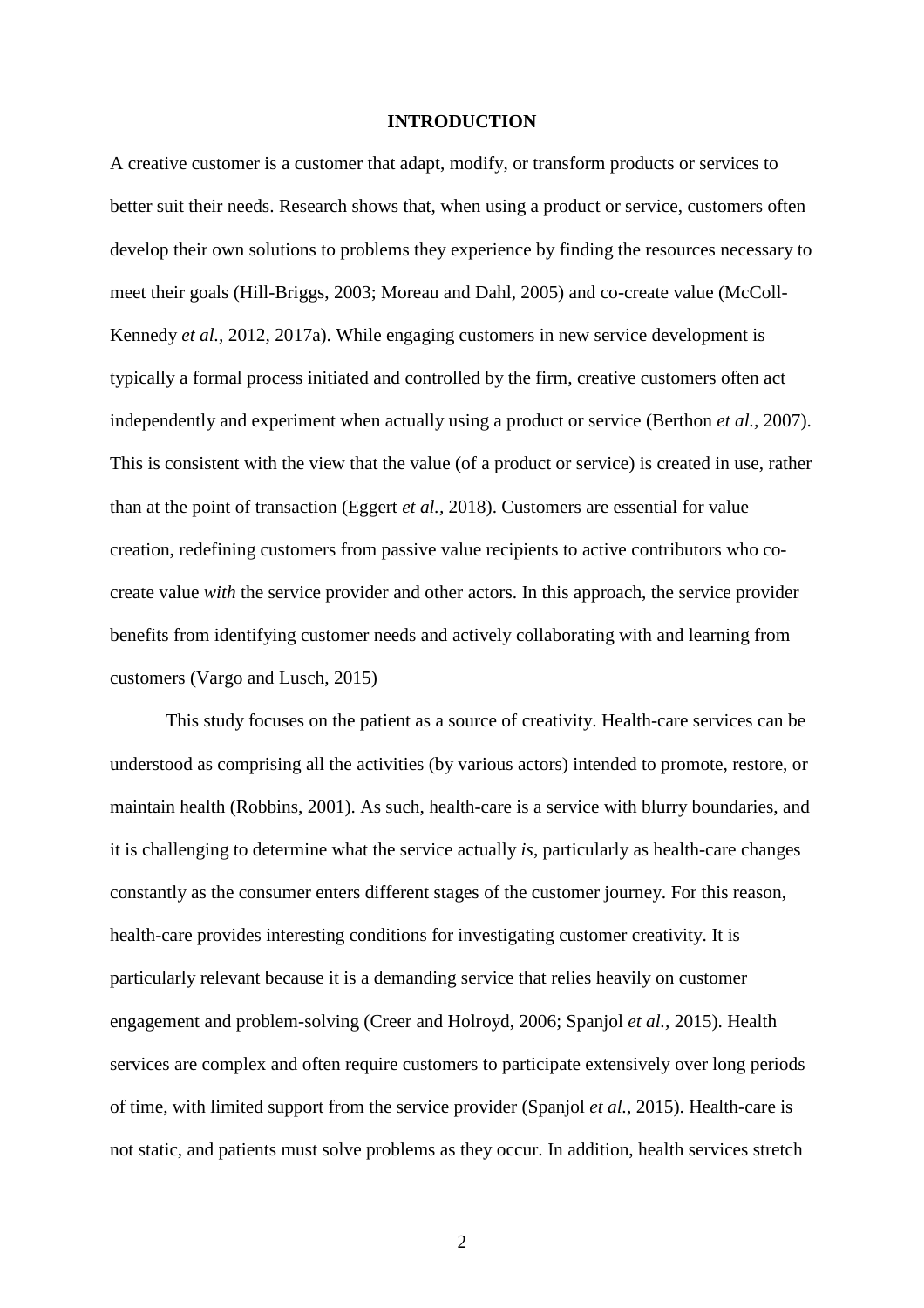far beyond one particular setting, entering patients' daily lives and surrounding networks (McColl-Kennedy *et al.,* 2012). While it has been suggested that thinking creatively and solving problems are fundamental for patients (Henrike and Schultz, 2014), the traditional view is that physicians determine customer needs and patients are viewed as passive care recipients (Berry and Bendapudi, 2007).

Despite the growing practice of using customers to innovate, a recent meta-analysis found that firms struggle to obtain benefits from customer involvement and identified a need to better understand the influence of contextual factors (Chang and Taylor, 2016). If involving customers in new service development significantly enhances the likelihood of success (Witell *et al.,* 2014), it is critical to understand when and under what conditions customers are most likely to be creative. Customer creativity has been studied in experimental lab settings related to product development (e.g., Magnusson *et al.,* 2016; Rosa *et al.,* 2014), but almost no research has addressed customer creativity outside the boundaries of the firm. As a result, we have a limited understanding of when, why, and how consumers act creatively. This study aims to fill this research gap by investigating the influence of place on customer creativity. In this study, place encompasses immediate physical surroundings, social relationships, and cultural settings (Barnett and Casper, 2001). Customers are creative in how they adapt and solve problems, but the degree of creativity can be influenced by the place in which it occurs as different places is related with different customer roles and social relationships, customer knowledge and experience that can enable or restrict creativity (Burroughs *et al.,* 2008; Moreau and Dahl, 2005).

Previous research focuses on specific aspects of creativity rather than the combined influence of the place in which creativity occurs, thus failing to recognize how customer creativity differs from one place to the next (Meusburger, 2009). By building on and extending previous research on value co-creation, customer creativity, and place, the purpose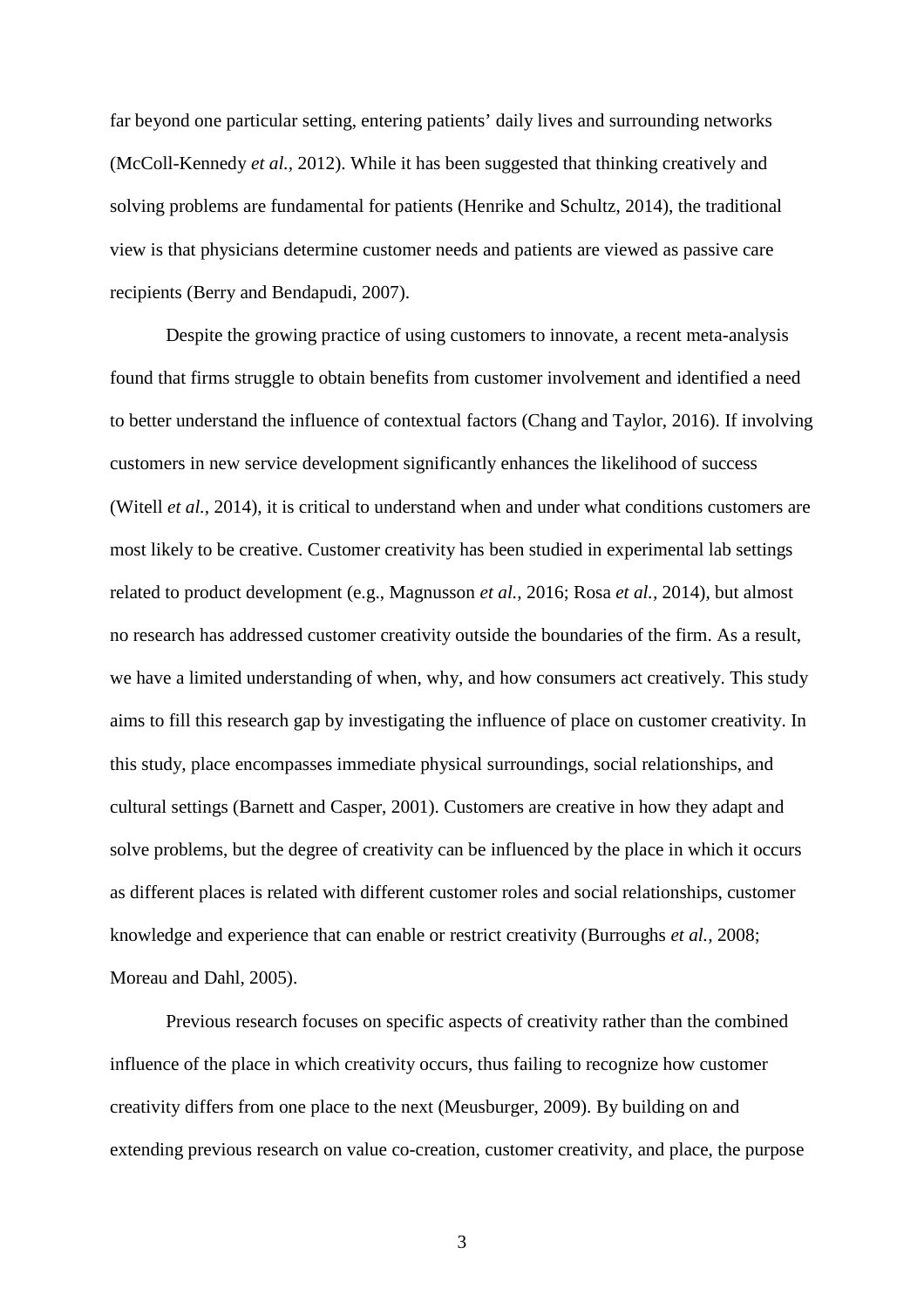of this study is to investigate how the different dimensions of customer creativity is influenced by place. In the first step, we collected 200 ideas from orthopedic surgery (elective hip replacement) patients in a public Swedish hospital, capturing ideas from two key places: the service setting and the customer setting. In the second step, an expert panel (consisting of experienced nurses with significant knowledge in the domain they are evaluating) evaluated these ideas based on originality, user value, and clinical value.

This study extends previous research in several important ways. First, it investigates how place influences customer creativity. In particular, it shows that different places (the service setting/hospital and the customer setting/home) are favorable for different dimensions of customer creativity (originality, user value, clinical value). Second, the study furthers previous research on co-creative practices in health-care (McColl-Kennedy *et al.,* 2017a) by suggesting that customer creativity is key for designing and implementing such practices. It also furthers previous research on the role of front-line employees, such as nurses, in new service development (Karlsson and Skålén, 2015), suggesting that front-line employees should not replace patients, but co-create new services with patients. Third, answering calls in previous research on extending the dimensions of customer creativity (Magnusson *et al.*, 2003), this study introduces a context-specific dimension: clinical value. Finally, this study provides guidelines to help scholars and managers further understand the concept and process of customer creativity.

#### **THEORETICAL FRAMEWORK**

## *Co-creation in health-care*

Health-care advances have focused on medical innovations, such as new tools, drugs, and technologies (Windrum, 2014). Less attention has been paid to innovating health-care services and enhancing patient experience. While involving customers in innovation is a common practice in many industries, patients have seldom been involved in health-care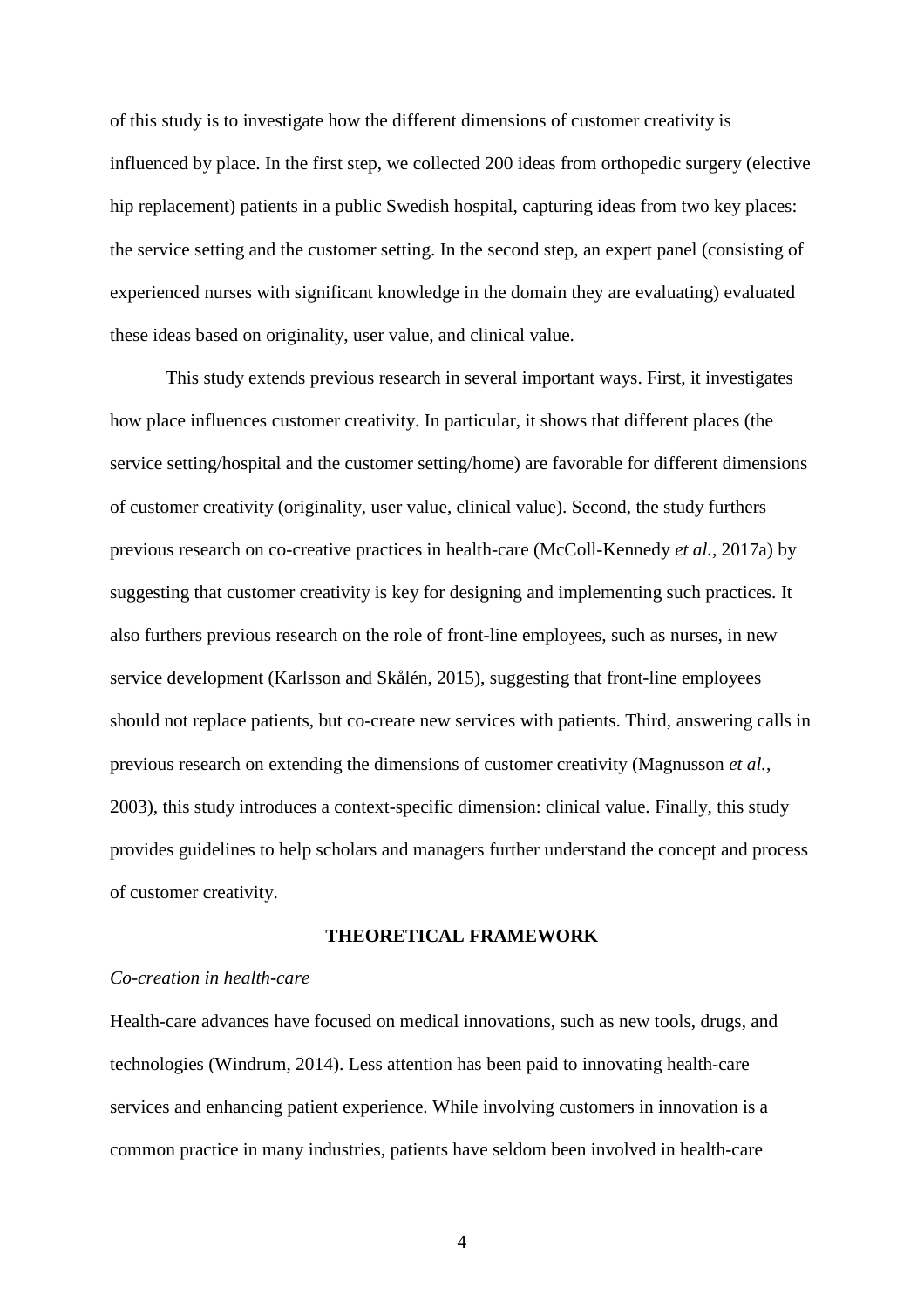development (Snyder and Engström, 2016). This is unfortunate because, while customer involvement and engagement are essential for the successful outcome of many services, they are particularly important in prolonged and complex services, such as health-care (Spanjol *et al.,*2015). Health-care services are especially interesting because they directly address customers' well-being and can significantly impact quality of life (McColl-Kennedy *et al.,* 2017a; Patrício *et al.,* 2018), and their value creation depends on customer involvement and engagement (Black and Gallan, 2015). Patients have always been creative in solving healthrelated problems and engaging in self-care. However, modern medical practice has moved health-related activities from the individual, family, and community to health-care providers and institutions (Lorig and Holman, 2003). In essence, the role of the patient in modern health-care has been to show up to medical consultations, cooperate with doctors, and follow treatment instructions (Wagner *et al.,* 2005). Though patients may engage in health-related activities outside the hospital, this has been a blind spot for health-care service providers.

Recently, health-care researchers have suggested that the patient's traditional passive role limits health-care service innovation (Hardyman, Daunt, and Kitchener, 2015). Effective management of long-term illnesses, such as diabetes or arthritis, requires not only knowledge and skills to perform treatment, but also problem-solving skills to cope with everyday problems, make adjustments, and find solutions (Hill-Briggs, 2003). Therefore, scholars have identified a new, active role of patients in health-care, in which patients co-create the service with health-care professionals and others (Frow *et al.,* 2016; McColl-Kennedy *et al.,* 2017b). This more active patient role is emphasized by and manifested in such concepts and practices as patient-centered care (Mead and Bower, 2000; Stewart, 2001), shared decision-making (Charles *et al.,* 1997; Elwyn *et al.,* 2012), patient participation (Gallan *et al.,*2013), patient empowerment (Anderson and Funnell, 2010; Aujoulat *et al.,* 2007), self-management (Bodenheimer *et al.,* 2002; Lorig and Holman, 2003), collaborative care (Gilbody *et al.,*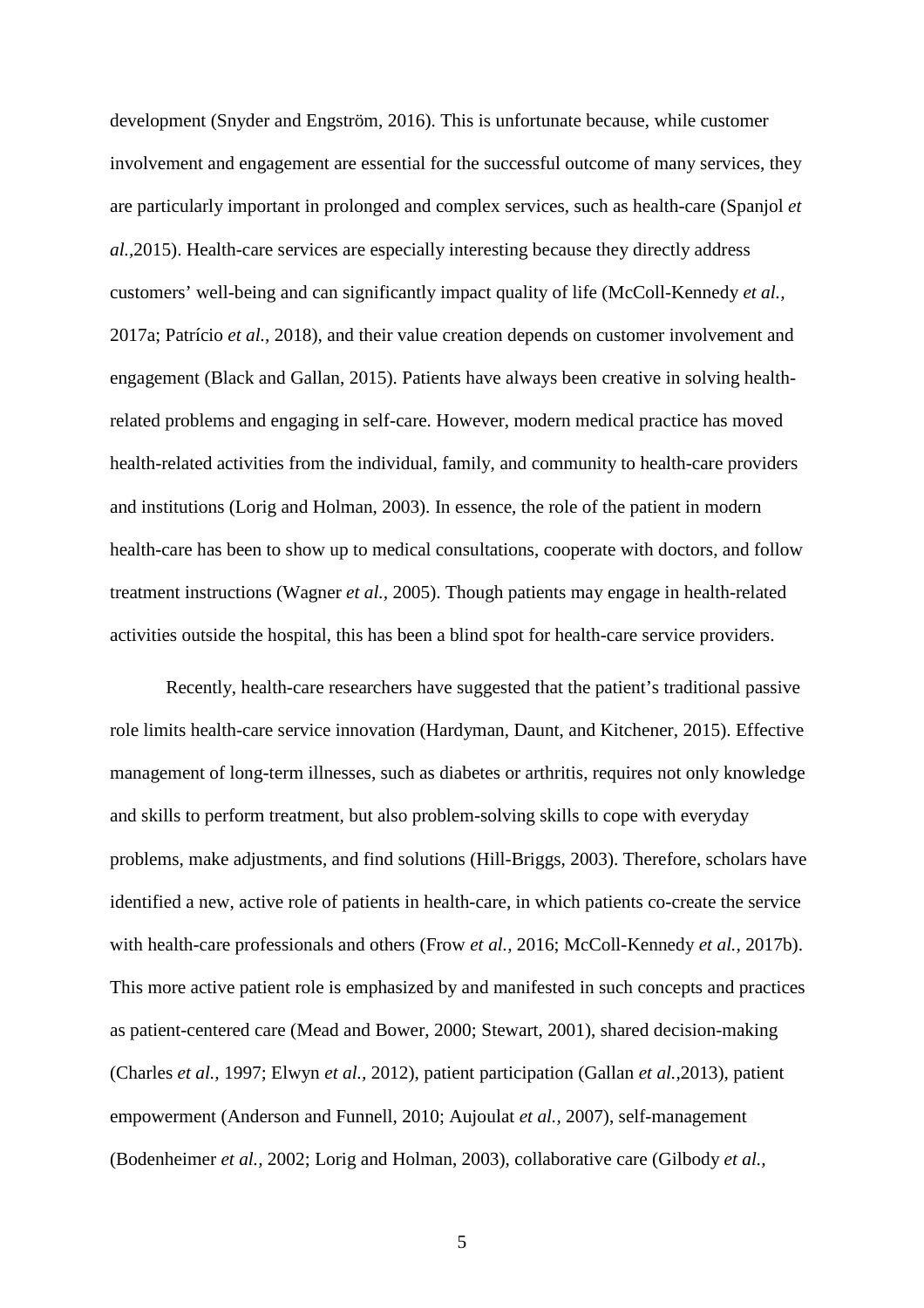2006), and health-care value co-creation (Frow *et al.,* 2016; McColl-Kennedy *et al.,* 2017b) (see Table 1). While such developments in research and practice are encouraging, most have focused on direct patient–physician interactions and how to organize health-care within the service setting (Spanjol *et al.,* 2015). Although interactions with health-care professionals are important, most health-care activities take place in the customer setting (Creer and Holroyd, 2006). Even when they receive excellent high-quality care in the service setting, patients often fail to successfully manage their illnesses once they are home (Bodenheimer *et al.,* 2002; Creer and Holroyd, 2006; Spanjol *et al.,* 2015).

-Insert Table 1 here -

### *Customer creativity*

Customer creativity can be defined as "the problem-solving capability possessed by the individual that may be applied toward solving consumption-related problems" (Hirschman, 1980, p. 286). While value co-creation and creativity are related concepts, not all practices that create value for the customer are automatically considered creative. Instead, value can be both a motivator and a goal of creativity, meaning we do what we do in order to create value for ourselves or for others. Creativity is commonly evaluated in terms of outcomes (e.g., products, services, solutions, or ideas) that are both novel and valuable in a given context (Amabile, 1983; Oldham & Cummings, 1996). To be considered creative, an idea must be not only new or novel, but also appropriate and beneficial to some actor and, thus, the value cocreation process (Zeng *et al.,* 2009).

While all customers can be considered creative in some way (Hirschman, 1980), the extent of their creativity depends on a range of factors. Early research was dominated by the personality approach, which considered creativity to be a function of individual traits, such as intelligence, curiosity, and risk-taking (Kristensen, 2004). More recent research focuses on how contextual and environmental factors influence individual creativity, positing that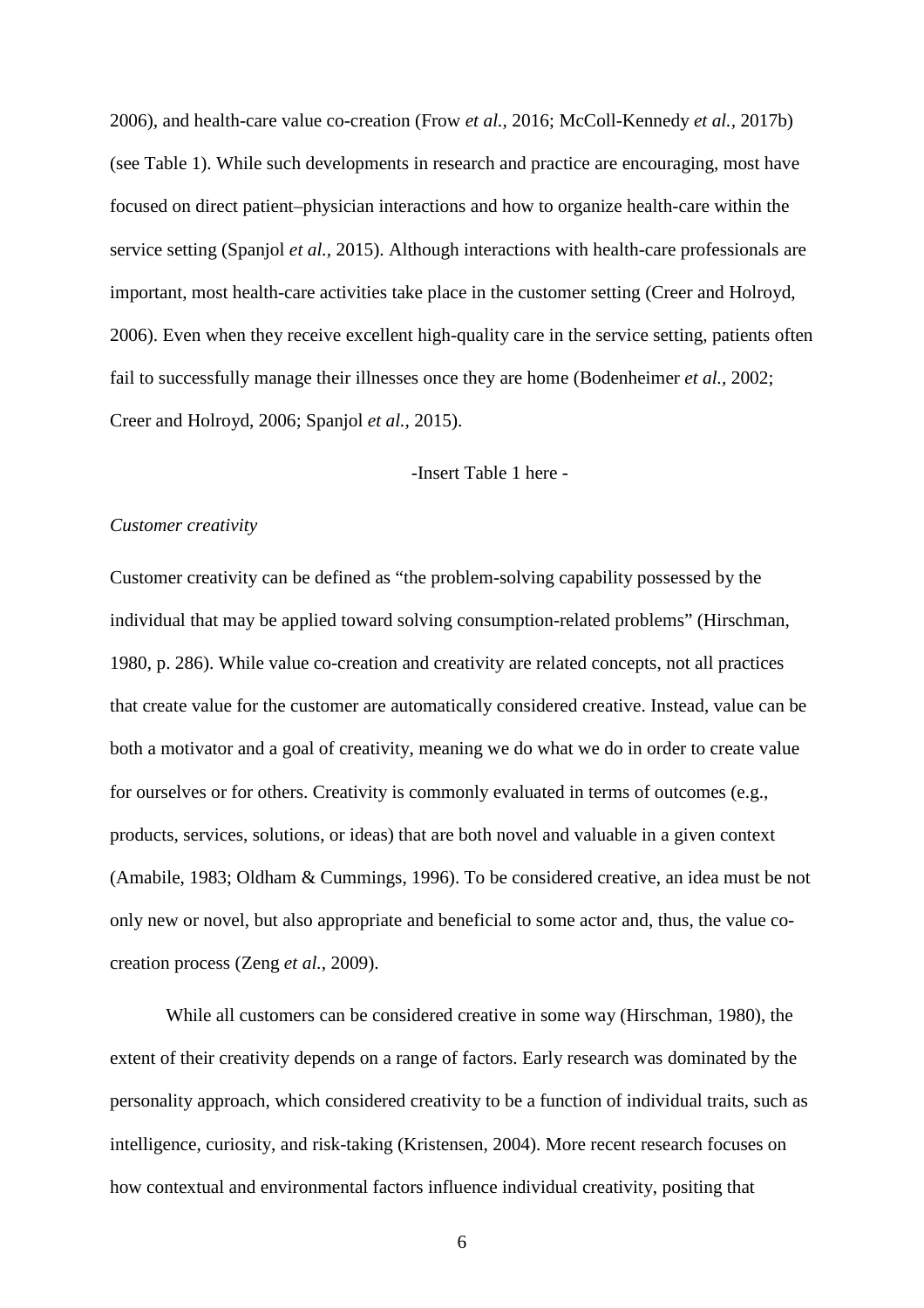creative ideas develop through complex interactions between the individual and the surrounding environment (Amabile, 1983; Simonton, 2000). More specifically, creativity takes place in relation to places, supporting diverse cognitive processes and behaviors (Moreau and Dahl, 2005). This follows the general approach of modern marketing, which emphasizes the relativistic, context-dependent features of value as created in use (Akaka and Chandler, 2011; Eggert *et al.,* 2018).

### *The conceptualization of place*

The notion of place has been conceptualized in several ways in service and creativity research (Table 2). In service research, Bitner (1992) introduced the term "servicescape" to describe the physical surroundings of a service setting, arguing that a setting's physical elements strongly influence customer behavior and that servicescapes influence the nature and quality of interactions between staff and customers. While Bitner (1992) recognized the importance of social elements, she focused on the physical aspects of the service setting controlled by the firm. Although physical and social aspects can be theoretically separated, they tend to overlap in practice (Simonton, 2000). Building on this idea, the servicescape concept was extended to include social dimensions (e.g., Tombs and McColl-Kennedy, 2003) and aspects of language (Touchstone *et al.,* 2017). In service research, there is a strong emphasis on the servicescape being controlled by the firm (e.g., Bitner, 1992; Ezeh and Harris, 2007; Parish *et al.,* 2008); however, as more services are performed by customers outside the firm's boundaries (Frow *et al.,* 2016; McColl-Kennedy *et al.,* 2017a), extending the servicescape to places outside the service provider becomes increasingly relevant (Rosenbaum and Smallwood, 2013; Voorhees *et al.,*2017). Despite this trend, research on such places remains limited.

Notably, Rosenbaum et al. (2007) investigated the importance and meaning of third places in customers' lives and the effects of these places on well-being in the context of cancer care. Third places are service establishments beyond the home in which customers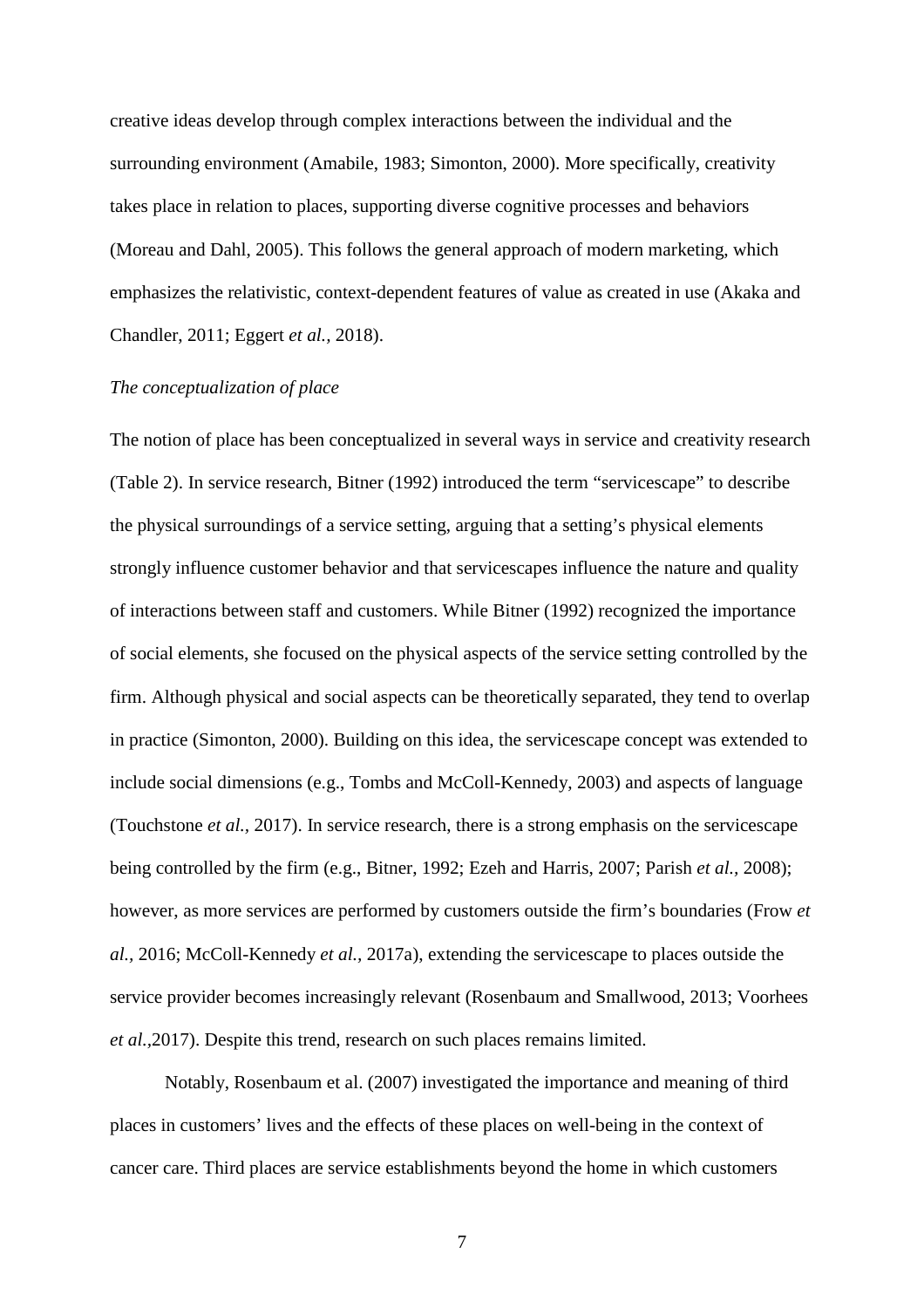regularly meet (Rosenbaum and Smallwood, 2013). Compared to third places, less attention has been given to the first place (the customer's home) and the second place (work),. These are particularly important, as they are the places where customers spend most of their time. Grönroos and Voima (2013) refer to these two places as the customer sphere and the place where the service provider and customer interact as the joint sphere. In the following sections, we will draw on different theoretical concepts related to place to understand how physical surroundings, social relationships, and cultural settings influence customer creativity. In particular, we refer to two specific places—the service setting and customer setting—and focus on how these two places influence customer creativity. These two settings are consistent with what Rosenbaum et al. (2007) refers to as the third place and the first place.

### -Insert Table 2 here -

### *The influence of place on customer creativity*

Place can inspire and influence an individual's creativity. Kristensen (2004, p. 91) stated: "Much cognitive work is 'situated.' Once we are there, we must act out the plan and make all kinds of situational adaptations as problems occur." Building on the notion that the surrounding setting is important for explaining creativity, different places should have different conditions for customer creativity (Amabile *et al.,*1996; Meusburger, 2009). To understand creativity in its context, rather than focusing on single variables, one must examine the interplay of different variables affecting creativity in different places (Meusburger, 2009; Simonton, 2000). The following section discusses factors related to place, including characteristics, customer roles, and individual factors.

*Characteristics of places*. Place characteristics influence creativity, and moving from one place to another changes the conditions for creativity (Meusburger, 2009). Kristensen (2004) argued that different places allow and restrict different cognitive processes, reducing or enhancing an individual's creativity. Similarly, Vargo and Lusch (2015) argued that value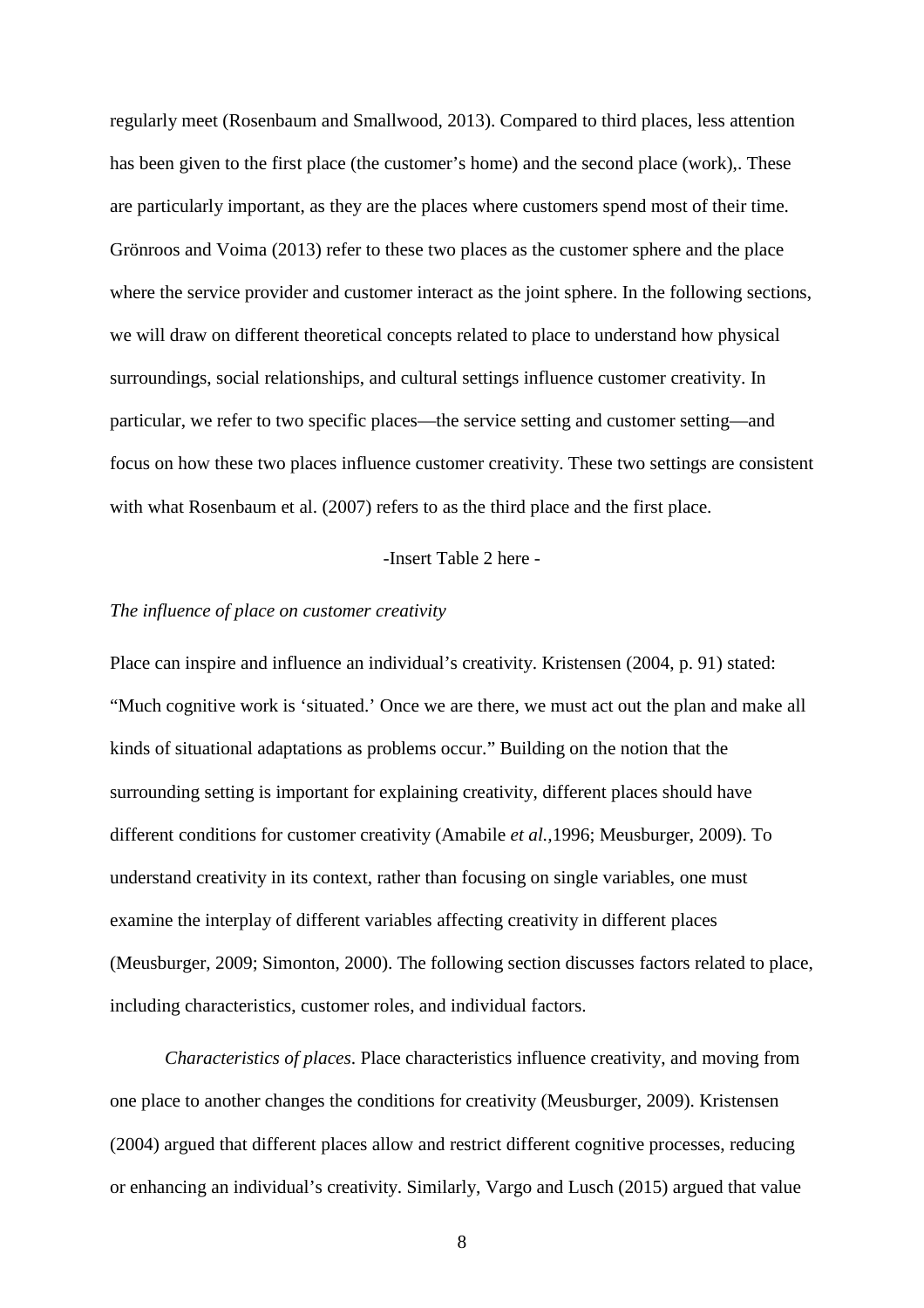co-creation should be considered within the context of specific rules, norms, and beliefs that enable or constrain actions. Depending on where a person is located, different channels of information, sets of tools, and resources (i.e. people, materials, facilities, or information) are available. McCoy and Evans (2002) found that visually interesting and highly complex places are favorable for creativity. Places that accept or even reward individuality and originality are more likely to accept variety in role behaviors and enable creativity. Individuals tend to be more creative when they have control over a situation and can choose how to solve a problem and thus being more empowered (Oldham and Cummings, 1996). Alternatively, in highly regulated, standardized, and conservative contexts, creativity and new ways of doing things can be challenging at both the organizational and the individual levels (Herzlinger, 2006). Similarly, while places that support autonomous, active task engagement can enhance creativity, highly controlled settings can constrain creativity (Amabile, 2001).

*Customer role in relation to place.* With respect to place characteristics, different settings imply different customer roles. It has been shown that places that support autonomous, active roles can enhance creativity, while highly controlled places that support passive roles can have the opposite effect (Amabile, 2001). When customers enter service encounters or interact with service providers, their social roles are strictly defined (John, 1996; Solomon *et al.,* 1985). Individuals adopt relatively standardized sets of behaviors and act from common, predetermined scripts (Solomon *et al.,* 1985). Thus, the customer role is not connected to a specific individual, per se, but to a situation (e.g. a medical appointment). Although social roles are situational, they are also determined by a setting's overall norms and values. Different settings require different customer roles and encourage different behaviors that can influence the conditions for creativity.

*Individual factors in relation to place.* Knowledge and motivation are important individual factors related to creativity (Amabile, 1983). Knowledge refers to one's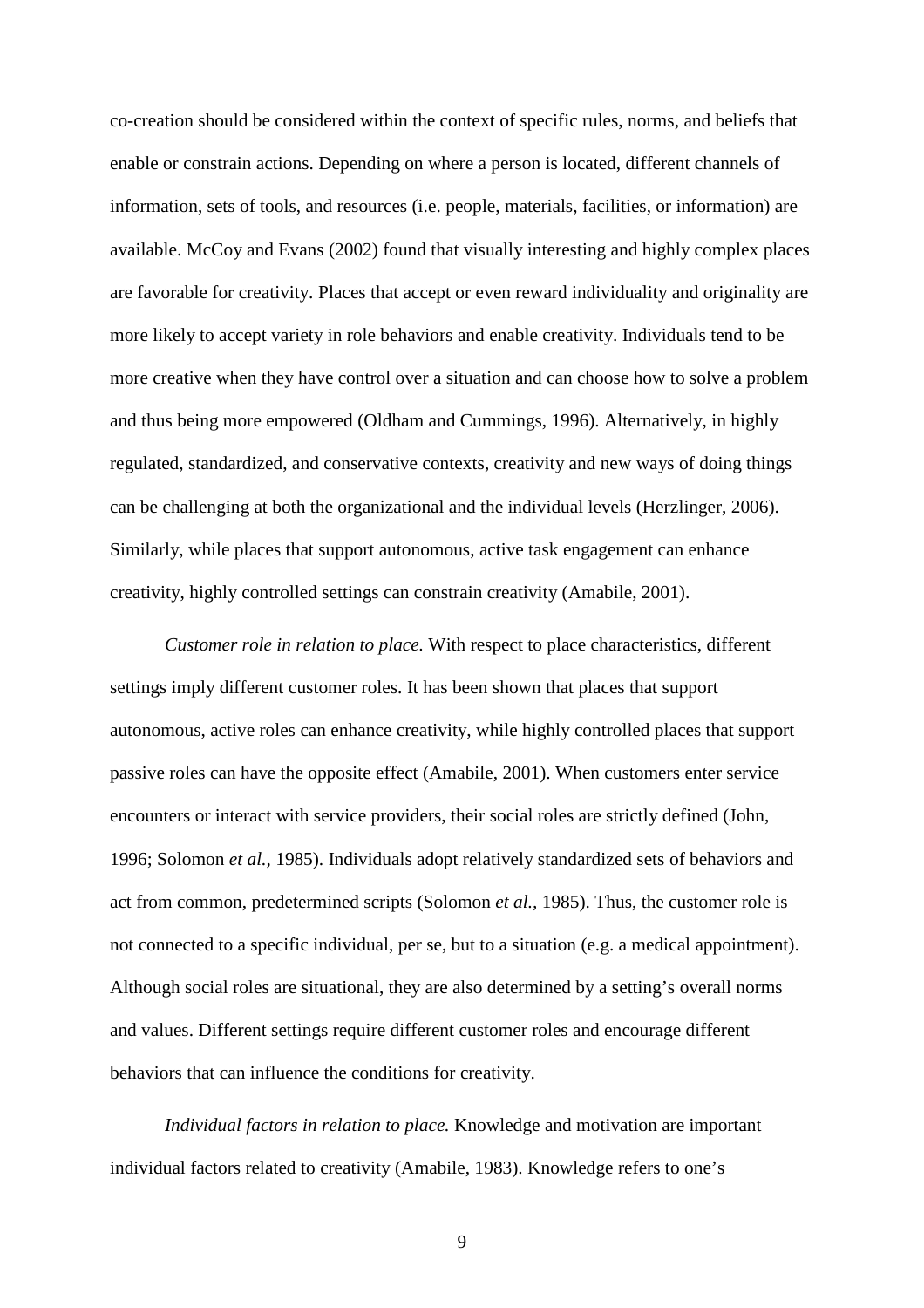understanding of facts, principles, and opinions concerning various questions. To be creative, one must have some knowledge of the target area (Luo and Toubia, 2015). In the service setting, customers usually have less domain knowledge and control than the service provider (Grönroos and Voima, 2013). In the customer setting, by contrast, customers typically have greater domain knowledge and control than the service provider, and the service outcome is often beyond the service provider's control (Troye and Supphellen, 2012). In these places, customers solve problems by integrating resources using their knowledge (McColl-Kennedy *et al.,* 2017a). Knowledge can be gained by education, experience but can also be enabled by tools such as the internet and engaging with other customers online and offline. Motivation is another important influencer of creativity (Amabile, 1983). Individuals have different motivations for performing tasks: to reach an outcome separate from the activity (extrinsic motivation) or for the inherent satisfaction and novelty of the activity itself (intrinsic motivation) (Amabile *et al.,* 1996; Ryan and Deci, 2000). Intrinsic motivation can also refer to cases in which individuals seek enjoyment, interest, challenges, or self-expression in their work. Not surprisingly, individuals are most creative when they experience high levels of intrinsic motivation (Amabile *et al.,* 1996; Oldham and Cummings, 1996). However, a lack of intrinsic motivation does not completely hinder creativity. Individuals may engage in activities that would normally not interest them as long as they see the activities as having significant implications (Burroughs and Mick, 2004). When people are highly dissatisfied with their current situation, they are forced to act and think in new ways to solve the problem.

## *Patient creativity in the service setting compared to the customer setting*

This section presents our overall hypothesis concerning customer (patient) creativity in different places (the service setting and the customer setting). In the following section, we elaborate on the factors affecting customer creativity in the service and customer settings and building on theories of creativity and the concept of place and predict how creativity differs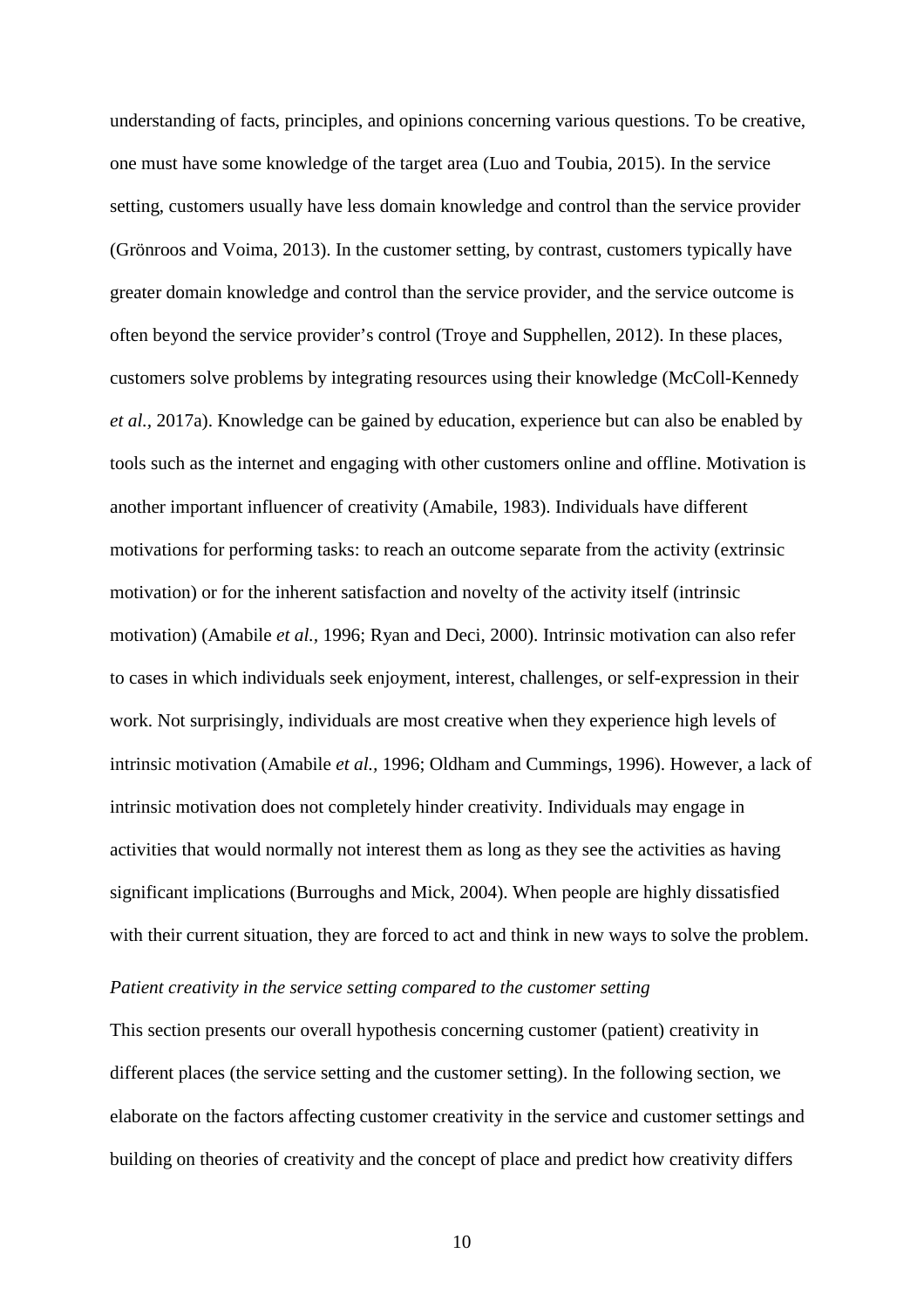between the service and customer settings. As an overall hypothesis, we argue that the customer setting provides more favorable conditions for customer creativity than the service setting. This suggest that ideas that customers generate in the customer setting should score higher on the dimensions of customer creativity. In this study, these dimensions are originality, user value and clinical value (see section on method for details).

*Service setting.* The service setting is where most interactions between the service provider and the customers take place (John, 1996; Solomon *et al.,* 1985). Though the service setting is open to both patients and service providers (Grönroos and Voima, 2013), it is often highly standardized and the patient is expected to follow routines (Berry and Bendapudi, 2007) that typically inhibit individual creativity. Berry and Bendapudi (2007) concluded that patients, unlike most regular customers, are ill, under stress, and at a perceived disadvantage in knowledge and expertise. These circumstances often result in an adoption of the "sick role" (Parsons, 1951), in which the patient is vulnerable, dependent on the actions of the health-care provider, and "in need of help," and the health-care professional is there to "cure" the patient. This often results in a passive role for the patient (Berry and Bendapudi, 2007), in which the patient relies on others to solve problems. Such a role is less favorable for creativity (Amabile *et al.,* 1996). In addition, the stress of being hospitalized for surgery can negatively affect patients' motivation, cognitive abilities, and creative problem-solving (Amabile, 1988), reducing their intrinsic motivation to solve problems in the service setting. In terms of interactions between the patient and the health-care professional, given the deeply ingrained roles of the sick patient and the medical expert, hospitalized patients may have limited capacity to generate ideas that directly improve their clinical health. In addition, a patient in the service setting often has little domain knowledge or experience with medical practice (Berry and Bendapudi, 2007). Therefore, rather than thinking of a solution or taking action to solve the problem themselves, customers typically rely on the service provider.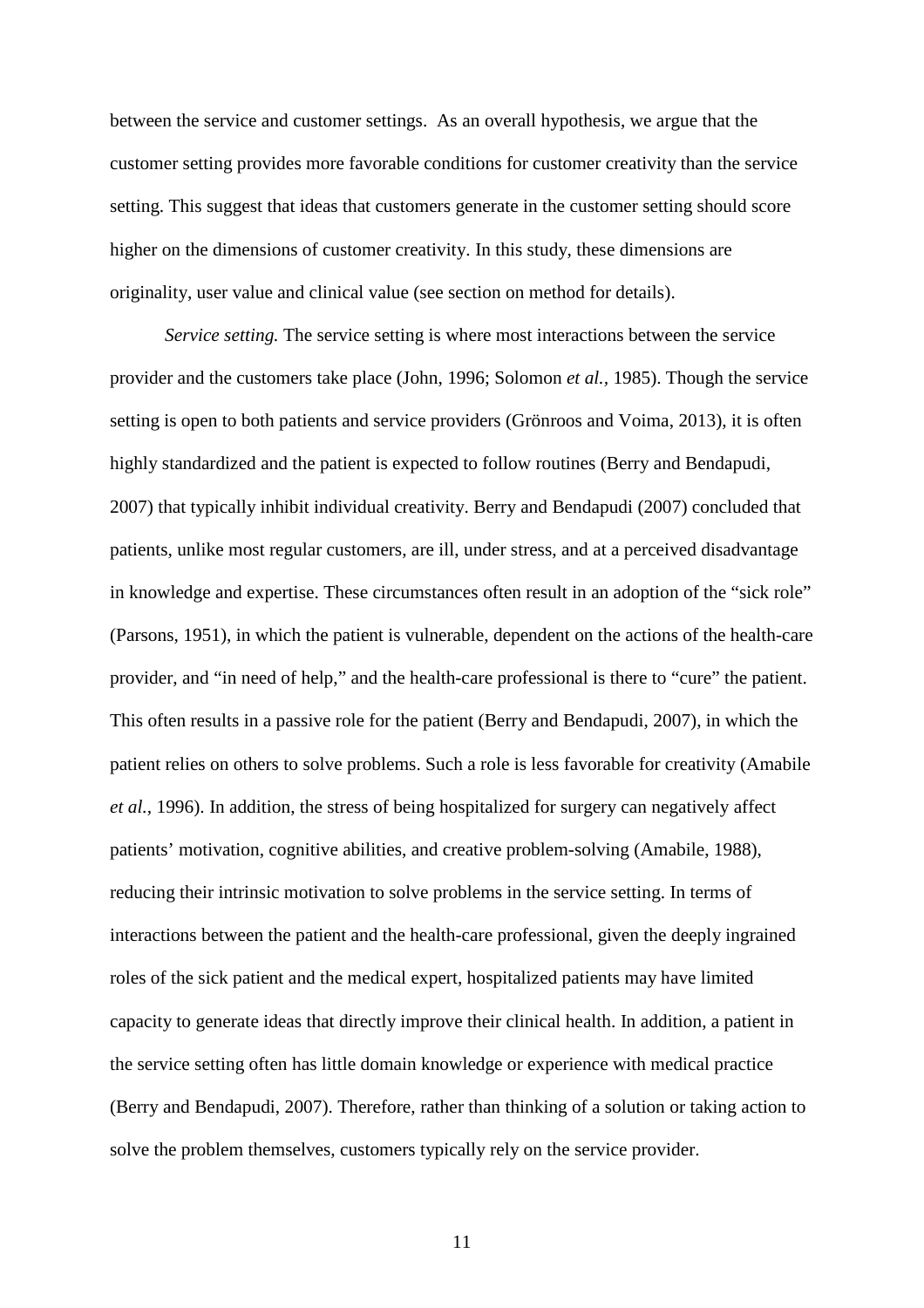*Customer setting.* The customer setting is usually closed to the service provider, such that the customer activities and outcomes are beyond the service provider's control (Troye and Supphellen, 2012). Compared to the relatively standardized service setting, the customer setting has much more varied characteristics. While service providers have some influence over what the patient does (e.g., through suggesting treatments or giving instructions), they have limited control over how the patient does it (McColl-Kennedy *et al.,* 2017b). Research has suggested that creativity is positively influenced by high autonomy and a sense of ownership and control (Amabile, 1983; Simonton, 2000). In other words, individuals are more creative when they perceive themselves as having choices in solving their problems (Oldham and Cummings, 1996). In addition, in the customer setting, individuals are responsible for their own recovery and cannot rely solely on the health-care provider (Lorig and Holman, 2003; McColl-Kennedy *et al.,* 2017b). Although patients may not be intrinsically motivated, they must solve problems, handle new situations, manage their illnesses, and integrate their individual resources: all active roles that may stimulate creativity (Amabile, 1983; Kristensen, 2004). Therefore, in the customer setting, customers cannot rely on the service provider's support and knowledge; instead, they must take on the responsibility themselves (Spanjol *et al.,* 2015).

### **METHOD**

This study was designed to capture ideas created in different places: within the health-care domain (service setting) and within the patient's private domain (customer setting). To capture ideas in these different settings, a diary-based approach (Elg *et al.,* 2012) was used to gather authentic experiences and ideas in situ (i.e. in the situations in which they occurred) (Edvardsson *et al.,* 2012). This approach is considered more effective than simply asking customers about their wants and needs as this can be hard to recollect in retrospect. In a second step, the Consensual Assessment Technique (CAT) (Amabile *et al.,*1996) for assessing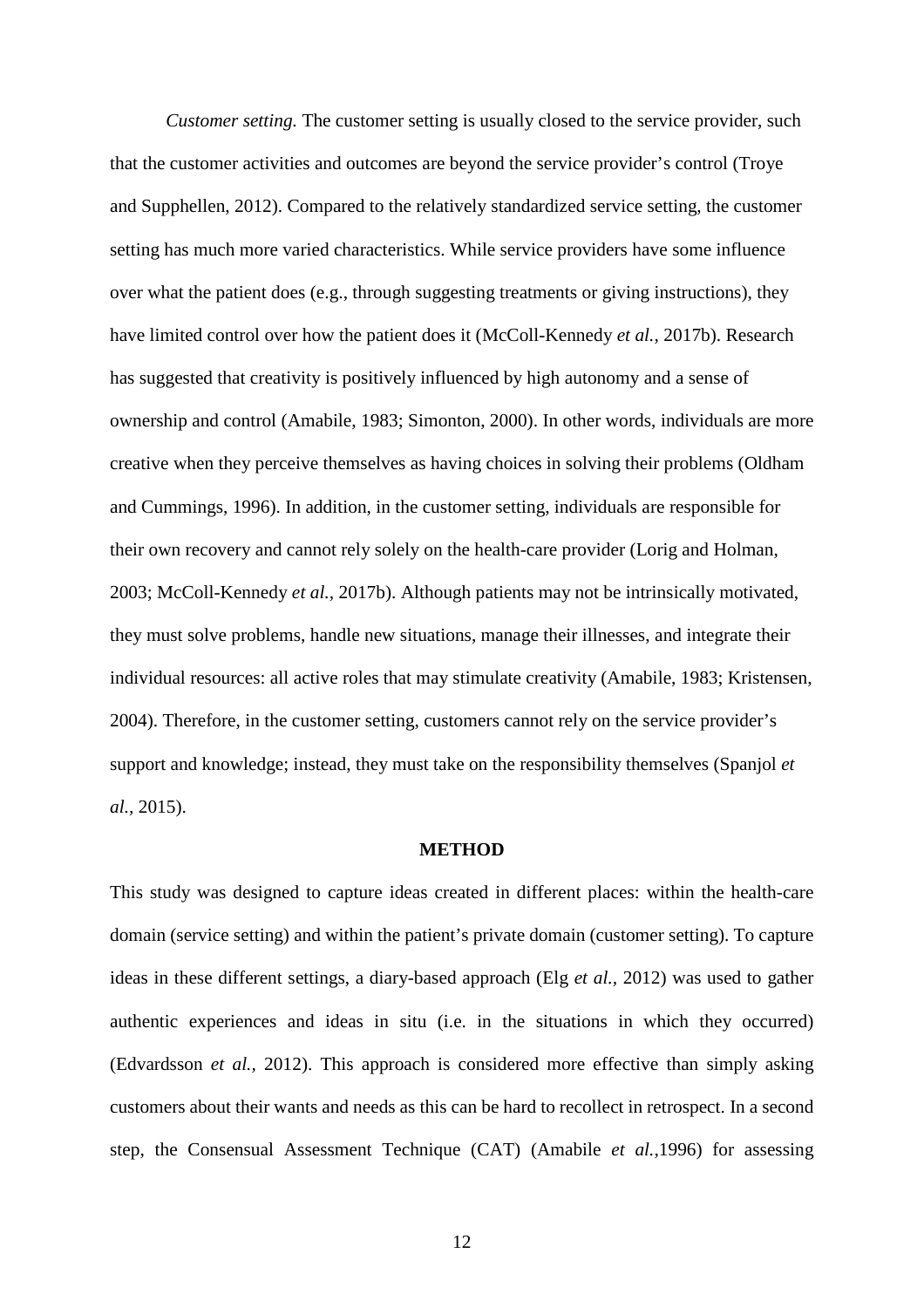customer creativity was used to evaluate the collected ideas. The CAT is suitable for comparing ideas, judging them independently, and rating them relative to other ideas (Amabile *et al.,* 1996; Magnusson *et al.,* 2016).

## *Participants*

The participants were undergoing orthopedic surgery (hip replacement) in a public Swedish Hospital. This group was chosen for two reasons. First, hip replacement is a highly standardized process that follows several sequential steps within the service setting. Clinical knowledge is high, and standardized procedures are widely used. However, recovering from surgery requires effort and engagement and the average long-term recovery for hip replacement patients is approximately 6 months. Factors that affect recovery time is mostly related to customer effort in physical therapy, but also complications following the surgery and how well the body adapts. Because orthopedic surgery is typically a one-time procedure, all patients were new to the situation. Therefore, compared to patients of more complex care processes (e.g., oncology), involving greater variability in the experience and the contact with the health-care provider, the participants in this study shared similar experiences. Second, this customer group was particularly suitable for capturing ideas from different settings, since orthopedic surgery involves both a hospital stay (service setting) and post-surgery recovery at home (customer setting) in a relatively short time.

### *Data collection*

The diary was separated into two parts: a recounting of the day's events and care contacts and a three-item list to capture specific ideas based on everyday situations. Following established practice on research using diaries (Elg *et al.,* 2012), all participants were given the same instructions and asked to write down reflections, ideas and solutions about their health situations and any health-related problems and contacts with health-care providers for 14 consecutive days. Their entries could include problems and ideas related to the service setting,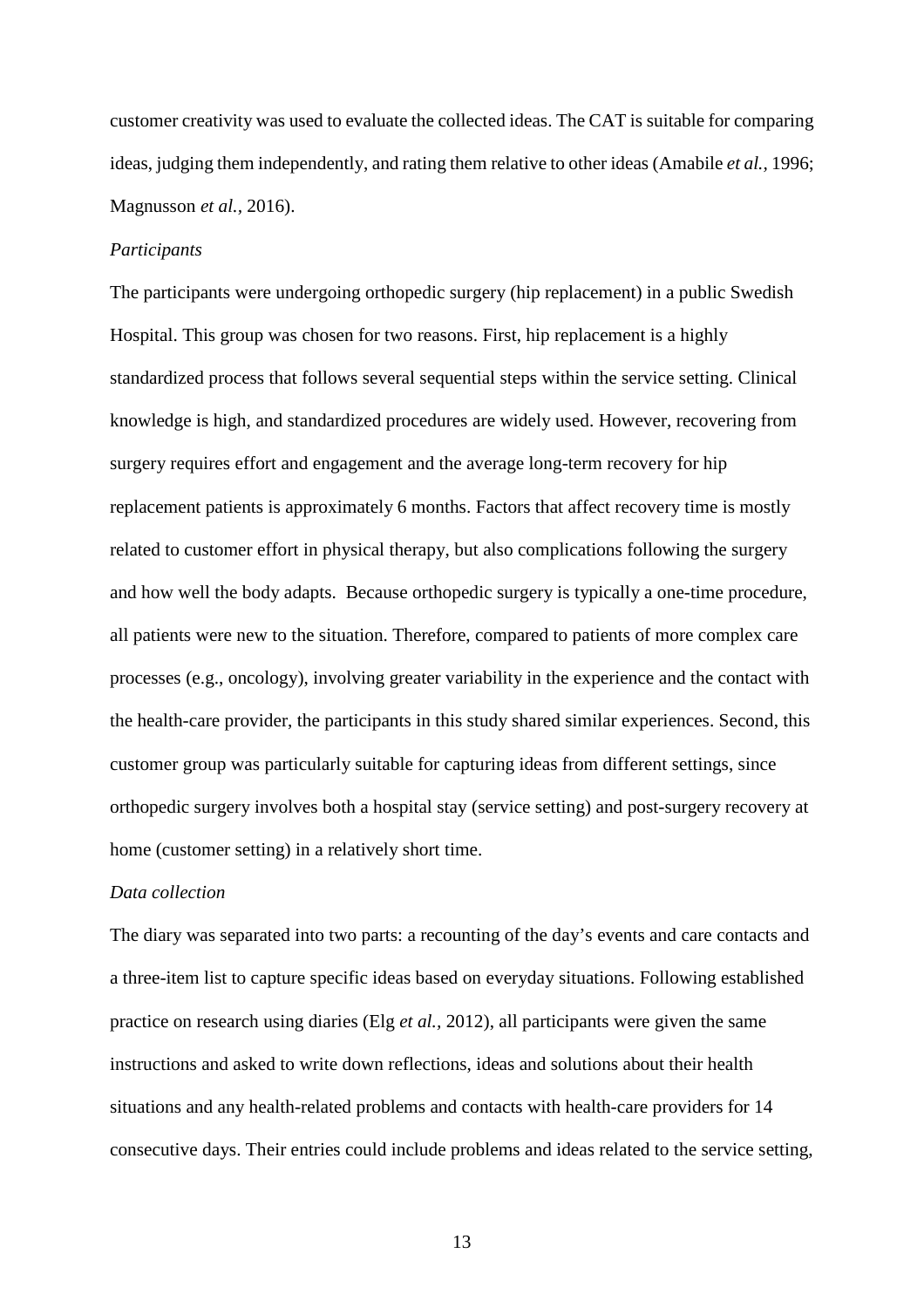but also new problems they experienced in the customer setting after surgery. Since the objective was to identify patient ideas, all ideas written in the diaries were extracted manually by two researchers. A large majority of the ideas were explicitly written in the idea field, while others were identified in the text. All ideas were analyzed and coded according to place (service or customer setting). Diaries were collected from 33 participants (53% men; average age = 67 years, 47 % female; average age =65) who generated 200 ideas in total (an average of 5.7 ideas per diary). Ideas covered both settings, although most ideas concerned the service setting ( $n = 142$ ; customer setting:  $n = 58$ ). Most of the patients were retired.

To further investigate differences in customer roles between the service and customer settings, all ideas were coded by the same two researchers according to the customer role (active/passive). This approach allowed us to further investigate the claim in previous research that the patient adopts a specific role in a specific setting and determine whether this role is mirrored in customer creativity. Ideas were broadly coded as active if the patient took action or was enabled to be active and passive if someone else took action or the situation did not enable activity. We also coded ideas according to their overall topic (e.g., medication, information, and health-care professionals' attitudes).

### *Evaluation of ideas*

Amabile (1983) suggested that ideas should be assessed based on their novelty and value in a given context and that an idea is creative to the extent that appropriate observers independently agree it is creative. Based on criteria for evaluating creativity and innovation (Amabile *et al.,* 1996) and previous studies on idea evaluation (Magnusson *et al.,* 2016; Witell *et al.*, 2011), this study used three dimensions to evaluate customer creativity: *originality*, *user value*, and *clinical value*. *Originality* relates to an idea's perceived newness or uniqueness. This dimension corresponds to innovation literature suggesting that novelty or newness is essential for innovation (Amabile *et al.,* 1996). We include two dimensions of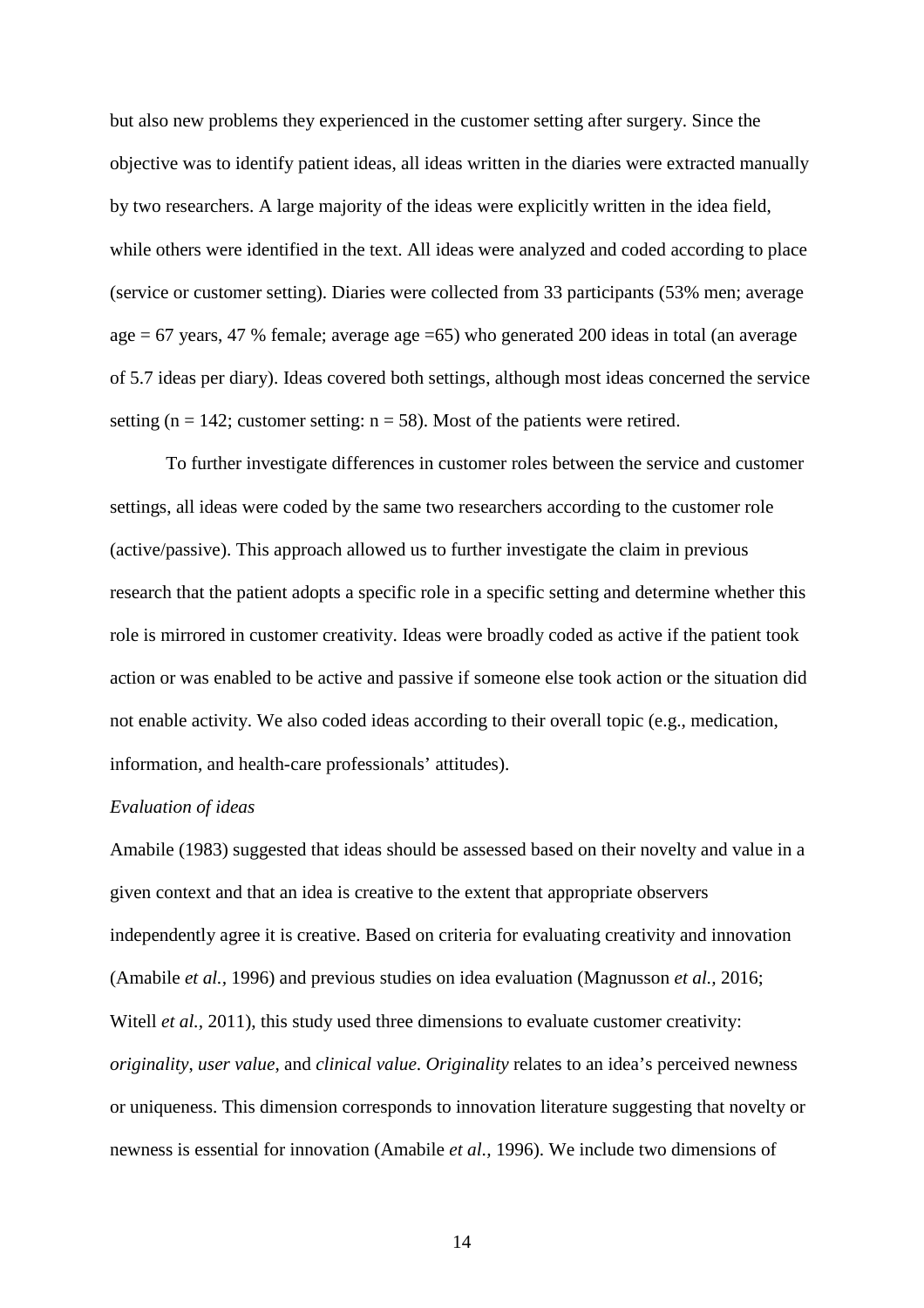value: *user value* and *clinical value*. *User value* relates to the estimated appropriateness and overall value of the idea when using the service. This dimension is based on the view that innovative ideas must be not only original and new, but also valued in a given context (Amabile *et al.,* 1996). *User value* refers to the value of an idea for its target group (Amabile *et al.,* 1996) and can encompass any aspect of a patient's life, such as psychological wellbeing, vitality, self-efficacy, and social functioning (Street *et al.,* 2009). *Clinical value* refers explicitly to the estimated value of an idea for the patient's physical health and recovery status; thus, it is a health-care-specific dimension of creativity. It can encompass disease markers (e.g. blood pressure), and functional capacity (e.g. the ability to walk) (Nelson et al., 1996; Street et al., 2009). This contextual dimension is important for determining to what extent patients can help to improve clinical health. While there may be some correlation between *user value* and *clinical value*, it is important to separate them for several reasons. Ideas with high clinical value for the patient might not always have high user value, since ideas with high clinical value may involve customer discomfort (Ryan and Deci, 2000), require significant effort from the customer (Sweeney *et al.,* 2015), or involve unwanted lifestyle changes (McColl-Kennedy et al. 2017a). Likewise, ideas with high user value do not always have high clinical value. For example, while interacting with one's grandchildren might have high user value for the patient, it has low clinical value.

#### *Evaluation procedure*

The evaluations were conducted by a panel of orthopedic nurses as expert judges ( $n = 5$ ) from a different hospital but with experience in the same orthopedic procedure as the patients undertook. Experts can be defined as professionals with education, experience and knowledge in the subject they are assessing (Amabile *et al.,* 1996). Each panel member had at least three years of experience, and most had more than 10 years of experience with orthopedic surgery. This panel was chosen for several reasons. First, the nurses had substantial knowledge of the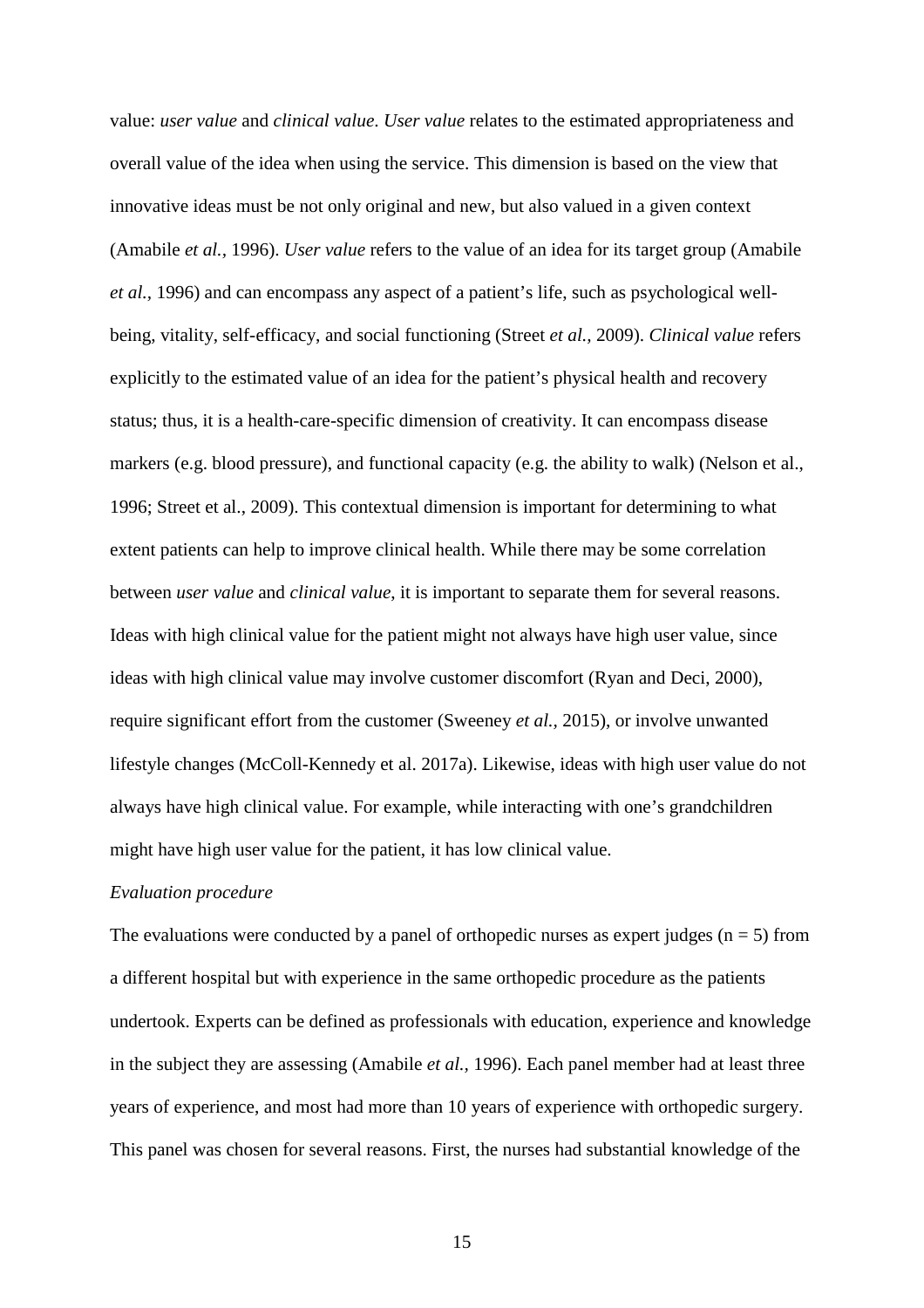health-care system, routines, and care planning. Second, they had the necessary medical knowledge and experience. Third, they spent considerably more time with patients than other health-care professionals (e.g. doctors).

In line with previous studies (Kristensson *et al.,* 2004; Magnusson *et al.,* 2003), the ideas were rated on a 10-point scale, anchored by 1 (lowest) and 10 (highest). The expert judges were informed about the project and told that participation was voluntary. The rating procedure was organized as a workshop, in which all expert judges received the same set of instructions. The judges rated all ideas individually, one dimension at a time. Each dimension took between 50 and 60 minutes to evaluate. Although theoretical support for the dimensions of originality and user value is extensive, creativity has most commonly been determined by simply adding the ratings for each dimension. However, this approach assumed that creativity was a linear combination of originality and user value: a potentially problematic method, as these are sometimes contradictory (Burroughs and Mick, 2004). Useful ideas are generally valued, but the more original an idea is, the more questions are raised regarding its usefulness (Amabile *et al.,* 1996). For these practical and theoretical reasons, and in line with previous empirical studies on creativity (Burroughs and Mick, 2004; Rosa *et al.,* 2014), the three dimensions were examined separately.

#### **FINDINGS**

First, the inter-judge reliability of each dimension of customer creativity was calculated (Cronbach's alpha) to test the concordance of the expert panel. Following Magnusson *et al.* (2016), the consequences of deleting the least homogenous judge for each dimension were investigated. One judge was removed from the panel, resulting in a more homogeneous panel. The judges' evaluations showed acceptable agreement for all three dimensions: *originality* (0.74), *user value* (0.71), and *clinical value* (0.72) (Rust and Cooil, 1994). The judges' individual ratings were averaged to conduct further statistical analyses (Amabile *et al.,*1996).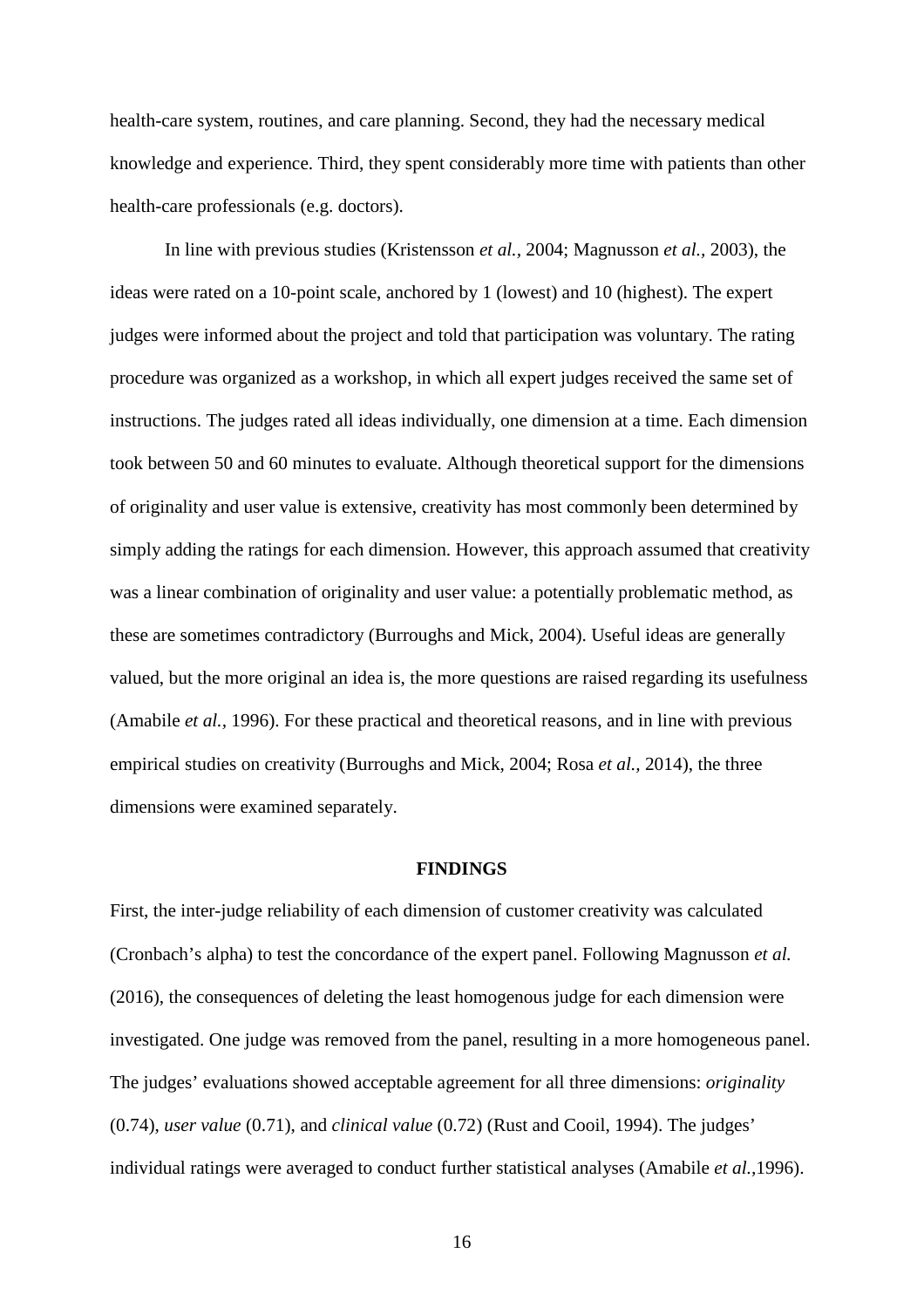Table 3 shows the results of assessing the ideas from the diaries according to *originality*, *user value*, and *clinical value*. Overall, ratings for *user value* had the highest average score of 7.86, followed by *clinical value* (5.25) and *originality* (4.98). Consistent with previous studies on customer idea generation (Kristensson *et al.,* 2004; Rosa *et al.,* 2014), absolute scores on the creative outcomes were higher for *user value* than for *originality*. In terms of correlations among dependent variables, *originality* showed negative correlations with *user value* ( $r = -0.56$ ;  $p = 0.000$ ) and *clinical value* ( $r = -0.34$ ;  $p = 0.001$ ). These findings are consistent with results from previous research, suggesting that highly original ideas are often perceived as less valuable (Burroughs and Mick, 2004; Rosa *et al.,* 2014). *User value* had a positive correlation with *clinical value* ( $r = 0.26$ ;  $p = 0.001$ ).

#### *-* Insert Table 3 here*-*

We used independent sample t-tests to test our hypothesis and determine whether patients' ideas concerning different places (service setting or customer setting) differed in outcome evaluation scores for *originality*, *user value*, and *clinical value*. The results revealed significant differences in customer creativity depending on place (Figure 1).

#### -Insert Figure 1 here-

*Originality.* The idea outcomes differed significantly in originality depending on place  $(t = -1)$ 2.945,  $p = 0.004$ ). The mean score was significantly higher in the customer setting (M<sub>customer</sub>) setting  $= 5.71$ , SD  $= 2.33$ ) than in the service setting (M<sub>service setting</sub>  $= 4.69$ , SD  $= 2.19$ ). Thus, in our sample, patients provided more original ideas in the customer setting.

*User value.* The idea outcomes also differed significantly in user value depending on place ( $t = 3.224$ ,  $p = 0.001$ ). Contrary to initial predictions, the mean score was significantly lower in the customer setting ( $M_{\text{customer setting}} = 7.470$ ,  $SD = 1.16$ ) than in the service setting  $(M<sub>service setting</sub> = 8.020, SD = 1.08)$ . This finding shows that patients in our sample provided ideas with the highest *user value* in the service setting.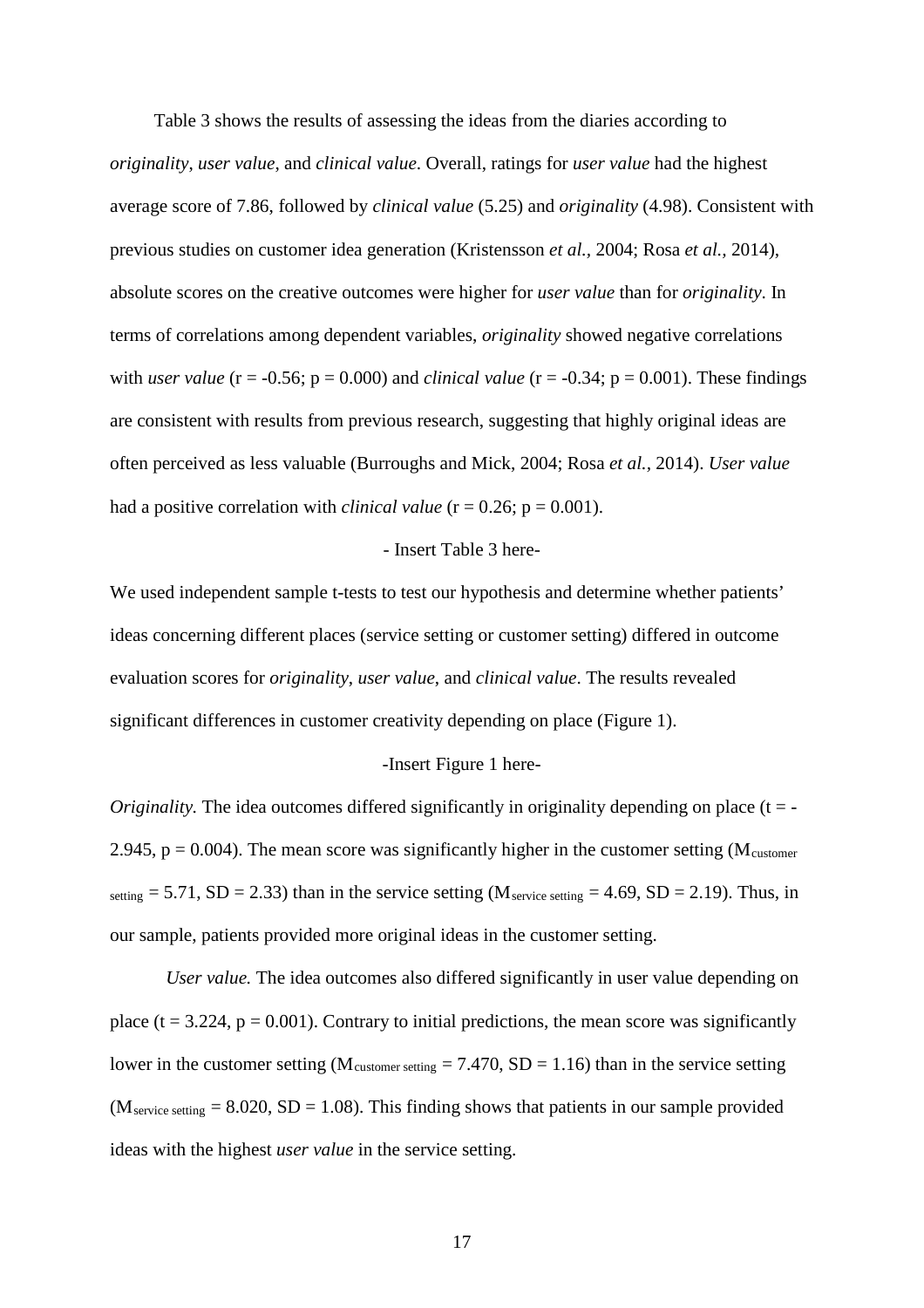*Clinical value*. The idea outcomes also differed significantly in clinical value depending on place ( $t = 2.609$ ;  $p = 0.010$ ). Interestingly, the mean score was significantly higher in the customer setting ( $M_{\text{customer setting}} = 5.71$ ,  $SD = 1.61$ ) than in the service setting  $(M<sub>service setting</sub> = 5.06, SD = 1.61)$ . These results show that the patients in our sample provided ideas with the highest clinical value in the customer setting.

*Additional test of customer role.* A chi-square test showed a significant difference in customer role in relation to different settings ( $\chi^2$ <sub>1df</sub> = 98.540, p = 0.000), revealing that ideas with an active customer role were created mainly in the customer setting. Specifically, in the customer setting, 55 ideas were based on an active customer role, while only three were based on a passive role. By contrast, in the service setting, only 26 ideas were based on an active customer role, while 116 ideas were based on a passive customer role. This suggests that the customer role in a particular setting influences the customer's role in the ideas created.

### **DISCUSSION**

Patients provided ideas in both settings, but they differed in their creativity depending on place. Our main hypothesis suggested that the customer setting provides more favorable conditions for customer creativity than the service setting. However, this hypothesis did not hold for all three dimensions of creativity. To summarize, the level of customer creativity was higher for *originality* and *clinical value* and lower for *user value* in the customer setting compared to the service setting. In the following section, we will discuss in detail how the three dimensions of creativity (*originality*, *user value*, and *clinical value*) varied with regard to place (service setting and customer setting). See Table 4 for empirical illustrations of ideas.

### *-*Insert Table 4 here-

Consistent with our prediction, ideas scored lower in terms of *originality* and *clinical value* in the service setting than in the customer setting. This supports the earlier claim that the standardized care process and patients' passive role in this setting may prevent patients from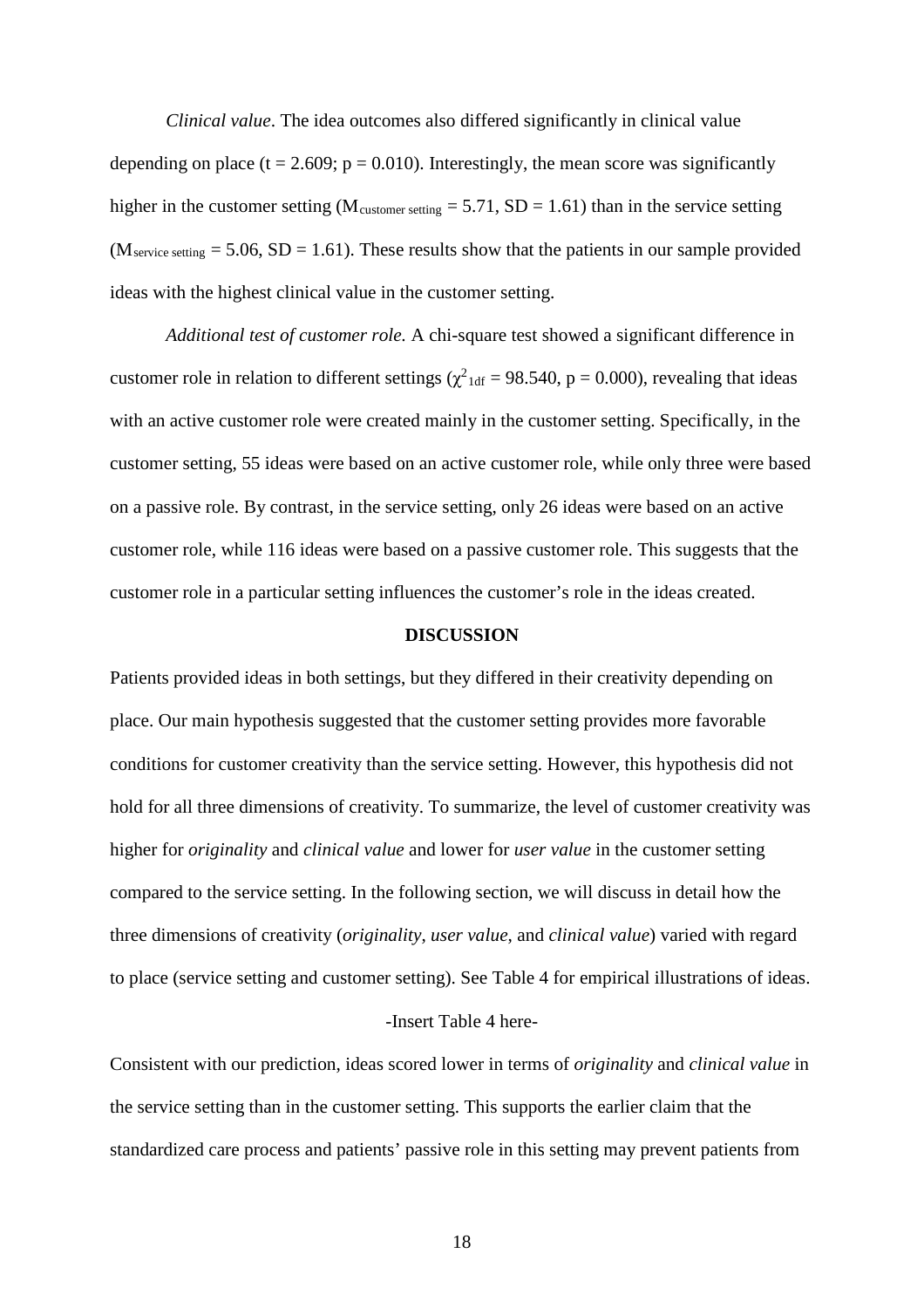providing creative ideas. In addition, patients preparing for and recovering from surgery might suffer stress, which can limit cognitive capabilities (Amabile, 1988). Moreover, as seen in prior research on customer roles (Berry and Bendapudi, 2007) and factors leading to improved clinical health (Street *et al.,* 2009), patients do not typically possess the medical expertise necessary for creativity that can directly affect their clinical health for highly standardized care processes. The passive customer role and lack of medical expertise were reflected in customer creativity in the service setting, i.e. the generated ideas in such a place resulted in ideas scoring low on originality and clinical value. Based on the hospital stay, one patient suggested changing the ward round routine because the current routine "feels outdated and compromises privacy." Another patient wanted "better instructions and information on where to go and in what order" when arriving at the hospital for surgery.

Contrary to our prediction, the results showed that ideas scored significantly lower on *user value* in the customer setting than the service setting. One possible explanation for *user value* scoring lower in the customer setting is that the effort for the patient solving their problems is generally high. Although experimenting with medication, changing routines, and engaging in rehabilitation exercises might eventually improve a patient's overall health, they might also cause short-term discomfort (Fineberg, 2013; McColl-Kennedy *et al.,* 2017a; Ryan and Deci, 2000). Therefore, ideas implying that customers must be active, put in effort, and change behaviors (mainly found in the customer setting) might be perceived as having lower user value than ideas in which customers rely on others. This argument is relevant to healthcare because, although customer effort is generally high, the recovery process largely depends on customer actions (Creer and Holroyd, 2006). For example, one patient found strategies to cope with pain: "I need to rest, even if we have friends visiting. It's not fun, but I feel better." Similarly, another patient suggested that, when exercise feels difficult, "it helps to divide the walk into several shorter walks, instead of my regular long walk, but it takes longer time"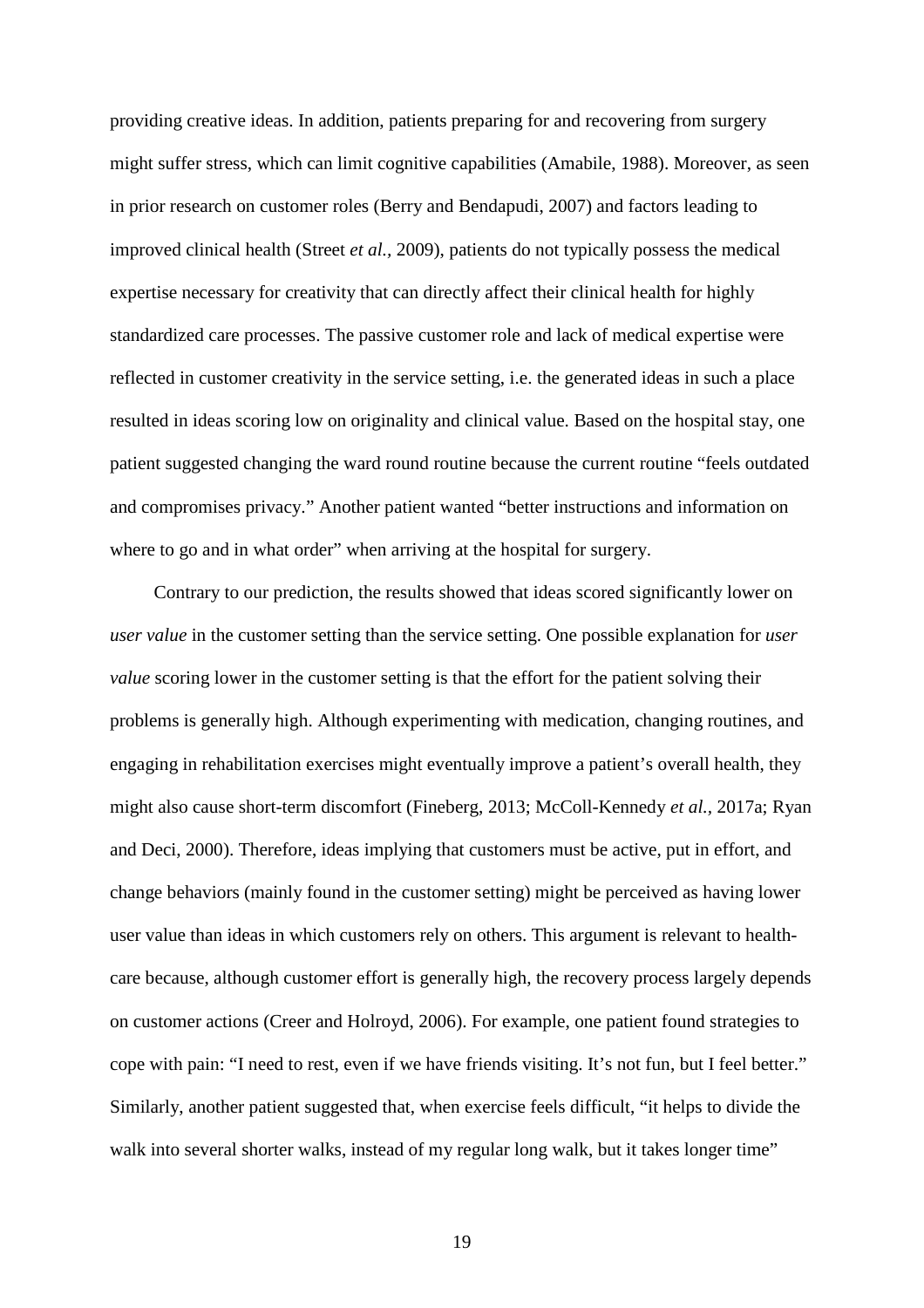Further, motivations for solving problems and the available recourses are likely to differ from the customer setting to the service setting. This is consistent with the theory that certain situations reduce individual creativity (Burroughs and Mick, 2004).

In addition, it seems that patients' traditional roles in health-care affect the nature of the ideas developed in different places. Patients in the service setting were more likely to develop ideas involving passive customer roles, while patients in the customer setting were more likely to develop ideas involving active customer roles. This is interesting because it suggests that the surrounding place affects not only the dimensions of creativity, but also the advocated role of the customer (and the service provider). In the service setting, the ideas concerned issues that should be addressed by the health-care provider. For example, one patient felt overwhelmed by the information provided and reflected: "I would have liked it if I could have the information both in person, but also written down, as it was a lot to take in all at once." Another patient suggested that patients should be given their sleeping pills much later: "The last ward round was an hour after I was given the pill, very annoying as it woke me up." In line with previous suggestions (Berry and Bendapudi, 2007; Parsons, 1951), these results indicate that patients adopt the "sick role" in the service setting. However, it should be noted that not all ideas that were generated in the service setting involved a passive customer role. On the other hand, almost all ideas in the customer setting required the patient to be active. Alternatively, these ideas sought to enable the patient to be more active in daily life. One patient explained that walking his dog the day after surgery was challenging. He solved the issue by driving his car out into the woods and letting his dog off her leash: "The dog can walk herself, and I still get some fresh air." This suggests that the customer role differs depending on place.

## *Theoretical implications*

This study extends prior research on customer creativity in several ways. First, while previous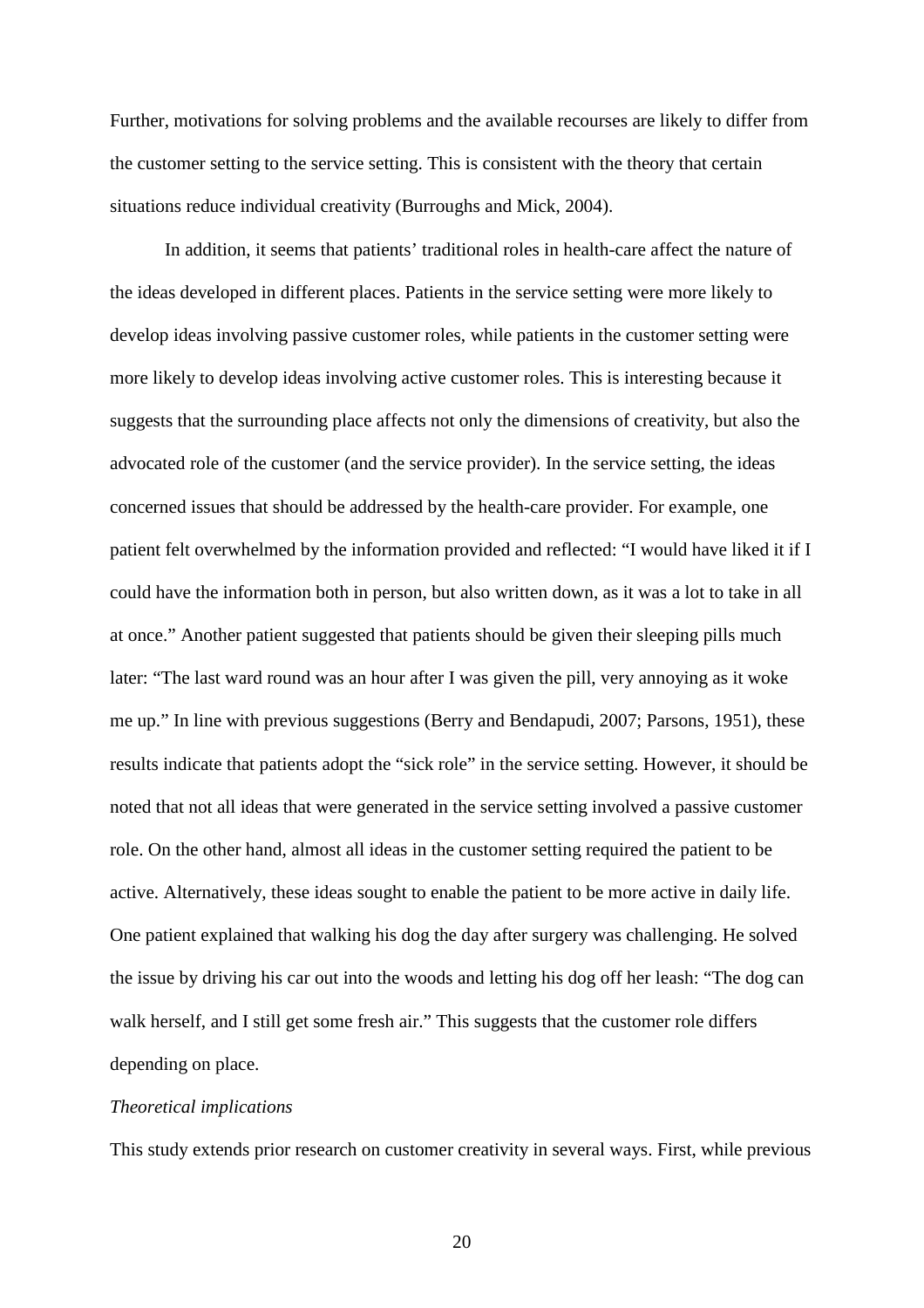studies have shown that customer creativity is valuable for innovation (Gustafsson *et al.,* 2012; Kristensson *et al.,* 2004), this research further shows that customer creativity is influenced by the place in which it occurs. By being among the first studies to test customer creativity in a field setting, this study shows that customer creativity differs in terms of originality, user value, and clinical value depending on place (service setting or customer setting). This is an important theoretical contribution, since previous research on customer creativity has largely been undertaken in experimental lab settings (Magnusson *et al.,* 2003; Kristensson *et al.,* 2004), ignoring customer creativity in the customer setting (in this case, the patient's home), where most customer creativity takes place. Interestingly, and contrary to our predictions, one place did not provide better conditions for creativity in *general*. Instead, the results indicated that different places are favorable for different dimensions of creativity, suggesting that place matters for customer creativity. Thus, our research extends previous research (Magnusson *et al.,* 2003) by providing further insights and explanations concerning where customers are more likely to provide ideas with high originality and user value. By studying customer creativity outside the boundaries of the firm, we gain a deeper understanding of where and how customers are creative (Amabile *et al.,*1996; Meusburger, 2009).

Second, while the active role of the patient has been increasingly acknowledged in such concepts as patient-centered care, shared decision making, patient participation, patient empowerment, self-management, collaborative care, and health-care value co-creation, the use of patients as a source of innovation has been limited (Snyder and Engström, 2016). Though there has been some recognition of patients as important actors for successful value co-creation in health-care, they have seldom been regarded as creative and have not been involved in the innovation process (McColl-Kennedy *et al.,* 2017b). With concepts built on an active patient, we can expect an increase in the involvement of patients in innovation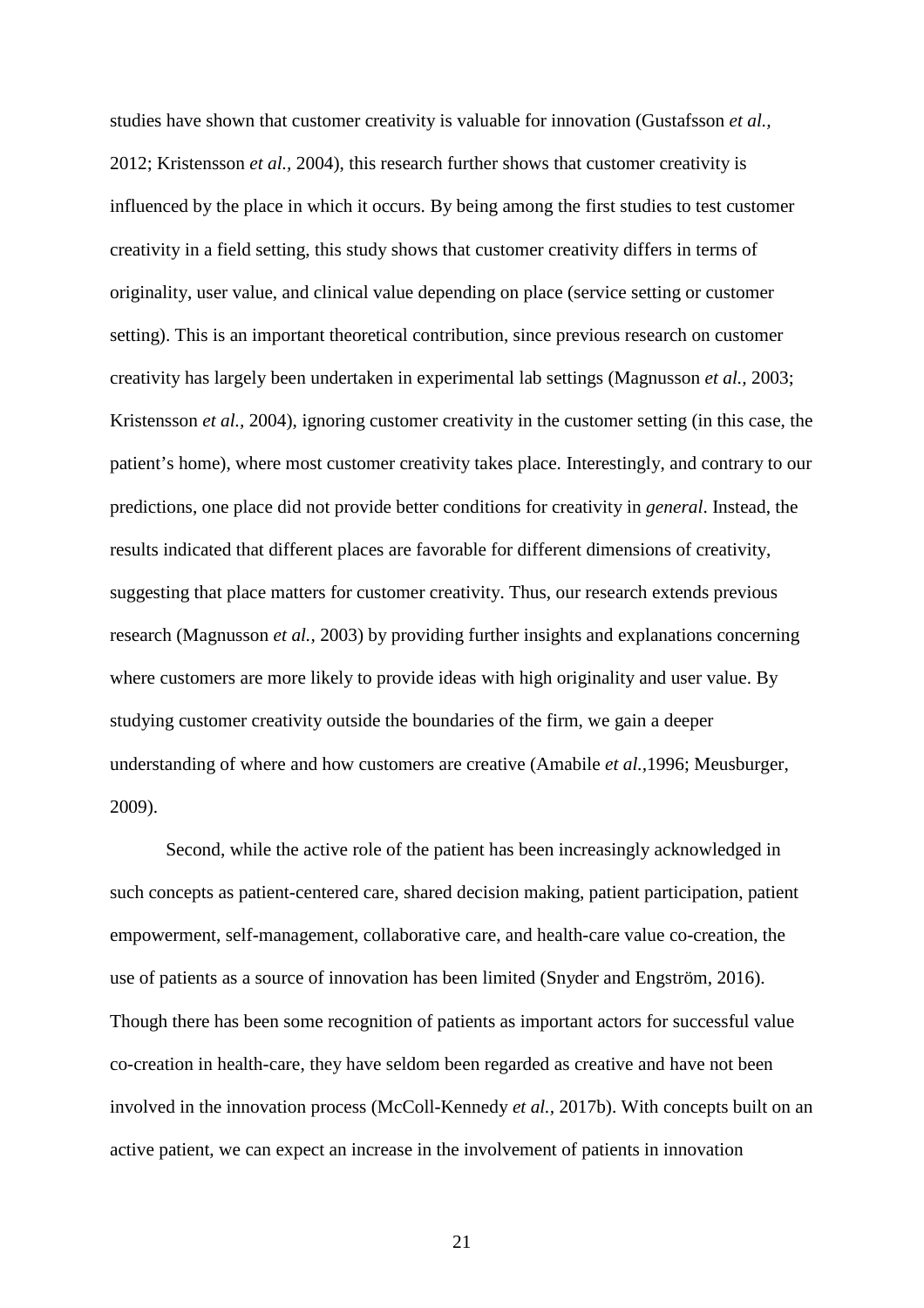processes, but this will not automatically increase ideas built on an active role for the patient. The present research suggests that the place where customer creativity takes place affects not only outcomes, but also the advocated role of the customer (and the service provider). Customer creativity seems constrained by the social roles and predetermined scripts in the service encounter (Solomon *et al.,* 1985), that not only seem to limit the behavior in the ongoing health service, but also limit creative ideas for new health services. Previous research has suggested that front-line employees, such as nurses, can contribute customer knowledge to service innovation (Karlsson and Skålén, 2015). Extending this line of research, the present study suggests that, in addition to other important groups, patients represent an untapped source of creativity with first-hand knowledge and insights about the care process. Rather than having patients replace front-line employees, we suggest a complementary approach, in which patients and nurses are involved in development work together adopting roles favorable for customer creativity.

Third, previous research has called for an expansion of the dimensions for customer creativity (Magnusson *et al.,* 2003). By introducing a contextual dimension (health-carespecific) for evaluating customer creativity (clinical value), we show that customer creativity can influence one of the key health-care performance measures: improving customer physical health and recovery. Separating clinical value from user value assists in capturing ideas that offer not only high user value, but also high clinical value for customers' physical recovery. This result should encourage further research to identify new dimensions of customer creativity to understand the effects of different participants, methods, and places.

## *Managerial implications*

This study also has several managerial implications. Given the opportunity, health-care customers can provide valuable ideas and solutions both within and outside the service setting. Concepts like patient-centered care, shared decision making, patient participation,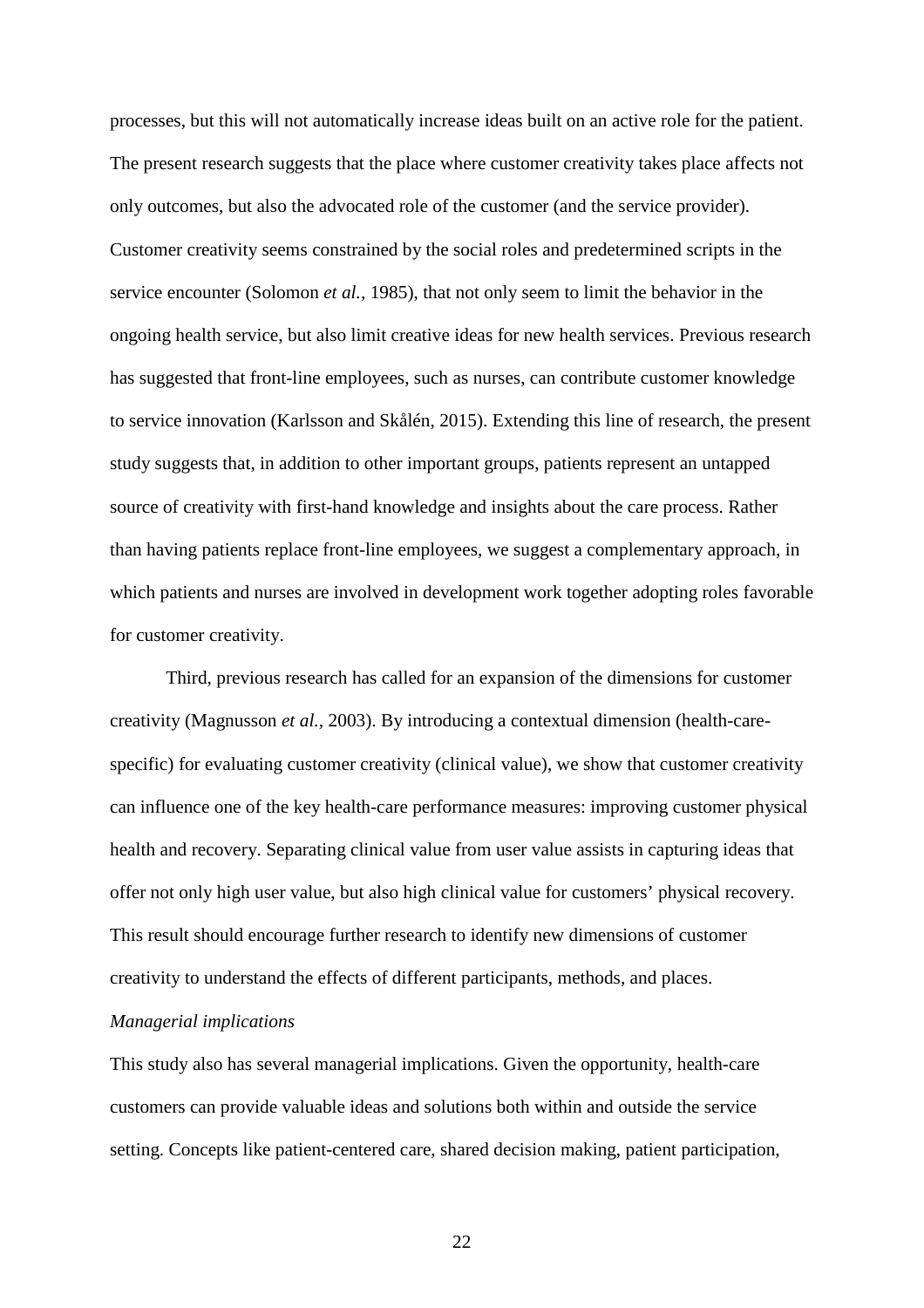patient empowerment, self-management, collaborative care, and health-care value co-creation all suggest that customers should adopt an active role and co-create health services. However, when engaging in innovative activities in the service setting, patients are limited by their relative passive role. Thus, there is a need for new means of releasing patients' creativity, such as new methods of customer involvement (Witell *et al.,* 2011) or changes of where to involve the customer, suggesting that patients can contribute ideas built on an active customer role if brought out of the conference room. Depending on which contributions health-care providers are interested in, patients should be involved in different ways and different places. Customers can provide valuable ideas that may further enhance the customer experience, especially in the health-care service setting. However, to access original ideas, service providers should consider ways to help customers take on an active role, rather than be constrained by the traditional health-care setting. This study shows that it is time to move beyond focus groups towards customer involvement methods in which patients work together with health professionals in their homes to innovate health-care services.

Patients have extensive knowledge of their own health-care problems and treatments. Therefore, they can contribute unique information and experiences about how service provision can support health-care customers in their everyday lives. However, unlike customers in other service contexts, patients are not always able to implement their ideas and solutions due to a lack of ability, illness, or motivation, but also due to a health-care context over which they have limited control and access. This is especially true in this service setting. Therefore, health-care providers may need to support and aid idea implementation to improve health-care services and enhance customers' experiences.

## *Limitations and future research*

The results of this study should be interpreted in light of some limitations. First, we investigated only one type of health-care service, which limits this study's generalizability.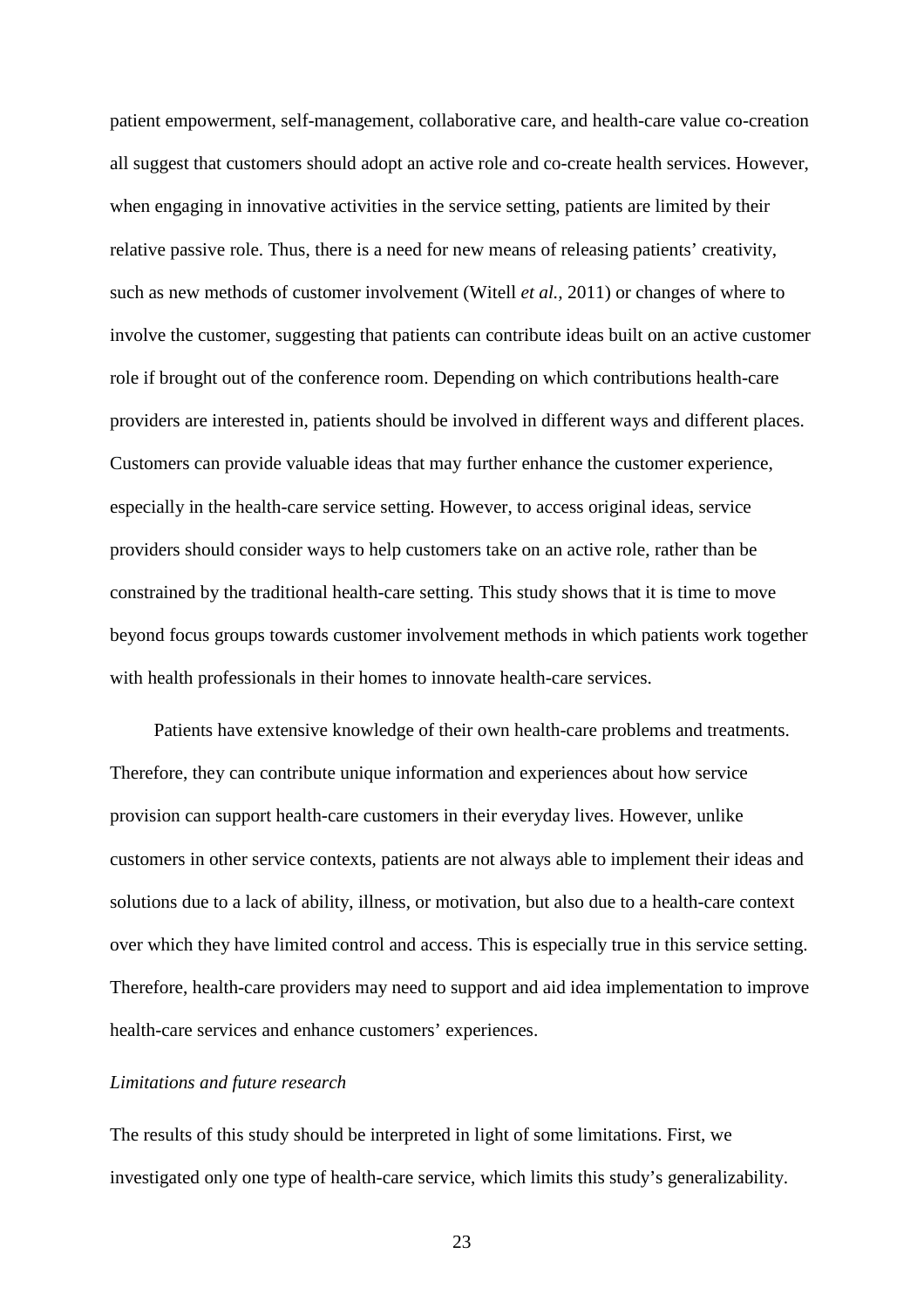Specifically, we explored customer creativity in the context of orthopedic care (elective hip replacement surgery). There are significant differences among service settings involving highly standardized care (e.g. a hip replacement), multiple high-level encounters over several years (e.g. chronic diseases), and emergency care. Since different contextual factors are likely to impact creativity, further research into different health-care services should be encouraged. In addition, the data in this study were collected in a single country. While not investigated in this study, culture, geography, and regulations can have major influences on creativity (Amabile *et al.,* 1996), and there is no reason health-care should be any different. In relation to the role of the customer, it can also be argued that there is a difference between the patient's view in private and public health-care systems (Williams, 1988) and that this difference could influence the conditions for customer creativity. In addition, age and experience with internet and technical solutions to health care problems could also be very interesting to investigate. By comparing and evaluating how different cultures impact customer creativity, we could further our understanding of the subject.

Moreover, this study evaluates customer creativity from the perspective of health-care professionals. Although though this approach is well grounded in theoretical models for assessing creativity (Amabile *et al.,* 1996) and a number of empirical studies (Magnusson *et al.,* 2016; Witell *et al.,* 2011), the objectivity and accuracy of professional evaluations can still be questioned. For example, health-care professionals might perceive highly original ideas as disruptive to their familiar procedures and traditions and reject them. Therefore, in assessing customer creativity, future studies could further investigate differences among expert groups, such as expert patients and other types of health professionals.

Finally, creativity is a dynamic process influenced by not only place, but also personal skills and knowledge (Amabile, 1983), and it is likely to develop over time. For example, research in other settings has found differences in the creativity of experienced and novice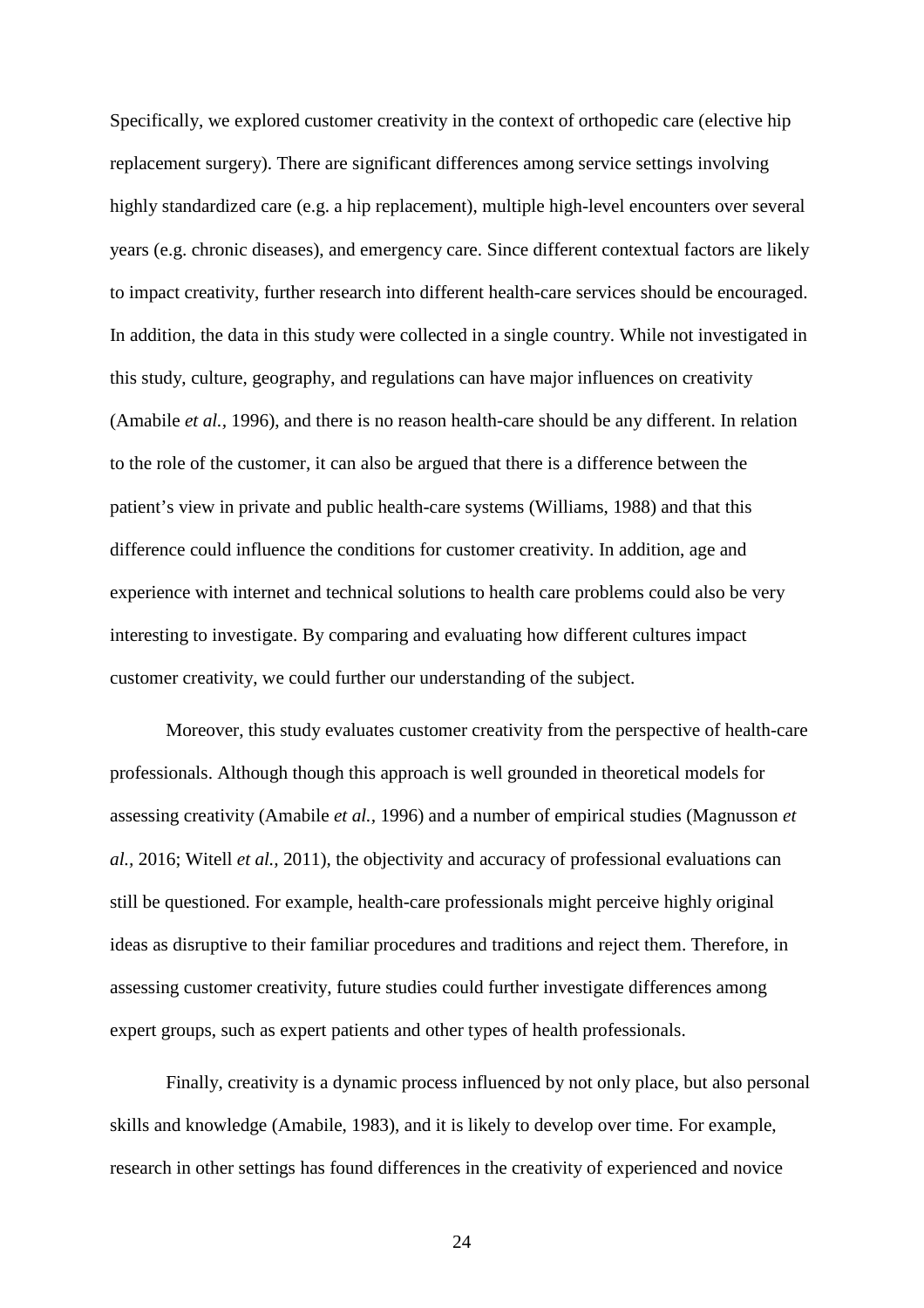customers (Magnusson *et al.,* 2003). Further investigation on how creativity develops over time and in different stages of the customer journey should be encouraged. In addition, future research should further consider individual factors, such as personality traits, knowledge level, experience, motivation, and contextual and cultural factors. In a field experiment, it is difficult to separate the relative importance of different factors, such as place, customer role, and individual characteristics. Future studies would benefit from examining the specific effects of these factors. We therefore encourage research into this important and rewarding line of research.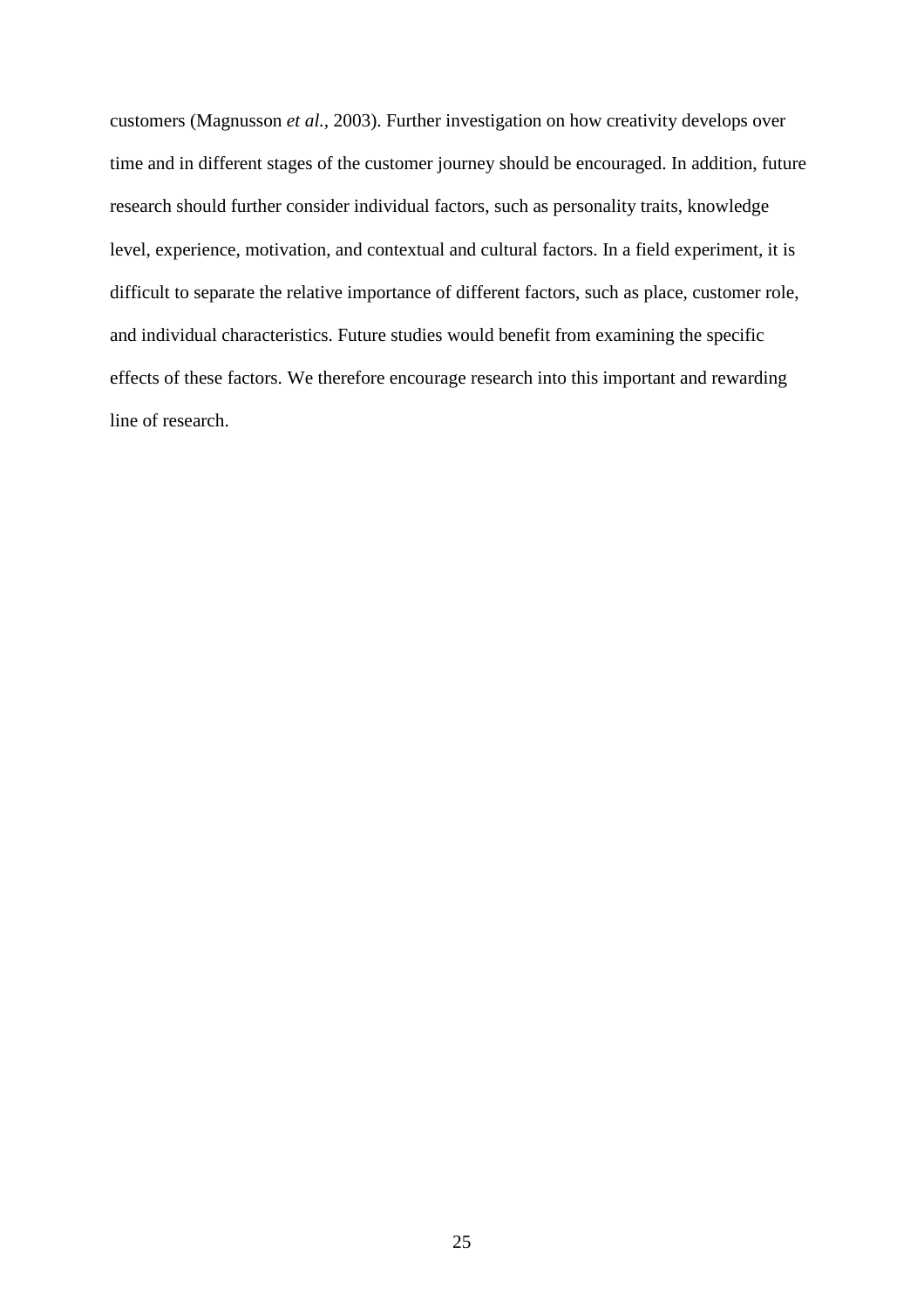### **REFERENCES**

- Akaka, M.A. and Chandler, J.D. (2011), "Roles as resources: a social roles perspective of change in value networks", *Marketing Theory*, Vol. 11 No. 3, pp. 243–260.
- Amabile, T.M. (1983), "The social psychology of creativity: a componential conceptualization.", *Journal of Personality and Social Psychology*, Vol. 45 No. 2, p. 357-376.
- Amabile, T.M. (1988), "A model of creativity and innovation in organizations", *Research in Organizational Behavior*, Vol. 10 No. 1, pp. 123–167.
- Amabile, T.M. (2001), "Beyond talent: John Irving and the passionate craft of creativity", *American Psychologist*, Vol. 56 No. 4, pp. 333–336.
- Amabile, T.M., Conti, R., Coon, H., Lazenby, J. and Herron, M. (1996), "Assessing the work environment for creativity", *The Academy of Management Journal*, Vol. 39 No. 5, pp. 1154–1184.
- Anderson, R.M. and Funnell, M.M. (2005), "Patient empowerment: reflections on the challenge of fostering the adoption of a new paradigm", *Patient Education and Counseling*, Vol. 57 No. 2, pp. 153–157.
- Anderson, R.M. and Funnell, M.M. (2010), "Patient empowerment: myths and misconceptions", *Patient Education and Counseling*, Vol. 79 No. 3, pp. 277–282.
- Aujoulat, I., d'Hoore, W. and Deccache, A. (2007), "Patient empowerment in theory and practice: polysemy or cacophony?", *Patient Education and Counseling*, Vol. 66 No. 1, pp. 13–20.
- Barnett, E. and Casper, M. (2001), "A definition of "social environment".", *American Journal of Public Health*, Vol. 91 No. 3, p. 465-167.
- Berry, L.L. and Bendapudi, N. (2007), "Health care: a fertile field for service research", *Journal of Service Research*, Vol. 10 No. 2, pp. 111–122.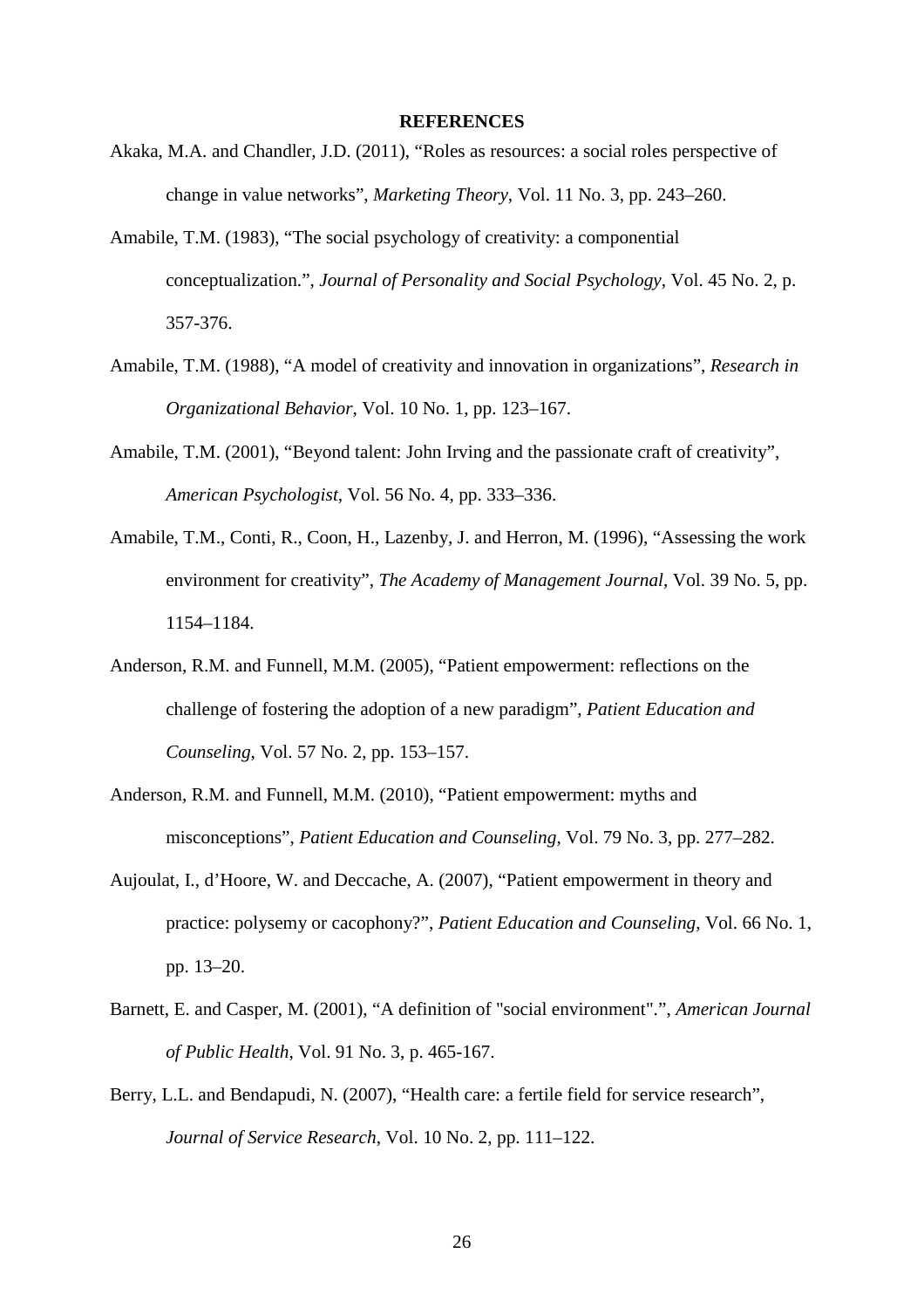- Berthon, P.R., Pitt, L.F., McCarthy, I. and Kates, S.M. (2007), "When customers get clever: managerial approaches to dealing with creative consumers", *Business Horizons*, Vol. 50 No. 1, pp. 39–47.
- Berwick, D.M. (2009), "What 'patient-centered' should mean: confessions of an extremist", *Health Affairs*, Vol. 28 No. 4, pp. 555–565.
- Bitner, M.J. (1992), "Servicescapes: the impact of physical surroundings on customers and employees", *Journal of Marketing*, Vol. 56 No. 2, pp. 57–71.
- Black, H.G. and Gallan, A.S. (2015), "Transformative service networks: cocreated value as well-being", *The Service Industries Journal*, Vol. 35 No. 15-16 pp. 825–845.
- Bodenheimer, T., Lorig, K., Holman, H. and Grumbach, K. (2002), "Patient self-management of chronic disease in primary care", *Journal of the American Medical Association*, Vol. 288 No. 19, pp. 2469–2475.
- Burroughs, J.E. and Mick, D.G. (2004), "Exploring antecedents and consequences of consumer creativity in a problem-solving context", *Journal of Consumer Research*, Vol. 31 No. 2, pp. 402–411.
- Burroughs, J. E., Moreau, C. P., & Mick, D. G. (2008), "Toward a psychology of consumer creativity", *Handbook of consumer psychology*, pp. 1011-38.
- Cahill, J. (1996), "Patient participation: a concept analysis", *Journal of Advanced Nursing*, Vol. 24 No. 3, pp. 561–571.
- Chang, W. and Taylor, S.A. (2016), "The effectiveness of customer participation in new product development: a meta-analysis", *Journal of Marketing*, Vol. 80 No. 1, pp. 47– 64.
- Charles, C., Gafni, A. and Whelan, T. (1997), "Shared decision-making in the medical encounter: what does it mean? (or it takes at least two to tango)", *Social Science & Medicine*, Vol. 44 No. 5, pp. 681–692.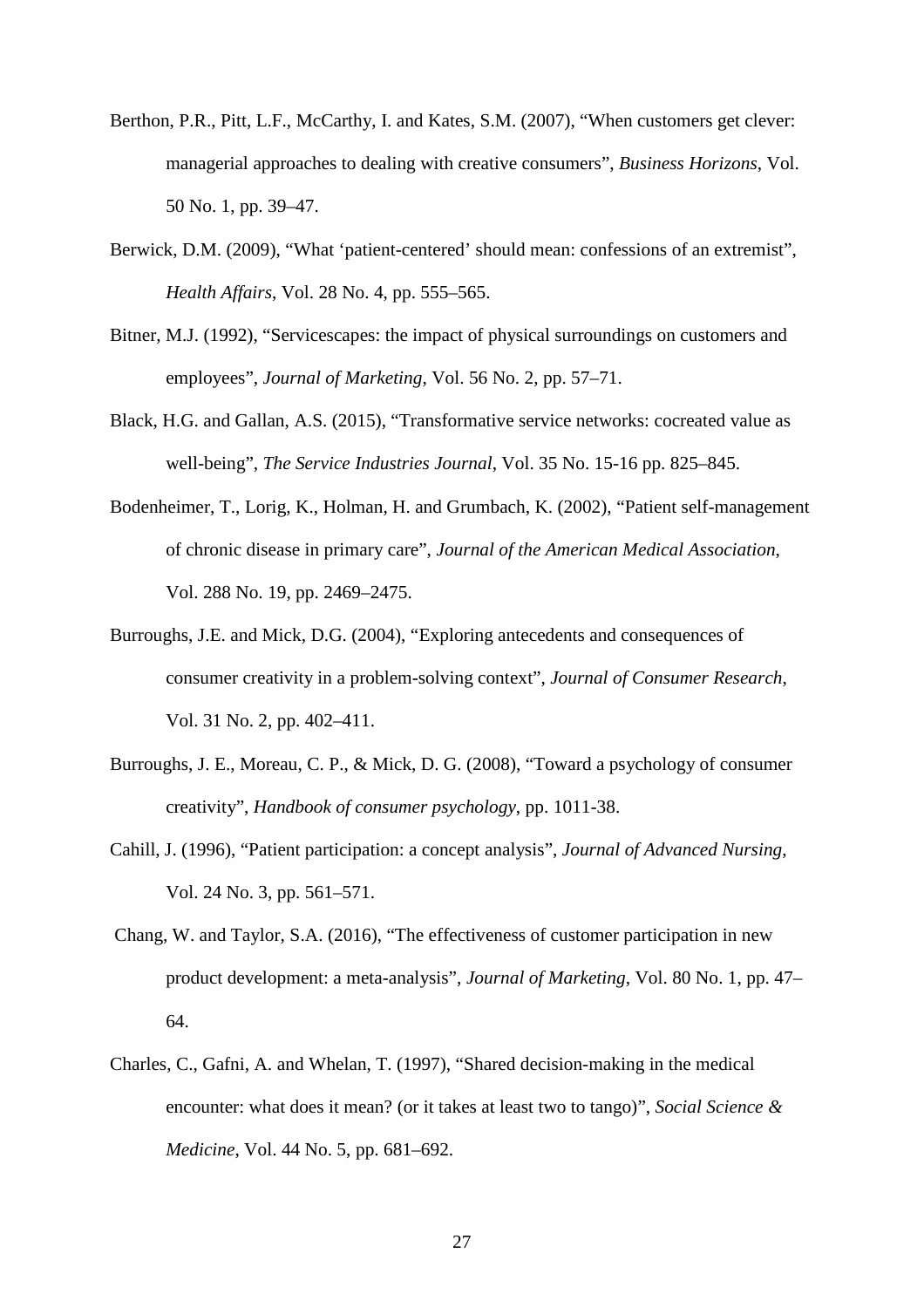- Creer, T.L. and Holroyd, K.A. (2006), "Self-management of chronic conditions: the legacy of Sir William Osler", *Chronic Illness*, Vol. 2 No. 1, pp. 7–14.
- Edvardsson, B., Kristensson, P., Magnusson, P. and Sundström, E. (2012), "Customer integration within service development—a review of methods and an analysis of insitu and exsitu contributions", *Technovation*, Vol. 32 No. 7–8, pp. 419–429.
- Eggert, A., Ulaga, W., Frow, P. and Payne, A. (2018), "Conceptualizing and communicating value in business markets: from value in exchange to value in use", *Industrial Marketing Management*, Vol. 69, pp. 80–90.
- Elg, M., Engström, J., Witell, L. and Poksinska, B. (2012), "Co-creation and learning in health-care service development", *Journal of Service Management*, Vol. 23 No. 3, pp. 328–343.
- Elwyn, G., Frosch, D., Thomson, R., Joseph-Williams, N., Lloyd, A., Kinnersley, P., Cording, E., et al. (2012), "Shared decision making: a model for clinical practice", *Journal of General Internal Medicine*, Vol. 27 No. 10, pp. 1361–1367.
- Elwyn, G., Laitner, S., Coulter, A., Walker, E., Watson, P. and Thomson, R. (2010), "Implementing shared decision making in the NHS", Vol. 341, pp. 971–975.
- Epstein, R.M. and Street, R.L. (2011), "The values and value of patient-centered care", *The Annals of Family Medicine*, Vol. 9 No. 2, pp. 100–103.
- Ezeh, C. and Harris, L.C. (2007), "Servicescape research: a review and a research agenda", *The Marketing Review*, Vol. 7 No. 1, pp. 59–78.
- Fihn, S. D., Bucher, J. B., McDonell, M., Diehr, P., Rumsfeld, J. S. , Doak, M., Dougherty, C., Gerrity, M., Heidenreich, P., Larsen, G., Lee, P., Lucas, L., Connor-McBryde, Nelson, K., Plomondon, M. E., Stadius, M., & Bryson, C. (2011), "Collaborative care intervention for stable ischemic heart disease", *Archives of Internal Medicine*, Vol. 171 No. 16, p. 1471-1479.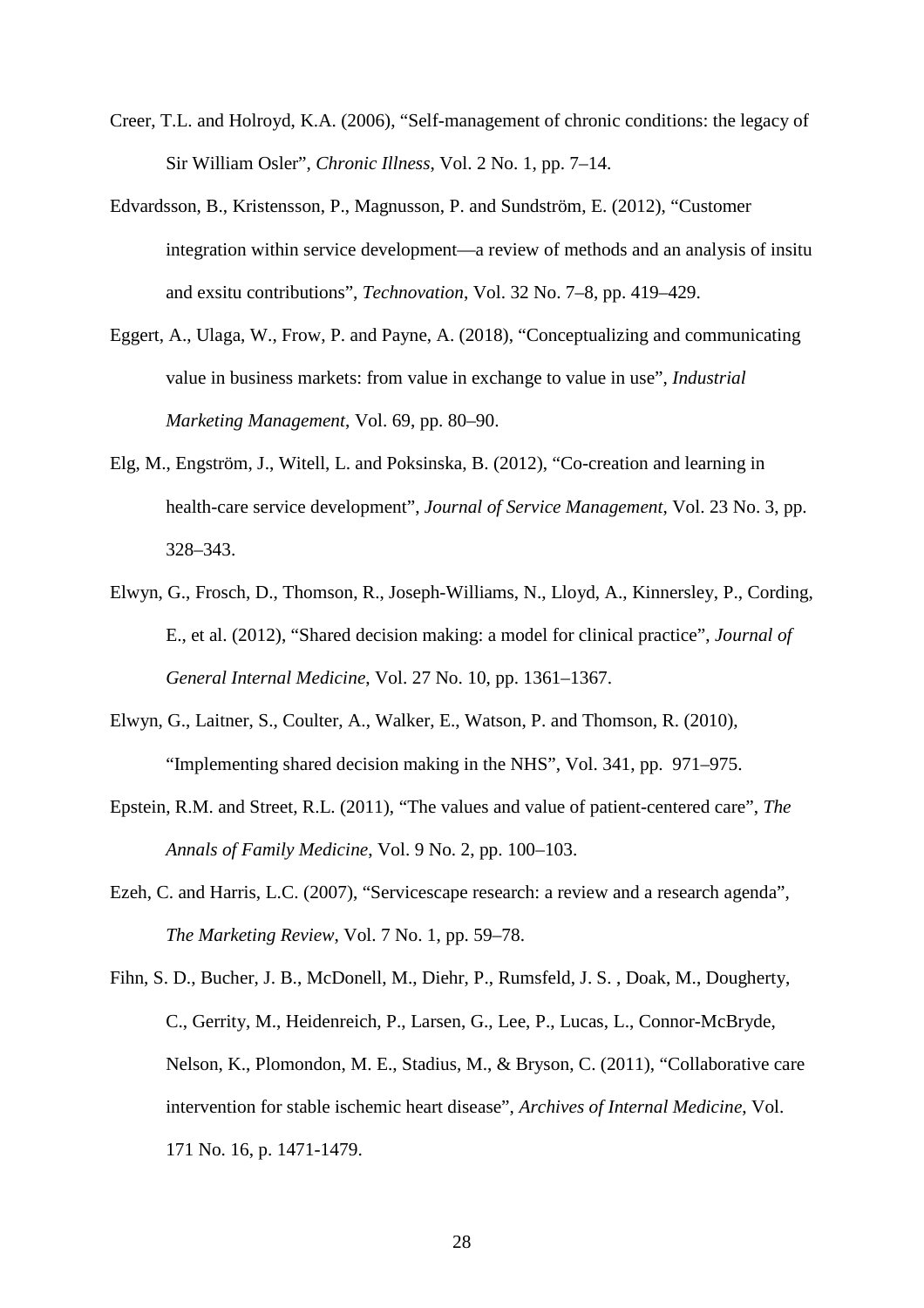- Fineberg, H.V. (2013), "The paradox of disease prevention: celebrated in principle, resisted in practice", *Journal of the American Medical Association,* Vol. 310 No. 1, pp. 85–90.
- Fox, A. and Reeves, S. (2015), "Interprofessional collaborative patient-centred care: a critical exploration of two related discourses", *Journal of Interprofessional Care*, Vol. 29 No. 2, pp. 113–118.
- Frosch, D. L., & Kaplan, R. M. (1999), "Shared decision making in clinical medicine: past research and future directions", *American journal of preventive medicine*, Vol. 17 No. 4, pp. 285-294.
- Frow, P., McColl-Kennedy, J.R. and Payne, A. (2016), "Co-creation practices: their role in shaping a health care ecosystem", *Industrial Marketing Management*, Vol. 56, pp. 24– 39.
- Gallan, A.S., Jarvis, C.B., Brown, S.W. and Bitner, M.J. (2013), "Customer positivity and participation in services: an empirical test in a health care context", *Journal of the Academy of Marketing Science*, Vol. 41 No. 3, pp. 338–356.
- Gerteis, M., Edgman-Levitan, S., Daley, J. and Delbanco, T.L. (1993), *Through the Patient's Eyes: Understanding and Promoting Patient-Centered Care*, Jossey-Bass, San Francisco, CA.
- Gibson, A., Britten, N. and Lynch, J. (2012), "Theoretical directions for an emancipatory concept of patient and public involvement", *Health: An Interdisciplinary Journal for the Social Study of Health, Illness and Medicine*, Vol. 16 No. 5, pp. 531–547.
- Gilbody, S., Bower, P., Fletcher, J., Richards, D. and Sutton, A.J. (2006), "Collaborative care for depression: a cumulative meta-analysis and review of longer-term outcomes", *Archives of Internal Medicine*, Vol. 166 No. 21, pp. 2314–2321.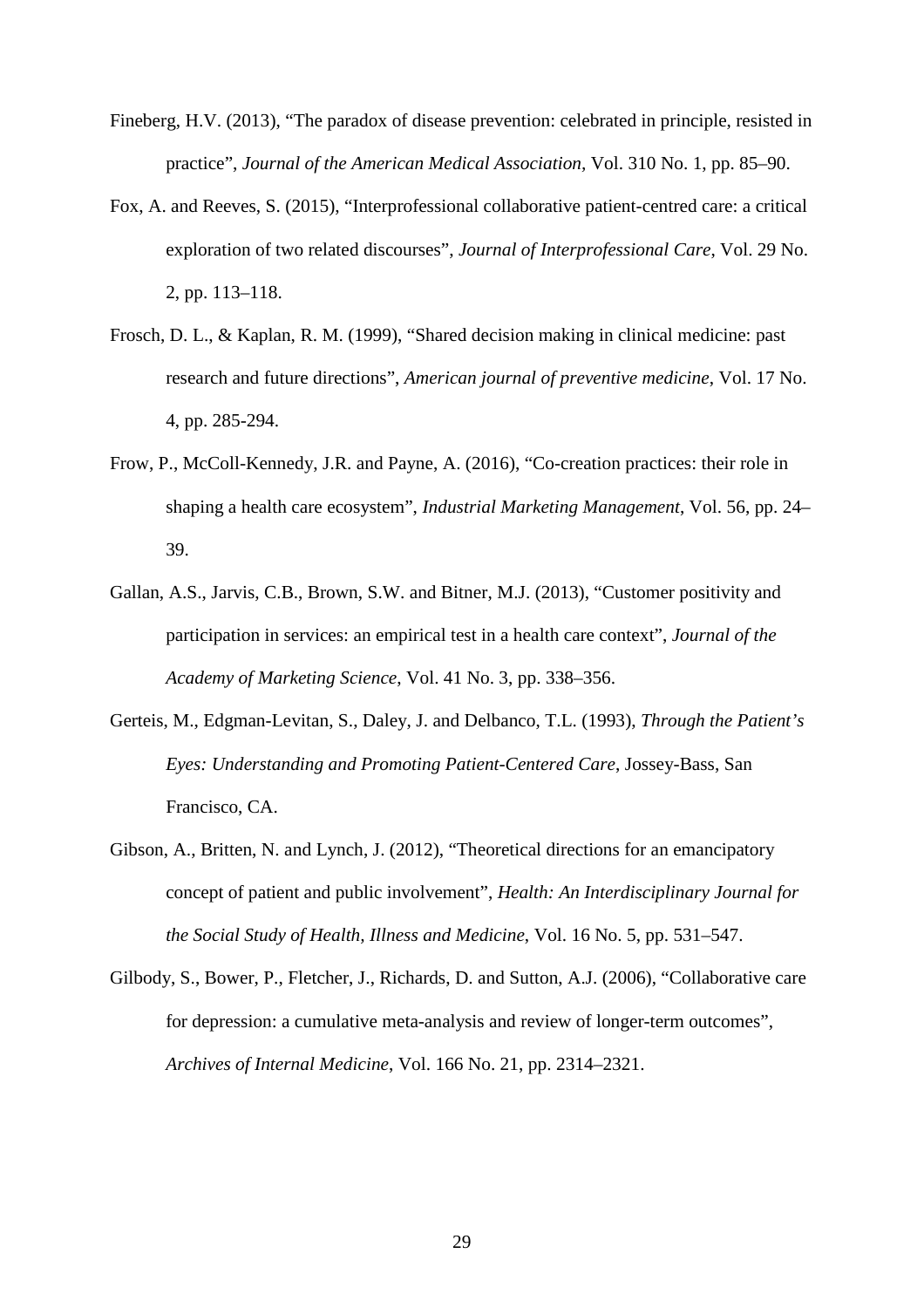- Grönroos, C. and Voima, P. (2013), "Critical service logic: making sense of value creation and co-creation", *Journal of the Academy of Marketing Science*, Vol. 41 No. 2, pp. 133–150.
- Gustafsson, A., Kristensson, P. and Witell, L. (2012), "Customer co-creation in service innovation: a matter of communication?", *Journal of Service Management*, Vol. 23 No. 3, pp. 311–327.
- Haidet, P., Kroll, T.L. and Sharf, B.F. (2006), "The complexity of patient participation: lessons learned from patients' illness narratives", *Patient Education and Counseling*, Vol. 62 No. 3, pp. 323–329.
- Hardyman, W., Daunt, K.L. and Kitchener, M. (2015), "Value co-creation through patient engagement in health care: a micro-level approach and research agenda", *Public Management Review*, Vol. 17 No. 1, pp. 90–107.
- Henrike, H.-W. and Schultz, C. (2014), "The impact of health care professionals' service orientation on patients' innovative behavior", *Health Care Management Review*, Vol. 39 No. 4, pp. 329–339.
- Herzlinger, R.E. (2006). "Why innovation in health care is so hard", *Harvard Business Review*, Vol. 84, No. 5, pp. 58-66.
- Hill-Briggs, F. (2003), "Problem solving in diabetes self-management: a model of chronic illness self-management behavior", *Annals of Behavioral Medicine*, Vol. 25 No. 3, pp. 182–193.
- Hirschman, E.C. (1980), "Innovativeness, novelty seeking, and consumer creativity", *Journal of Consumer Research*, Vol. 7 No. 3, pp. 283–295.
- John, J. (1996), "A dramaturgical view of the health care service encounter: cultural value‐ based impression management guidelines for medical professional behaviour", *European Journal of Marketing*, Vol. 30 No. 9, pp. 60–74.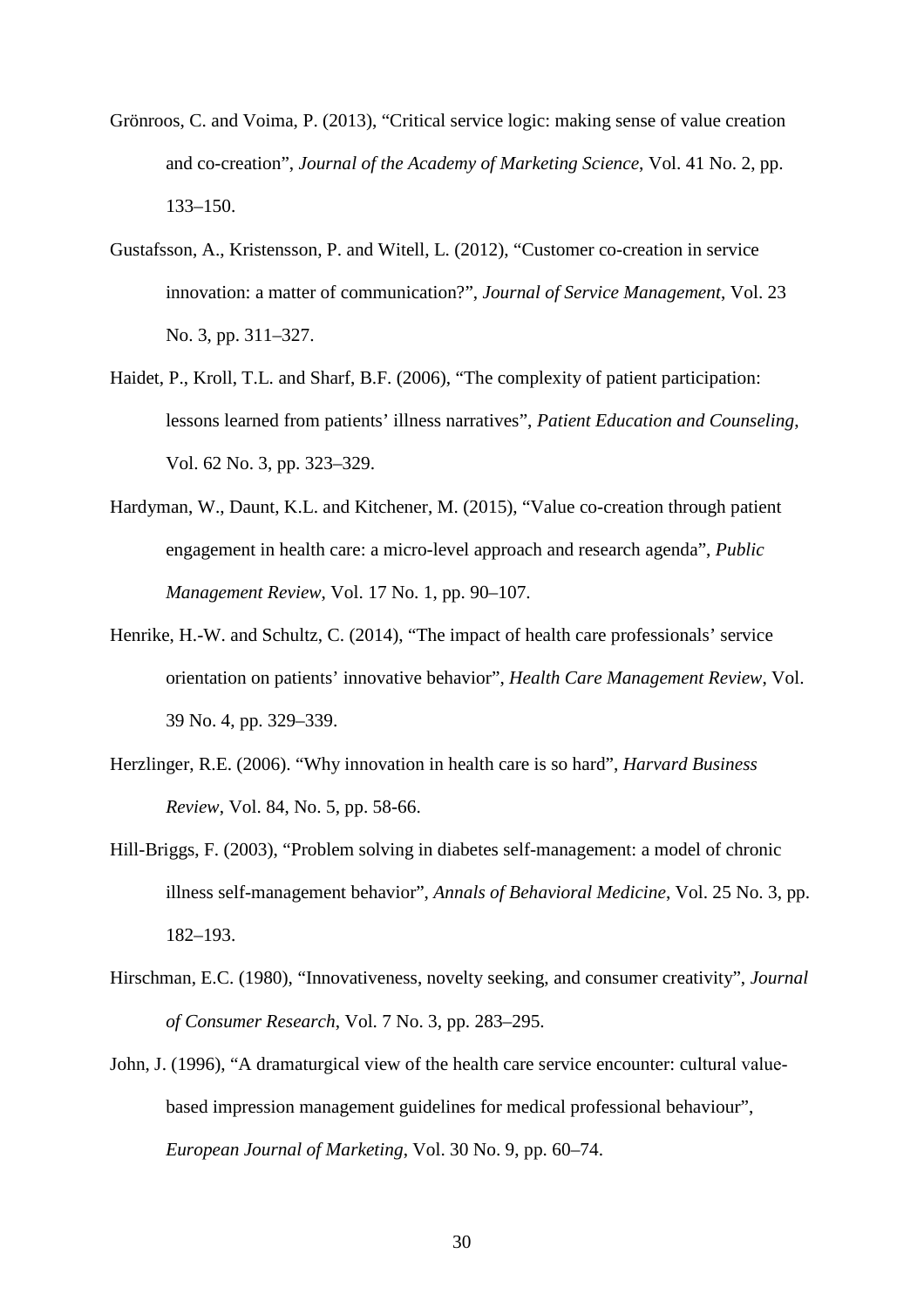- Karlsson, J. and Skålén, P. (2015), "Exploring front-line employee contributions to service innovation", *European Journal of Marketing*, Vol. 49 No. 9/10, pp. 1246–1365.
- Kristensen, T. (2004), "The physical context of creativity", *Creativity and Innovation Management*, Vol. 13 No. 2, pp. 89–96.
- Kristensson, P., Gustafsson, A. and Archer, T. (2004), "Harnessing the creative potential among users", *Journal of Product Innovation Management*, Vol. 21 No. 1, pp. 4–14.
- Longtin, Y., Sax, H., Leape, L.L., Sheridan, S.E., Donaldson, L. and Pittet, D. (2010), "Patient participation: current knowledge and applicability to patient safety", *Mayo Clinic Proceedings*, Vol. 85 No. 1, pp. 53–62.
- Lorig, K.R. and Holman, H.R. (2003), "Self-management education: history, definition, outcomes, and mechanisms", *Annals of Behavioral Medicine*, Vol. 26 No. 1, pp. 1–7.
- Lorig, K.R., Ritter, P.L., Dost, A., Plant, K., Laurent, D.D. and Mcneil, I. (2008), "The expert patients programme online, a 1-year study of an Internet-based self-management programme for people with long-term conditions", *Chronic Illness*, Vol. 4 No. 4, pp. 247–256.
- Luo, L. and Toubia, O. (2015), "Improving online idea generation platforms and customizing the task structure based on consumers' domain specific knowledge", *Journal of Marketing*, Vol. 79 No. 5, pp. 100–114.
- Magnusson, P.R., Matthing, J. and Kristensson, P. (2003), "Managing user involvement in service innovation experiments with innovating end users", *Journal of Service Research*, Vol. 6 No. 2, pp. 111–124.
- Magnusson, P.R., Wästlund, E. and Netz, J. (2016), "Exploring users' appropriateness as a proxy for experts when screening new product/service ideas", *Journal of Product Innovation Management*, Vol. 33 No. 1, pp. 4–18.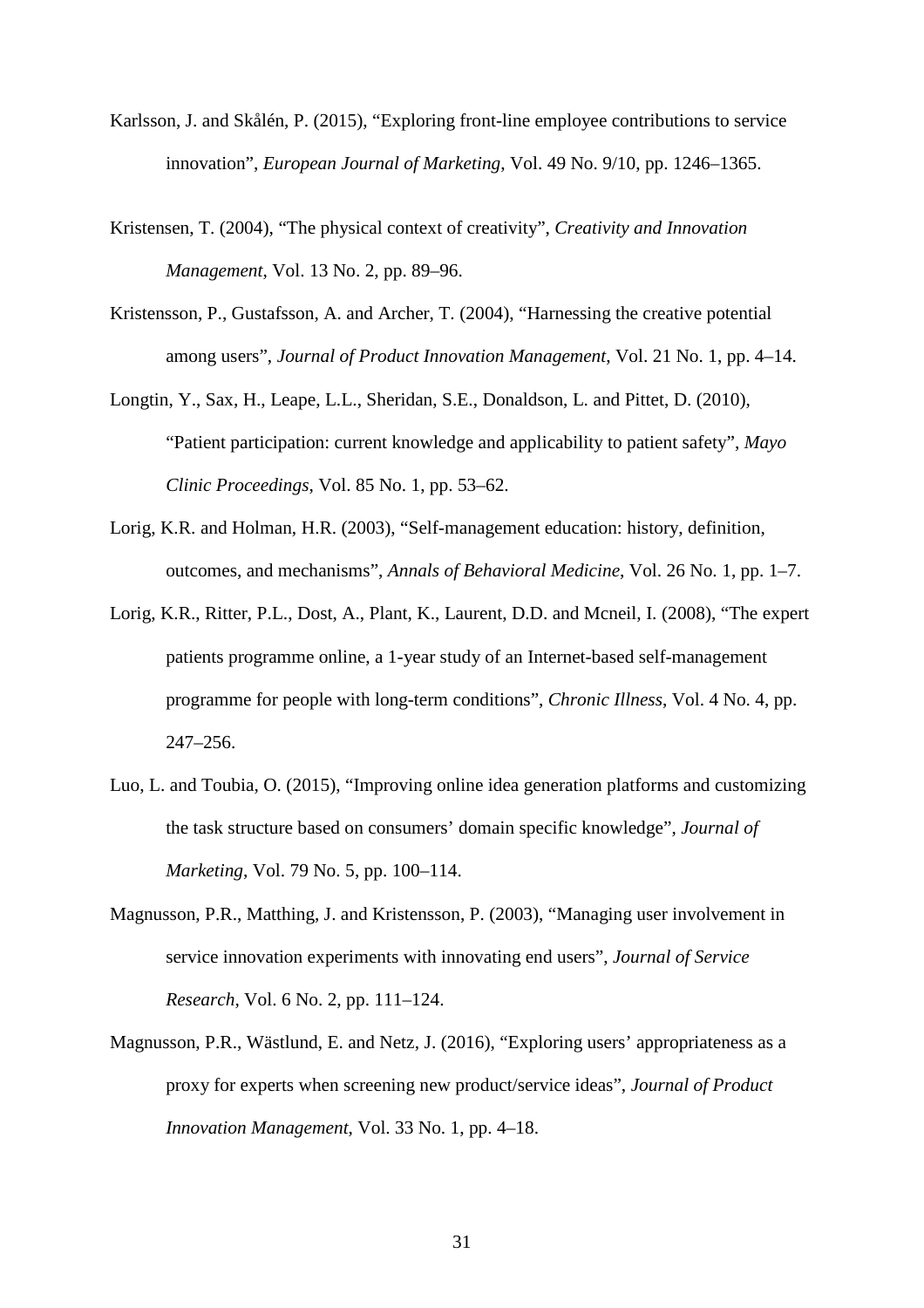- McColl-Kennedy, J.R., Hogan, S.J., Witell, L. and Snyder, H. (2017a), "Cocreative customer practices: effects of health care customer value cocreation practices on well-being", *Journal of Business Research*, Vol. 70, pp. 55–66.
- McColl-Kennedy, J.R., Snyder, H., Elg, M., Witell, L., Helkkula, A., Hogan, S.J. and Anderson, L. (2017b), "The changing role of the health care customer: review, synthesis and research agenda", *Journal of Service Management*, Vol. 28 No. 1, pp. 2– 33.
- McColl-Kennedy, J.R., Vargo, S.L., Dagger, T.S., Sweeney, J.C. and Kasteren, Y. V. (2012), "Health care customer value cocreation practice styles", *Journal of Service Research*, Vol. 15 No. 4, pp. 370–389.
- McCoy, J.M. and Evans, G.W. (2002), "The potential role of the physical environment in fostering creativity", *Creativity Research Journal*, Vol. 14 No. 3–4, pp. 409–426.
- Mead, N. and Bower, P. (2000), "Patient-centredness: a conceptual framework and review of the empirical literature", *Social Science & Medicine*, Vol. 51 No. 7, pp. 1087–1110.
- Meusburger, P. (2009), "Milieus of creativity: The role of places, environments, and spatial contexts", in Meusburger, P., Funke, J. and Wunder, E. (Eds.), *Milieus of Creativity*, Springer, Dordrecht, pp. 97–153.
- Moreau, C.P. and Dahl, D.W. (2005), "Designing the solution: the impact of constraints on consumers' creativity", *Journal of Consumer Research*, Vol. 32 No. 1, pp. 13–22.
- Nelson, E.C., Mohr, J.J., Batalden, P.B. and Plume, S.K. (1996), "Improving health care, part 1: the clinical value compass", *The Joint Commission Journal on Quality Improvement*, Vol. 22 No. 4, pp. 243–258.
- Oldham, G.R. and Cummings, A. (1996), "Employee creativity: personal and contextual factors at work", *Academy of Management Journal*, Vol. 39 No. 3, pp. 607–634.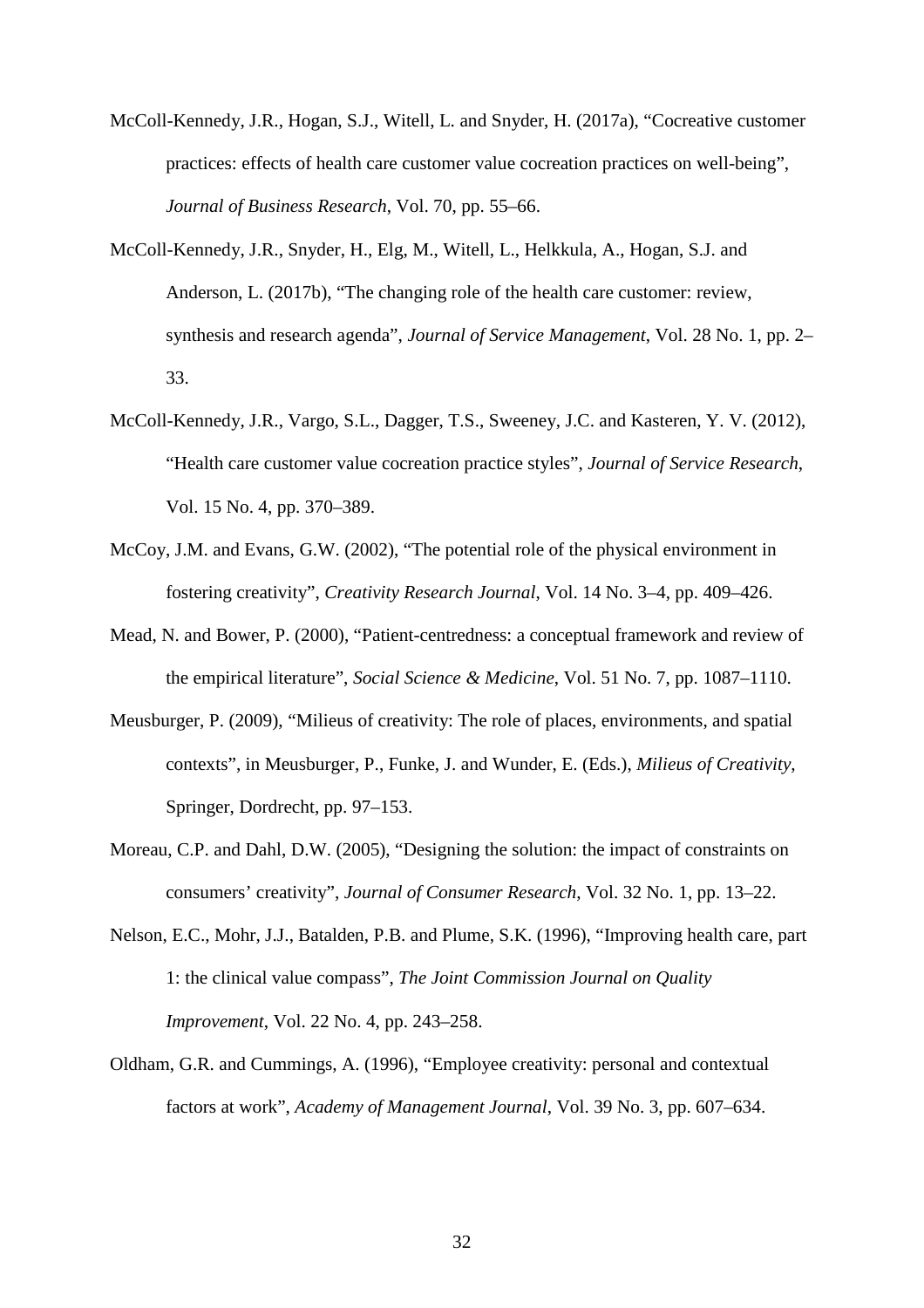- Parish, J.T., Berry, L.L. and Lam, S.Y. (2008), "The effect of the servicescape on service workers", *Journal of Service Research*, Vol. 10 No. 3, pp. 220–238.
- Parsons, T. (1951), "Illness and the role of the physician: a sociological perspective", *American Journal of Orthopsychiatry*, Vol. 21 No. 3, pp. 452–460.
- Patrício, L., de Pinho, N.F., Teixeira, J.G. and Fisk, R.P. (2018), "Service design for value networks: enabling value cocreation interactions in healthcare", *Service Science*, Vol. 10 No. 1, pp. 76–97.
- Robbins, A. (2001), "Book review: the world health report 2000: health systems: improving performance", *Public Health Reports*, Vol. 116 No. 3, pp. 268–269.
- Rosa, J.A., Qualls, W.J. and Ruth, J.A. (2014), "Consumer creativity: effects of gender and variation in the richness of vision and touch inputs", *Journal of Business Research*, Vol. 67 No. 3, pp. 386–393.
- Rosenbaum, M. S. (2006), "Exploring the social supportive role of third places in consumers' lives", *Journal of Service Research*, Vol. 9 No. 1, pp. 59–72.
- Rosenbaum, M.S. and Smallwood, J. (2013), "Cancer resource centers as third places", *Journal of Services Marketing*, Vol. 27 No. 6, pp. 4–4.
- Rosenbaum, M.S., Ward, J., Walker, B.A. and Ostrom, A.L. (2007), "A cup of coffee with a dash of love an investigation of commercial social support and third-place attachment", *Journal of Service Research*, Vol. 10 No. 1, pp. 43–59.
- Rust, R. T., & Cooil, B. (1994), "Reliability measures for qualitative data: Theory and implications", *Journal of Marketing Research*, Vol. 31 No. 1, pp. 1-14.
- Ryan, R.M. and Deci, E.L. (2000), "Self-determination theory and the facilitation of intrinsic motivation, social development, and well-being", *American Psychologist*, Vol. 55 No. 1, pp. 68–78.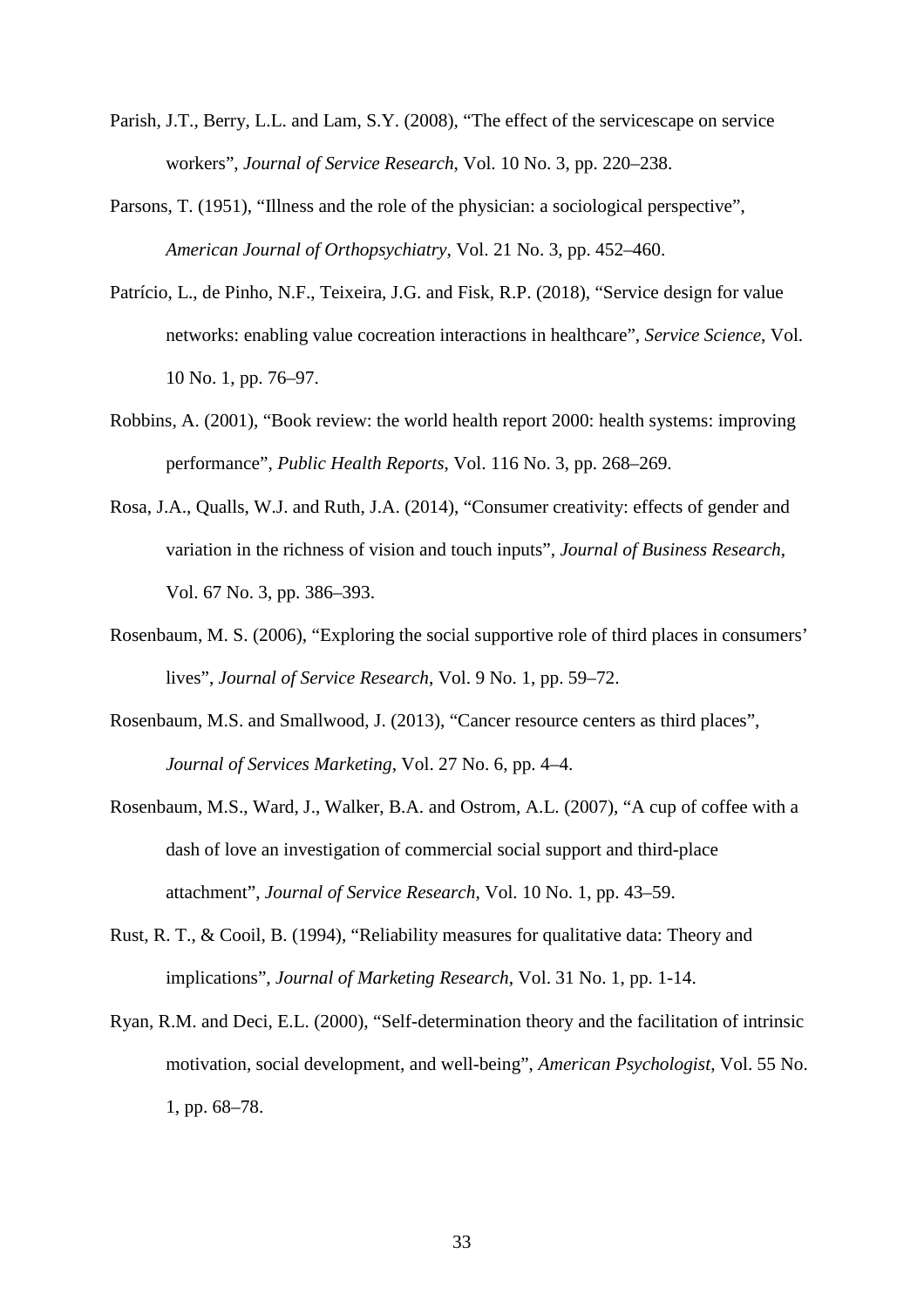- Simonton, D.K. (2000), "Creativity: cognitive, personal, developmental, and social aspects", *American Psychologist*, Vol. 55 No. 1, pp. 151–158.
- Snyder, H. and Engström, J. (2016), "The antecedents, forms and consequences of patient involvement: a narrative review of the literature", *International Journal of Nursing Studies*, Vol. 53, pp. 351–378.
- Solomon, M.R., Surprenant, C., Czepiel, J.A. and Gutman, E.G. (1985), "A role theory perspective on dyadic interactions: the service encounter", *Journal of Marketing*, Vol. 49 No. 1, pp. 99–111.
- Spanjol, J., Cui, A.S., Nakata, C., Sharp, L.K., Crawford, S.Y., Xiao, Y. and Watson-Manheim, M.B. (2015), "Co-production of prolonged, complex, and negative services: an examination of medication adherence in chronically ill individuals", *Journal of Service Research*, Vol. 18 No. 3, pp. 284–302.
- Stewart, M. (2001), "Towards a global definition of patient centred care", *British Medical Journal,* Vol. 322 No. 7284, pp. 444–445.
- Street Jr., R.L., Makoul, G., Arora, N.K. and Epstein, R.M. (2009), "How does communication heal? Pathways linking clinician-patient communication to health outcomes", *Patient Education and Counseling*, Vol. 74 No. 3, pp. 295–301.
- Sweeney, J.C., Danaher, T.S. and McColl-Kennedy, J.R. (2015), "Customer Effort in Value Cocreation Activities Improving Quality of Life and Behavioral Intentions of Health Care Customers", *Journal of Service Research*, Vol. 18 No. 3, pp. 318-335.
- Tombs, A. and McColl-Kennedy, J.R. (2003), "Social-Servicescape Conceptual Model", *Marketing Theory*, Vol. 3 No. 4, pp. 447–475.
- Touchstone, E.E., Koslow, S., Shamdasani, P.N. and D'Alessandro, S. (2017). "The linguistic servicescape: Speaking their language may not be enough", *Journal of Business Research*, Vol. 72, pp. 147-157.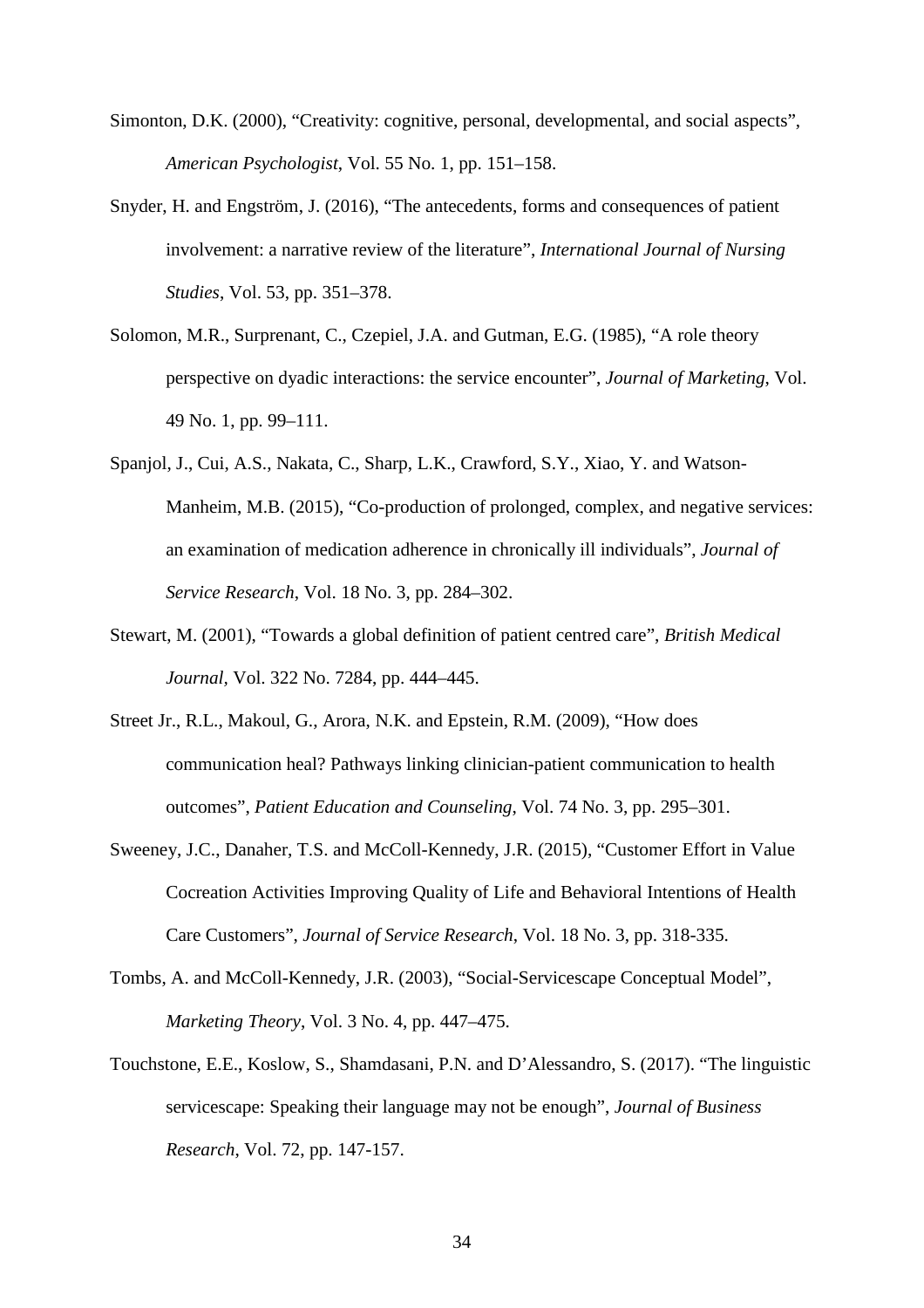- Troye, S.V. and Supphellen, M. (2012), "Consumer Participation in Coproduction: 'I Made It Myself' Effects on Consumers' Sensory Perceptions and Evaluations of Outcome and Input Product", *Journal of Marketing*, Vol. 76 No. 2, pp. 33–46.
- Vargo, S.L. and Lusch, R.F. (2015), "Institutions and axioms: an extension and update of service-dominant logic", *Journal of the Academy of Marketing Science*, pp. 1–19.
- Von Korff, M., Gruman, J., Schaefer, J., Curry, S.J. and Wagner, E.H. (1997), "Collaborative Management of Chronic Illness", *Annals of Internal Medicine*, Vol. 127 No. 12, pp. 1097–1102.
- Voorhees, C.M., Fombelle, P.W., Gregoire, Y., Bone, S., Gustafsson, A., Sousa, R. and Walkowiak, T. (2017). "Service encounters, experiences and the customer journey: defining the field and a call to expand our lens", *Journal of Business Research*, Vol. 79, pp. 269–280.
- Wagner, E.H., Bennett, S.M., Austin, B.T., Greene, S.M., Schaefer, J.K. and Von Korff, M. (2005), "Finding common ground: patient-centeredness and evidence-based chronic illness care", *The Journal of Alternative and Complementary Medicine*, Vol. 11 No. 1, pp. 1–7.
- Williams, A. (1988), "Priority setting in public and private health care: a guide through the ideological jungle", *Journal of Health Economics*, Vol. 7 No. 2, pp. 173–183.
- Windrum, P. (2014), "Third sector organizations and the co-production of health innovations", *Management Decision*, Vol. 52 No. 6, pp. 1046–1056.
- Witell, L., Gustafsson, A. and Johnson, M.D. (2014), "The effect of customer information during new product development on profits from goods and services", *European Journal of Marketing*, Vol. 48 No. 9/10, pp. 1709–1730.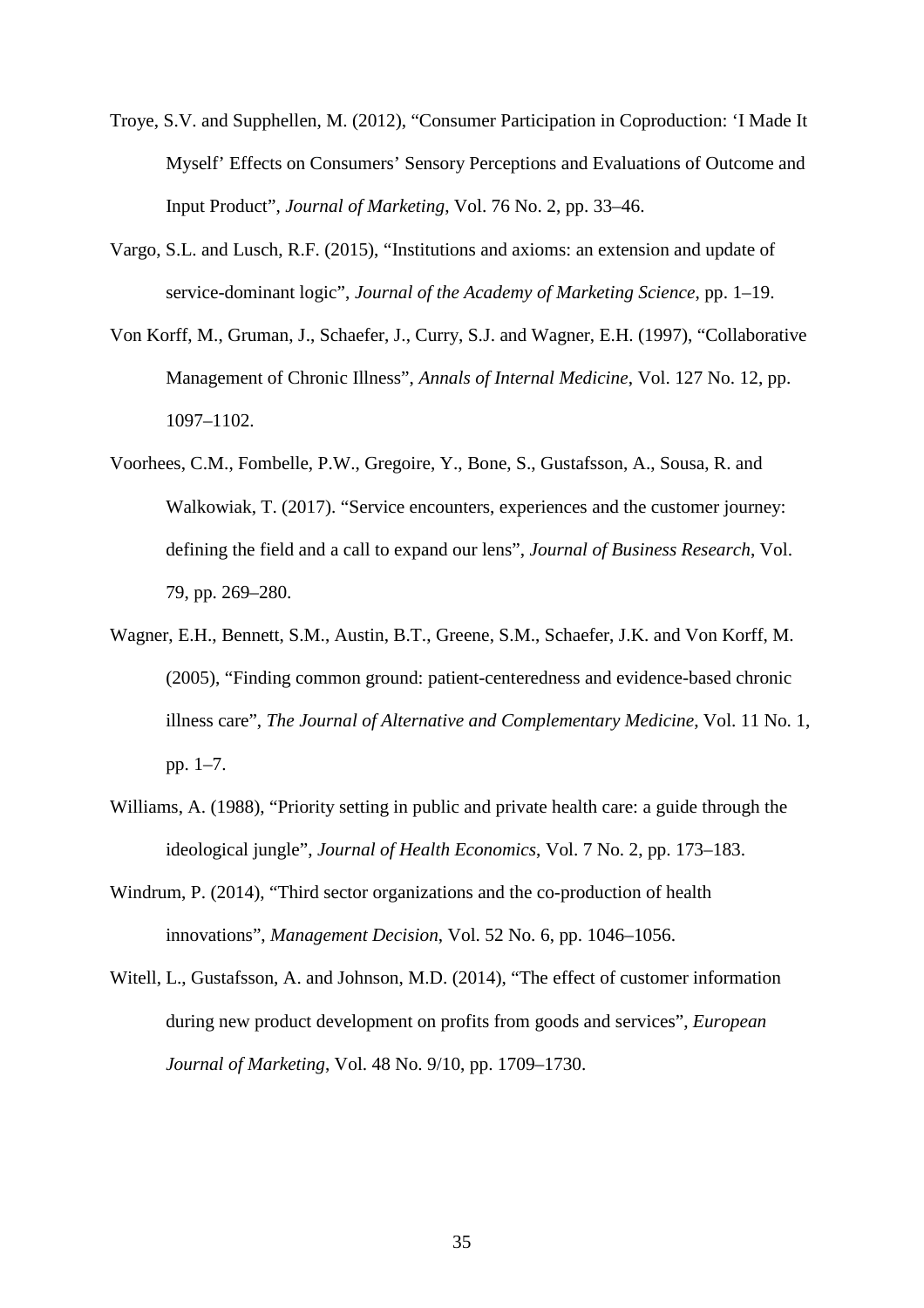- Witell, L., Kristensson, P., Gustafsson, A. and Löfgren, M. (2011), "Idea generation: customer co-creation versus traditional market research techniques", *Journal of Service Management*, Vol. 22 No. 2, pp. 140–159.
- Zeng, L., Proctor, R.W. and Salvendy, G. (2009), "Fostering creativity in service development: facilitating service innovation by the creative cognition approach", *Service Science*, Vol. 1 No. 3, pp. 142–153.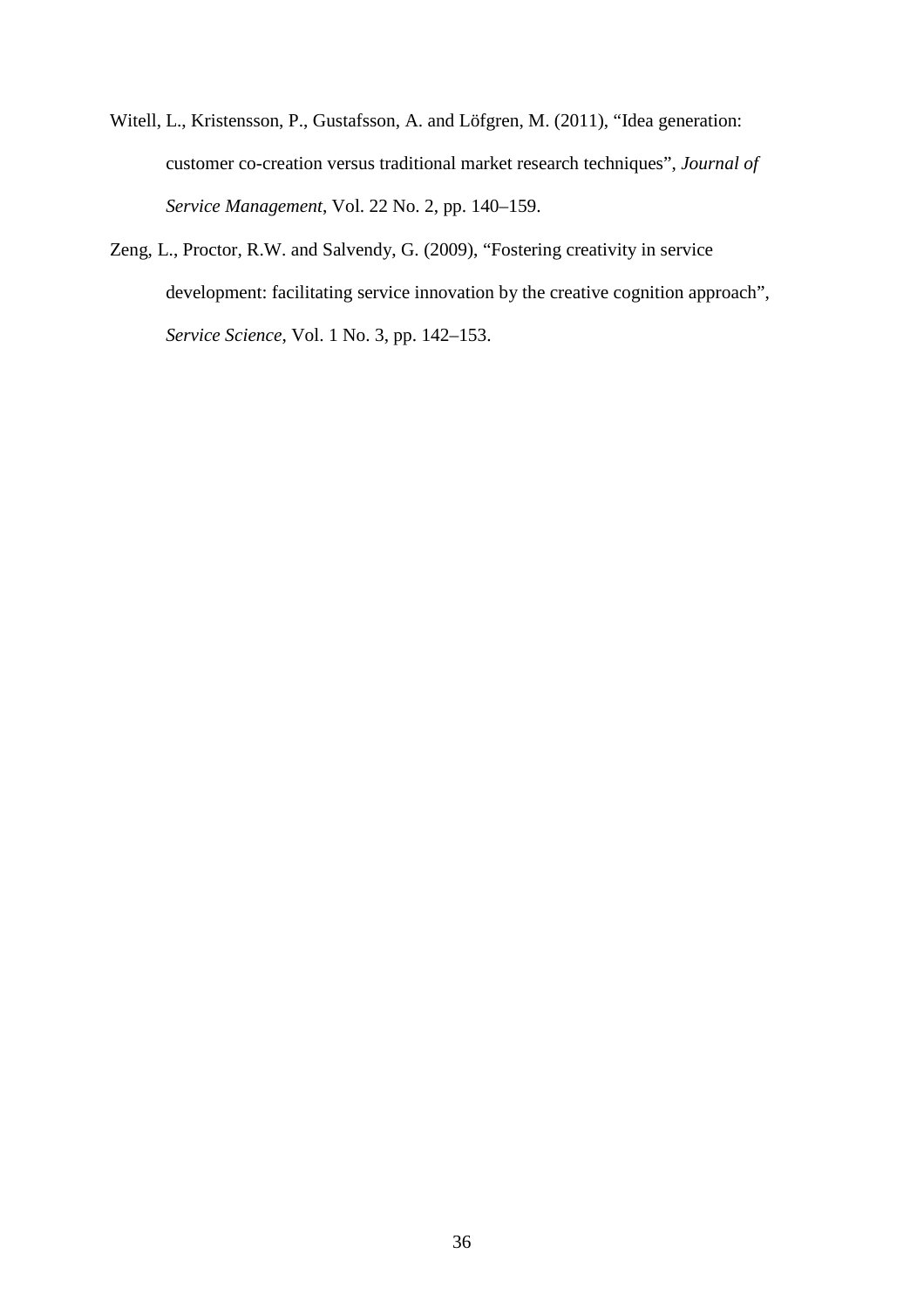Table 1 Different approaches to activating the patient

| Concept                             | <b>Discipline</b>   | <b>Conceptualization</b>                                                                                                                                                                                                                                                                                                                                                                                         | <b>References</b>                                                                                                      |
|-------------------------------------|---------------------|------------------------------------------------------------------------------------------------------------------------------------------------------------------------------------------------------------------------------------------------------------------------------------------------------------------------------------------------------------------------------------------------------------------|------------------------------------------------------------------------------------------------------------------------|
| Patient-centered<br>care            | Health<br>research  | "Patients are known as persons in context of their own social worlds, listened to,<br>informed, respected, and involved in their care—and their wishes are honored (but not<br>mindlessly enacted) during their healthcare journey." (Epstein and Street, 2011, p. 101)                                                                                                                                          | Berwick (2009)<br>Gerteis et al. (1993)<br>Mead and Bower (2000)                                                       |
| Patient<br>empowerment              | Health<br>research  | "[Patient] empowerment [can be defined] as both a process and an outcome.<br>Empowerment is a process when the purpose of an educational intervention is to<br>increase one's ability to think critically and act autonomously. Empowerment is an<br>outcome when an enhanced sense of self-efficacy occurs as a result of the process."<br>(Anderson and Funnell, 2010, p. 278)                                 | Anderson and Funnell<br>(2005, 2010)<br>Aujoulat et al. (2007)                                                         |
| Collaborative<br>care               | Health<br>research  | "Care that strengthens and supports self-care in chronic illness while assuring that<br>effective medical, preventive, and health maintenance interventions take place." (Von<br>Korff et al., 1997, p. 1097)                                                                                                                                                                                                    | Fihn et al. (2011)<br>Gilbody et al. (2006)<br>Von Korff et al. (1997)                                                 |
| Shared decision<br>making           | Health<br>research  | "An approach where clinicians and patients share the best available evidence when faced<br>with the task of making decisions, and where patients are supported to consider options,<br>to achieve informed preferences." (Elwyn et al., 2010, p. 971)                                                                                                                                                            | Charles et al. (1997)<br>Elwyn et al. (2012)<br>Frosch and Kaplan<br>(1999)                                            |
| Self-<br>management                 | Health<br>research  | "Whether one is engaging in a health promoting activity such as exercise or is living<br>with a chronic disease such as asthma, he or she is responsible for day-to-day<br>management." (Lorig and Holman, 2003, p. 1)                                                                                                                                                                                           | Bodenheimer et al.<br>(2002)<br>Lorig et al. (2008)<br>Lorig and Holman<br>(2003)                                      |
| Patient<br>participation            | Health<br>research  | "Can relate to aspects of healthcare as diverse as decision making, self-medication, self-<br>monitoring, patient education, goal setting, or taking part in physical care." (Longtin et<br><i>al.</i> , 2010, p. 53)                                                                                                                                                                                            | Cahill (1996)<br>Gallan et al. (2013)<br>Haidet et al. (2006)                                                          |
| Healthcare<br>value co-<br>creation | Service<br>research | "Patients are seen as active co-creators of value with professionals and other actors<br>integrating resources in the customer's service network. This may include being active<br>in the production of care, learning and sharing information, being involved in diagnosis,<br>disease and recovery, regulating emotions, forming relations and mobilizing resources."<br>(McColl-Kennedy et al., 2017b, p. 10) | Frow <i>et al.</i> (2016)<br>Hardyman et al. (2015)<br>McColl-Kennedy et al.<br>(2012; 2017b)<br>Spanjol et al. (2015) |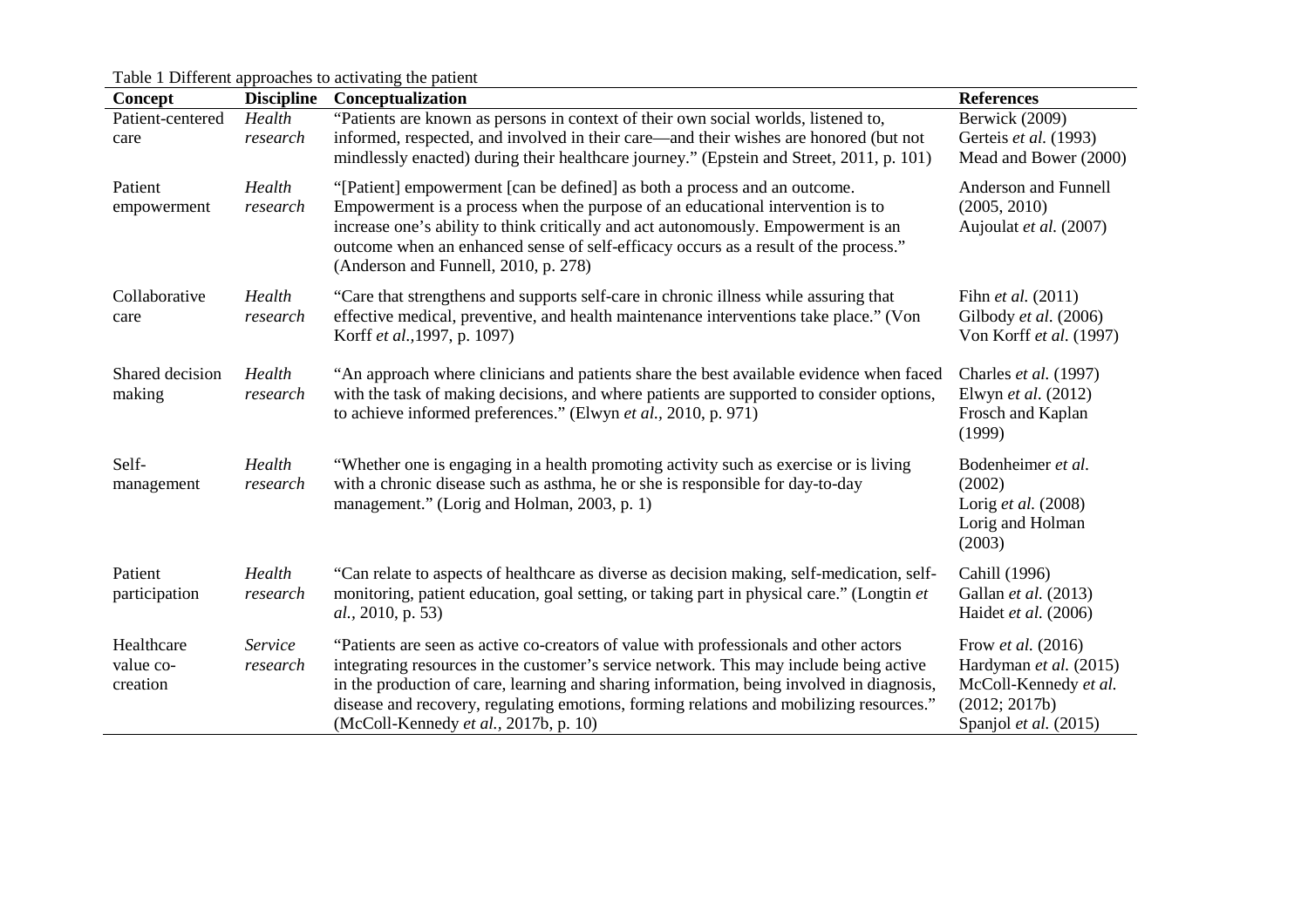Table 2 Conceptualizations of place

| Author(s)                          | <b>Term</b>         | Conceptualization                                                                                                                                                                     | <b>Question of interest</b>                                                     | <b>Discipline</b>     |
|------------------------------------|---------------------|---------------------------------------------------------------------------------------------------------------------------------------------------------------------------------------|---------------------------------------------------------------------------------|-----------------------|
| Solomon et al. (1995)              | Service encounter   | Person-to-person interaction in a<br>consumption setting                                                                                                                              | The influence of social<br>roles on customer behavior<br>and service encounters | Marketing             |
| Bitner (1992)                      | Servicescape        | The atmospheric or physical design of a<br>consumption setting                                                                                                                        | The influence of<br>servicescapes on customer<br>and employee behavior          | Marketing             |
| Amabile et al. (1996)              | Social environment  | The environment in which people work and<br>interact                                                                                                                                  | The influence of social<br>environment on creativity                            | Management            |
| Barnett & Casper<br>(2001)         | Social environment  | The immediate physical surroundings, social<br>relationships, and cultural settings within<br>which defined groups of people function and<br>interact                                 | The influence of social<br>environment on health                                | Health                |
| Tombs and McColl-<br>Kennedy, 2003 | Social servicescape | The contextual, physical, and social elements<br>of the setting in which the customer<br>purchases or consumes the service                                                            | The influence of social<br>servicescapes on customer<br>behavior and emotions   | Marketing             |
| Kristenson (2004)                  | Physical space      | <i>Place</i> refers to the physical extent or<br>territoriality, whether in the home or at work;<br>space is the built environment, including<br>shelter, confinement, and protection | The effect of physical<br>space on creativity                                   | Innovation management |
| Rosenbaum (2006)                   | Place               | Comprises physical, social, and emotional<br>features                                                                                                                                 | How third places affect<br>and become meaningful in<br>people's lives           | Service research      |
| Grönroos and Voima<br>(2013)       | <b>Sphere</b>       | Social, physical, temporal, and/or spatial<br>dimensions of different contexts                                                                                                        | The influence of different<br>spheres on customer value<br>creation             | Marketing             |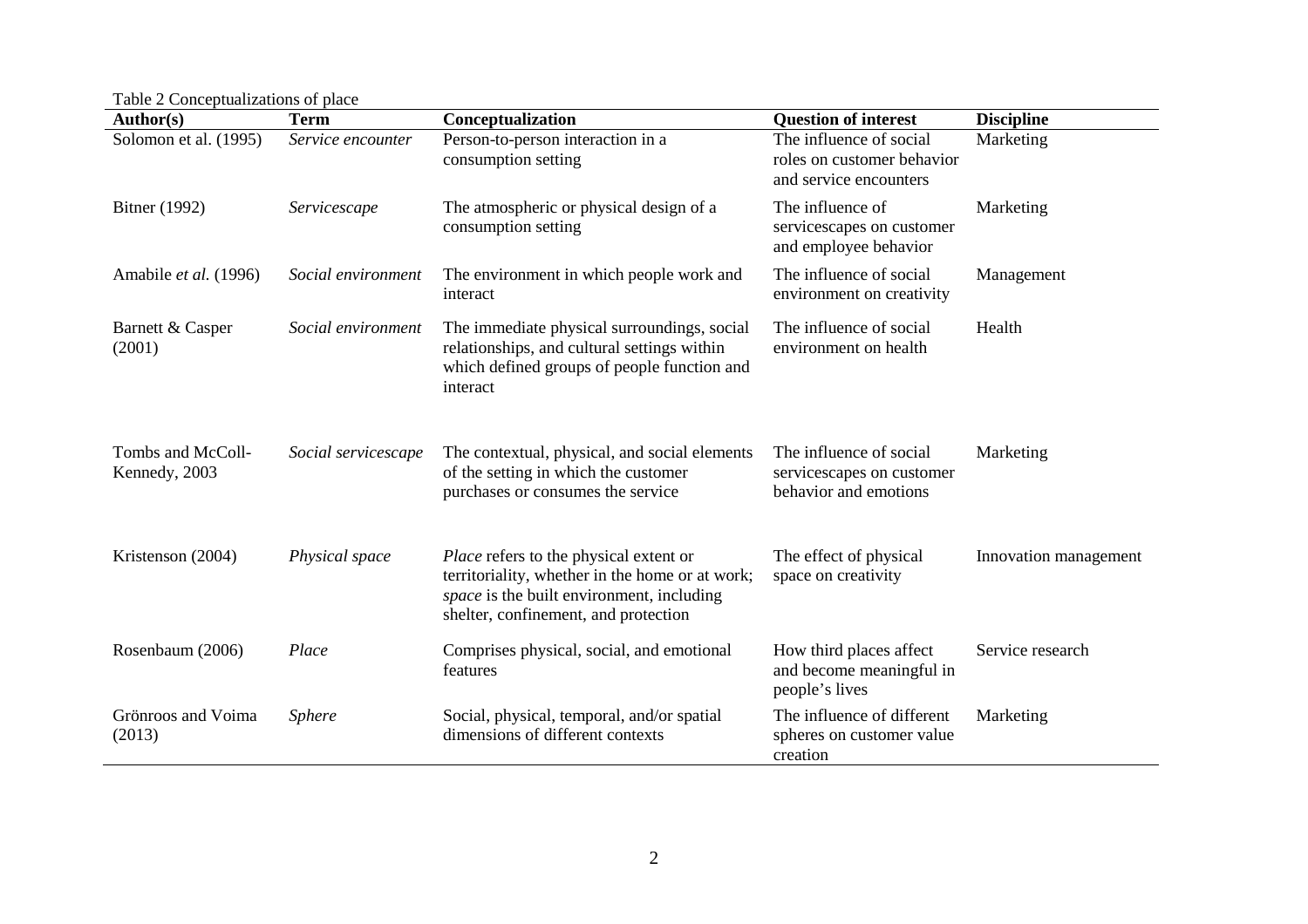# Table 3 Ratings of Expert Panel

|                                         |                                                                        |            |                   |     | <b>Correlation coefficients</b> |                                            |  |   |
|-----------------------------------------|------------------------------------------------------------------------|------------|-------------------|-----|---------------------------------|--------------------------------------------|--|---|
| <b>Dimensions</b>                       | <b>Explanation</b>                                                     |            | <b>Ideas Mean</b> | SD. | $\alpha$                        |                                            |  | 3 |
| 1. Originality                          | The newness or uniqueness of the idea                                  | 200        | 4.98              |     | 2.28 0.74 1                     |                                            |  |   |
| 2. User value                           | The value of the idea for the customer<br>using the service            | <b>200</b> | 7.86              |     |                                 | $1.13 \quad 0.71 \quad -0.56** \quad 1$    |  |   |
| 3. Clinical value                       | The value of the idea for the<br>customer's health and recovery status | 200        | 5.25              |     |                                 | $1.63$ 0.72 $-0.34**$ 0.26 <sup>**</sup> 1 |  |   |
| ** Significant at the $p < 0.01$ level. |                                                                        |            |                   |     |                                 |                                            |  |   |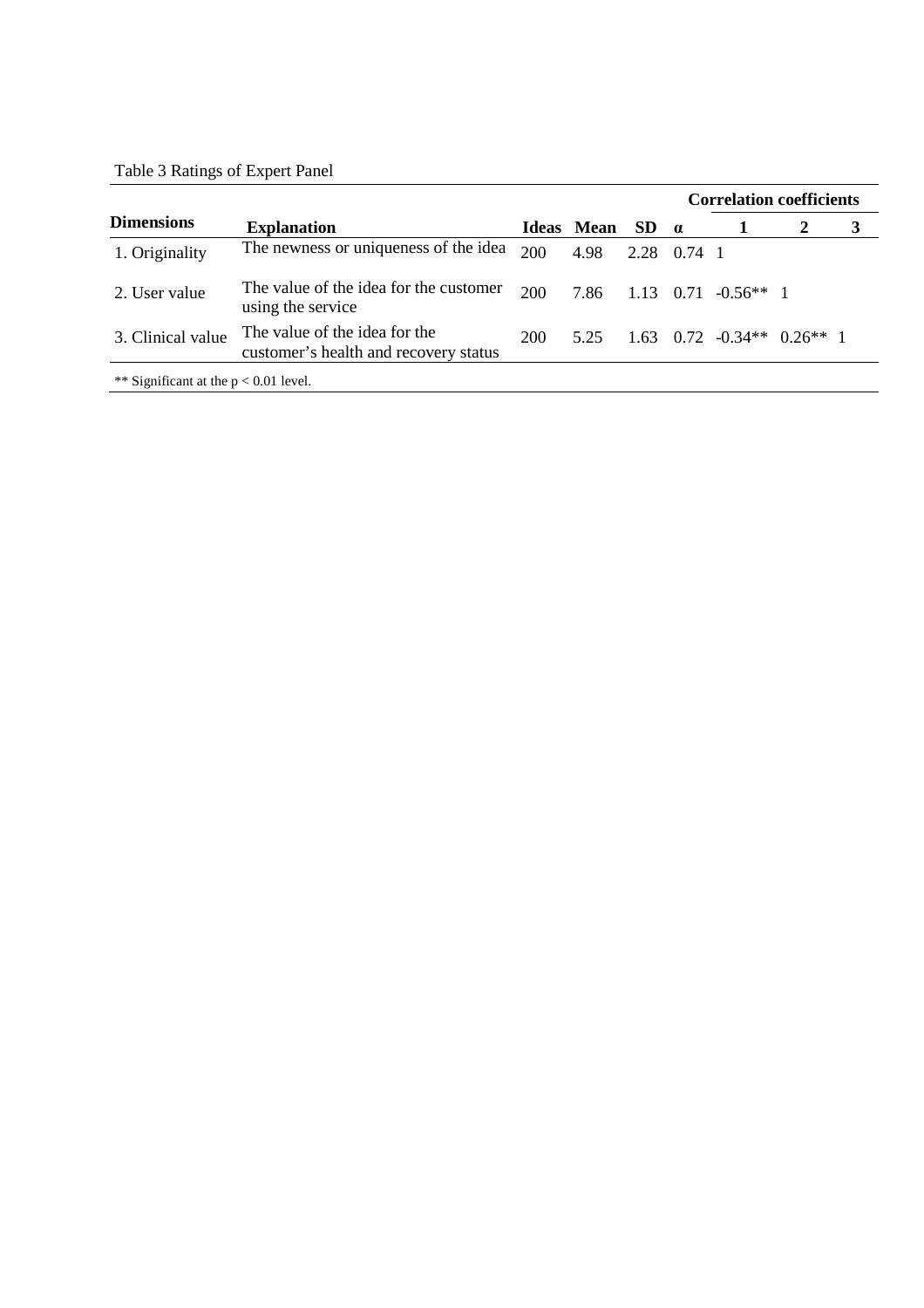Table 4 Examples of ideas for different settings

| <b>Place</b>            | <b>Examples of ideas</b>                                                                                                                                                                                                                                    |                  | <b>Ratings</b> |                  |  |  |
|-------------------------|-------------------------------------------------------------------------------------------------------------------------------------------------------------------------------------------------------------------------------------------------------------|------------------|----------------|------------------|--|--|
|                         |                                                                                                                                                                                                                                                             | Originality      | User value     | Clinical value   |  |  |
| <b>Service setting</b>  | I fully understand that the economy sets limits, but to be four people in the same room<br>is not ideal. I liked my roommates but different sleep sounds undeniably disrupt your<br>sleep.                                                                  | 3.6              | 5.6            | 6.6              |  |  |
|                         | Why can't they change the routines of ward rounds? Everyone was friendly but it just<br>seems a bit outdated. A personal conversation would be better.                                                                                                      | 5.4              | 7.4            | 5.4              |  |  |
|                         | Why not admit patients later in the evening? After 7 pm, if possible [for surgery next<br>day].                                                                                                                                                             | 8.8              | 7.2            | $\overline{c}$   |  |  |
|                         | It was my time to go home. Had all the papers in my hand. Too much waiting before I<br>was ready to go. Instead of four hours, this should be done in one hour. They need<br>better coordination.                                                           | 3.8              | 9.6            | 5                |  |  |
|                         | It is incredibly important to have a personal and empathetic approach [from<br>healthcare professionals]. To be seen and listened to.                                                                                                                       | $\overline{2}$   | 9.4            | 8.2              |  |  |
|                         | The doctors need to give more information about pain and swelling [after surgery],<br>so you know what to expect and can get a prescription for painkillers. That this was a<br>big operation and that experiencing great pain is normal.                   | 2.4              | 8              | 7.2              |  |  |
|                         | Would have liked some more pain relief, especially the first night after surgery.                                                                                                                                                                           | 1.8              | 9              | 7                |  |  |
| <b>Customer setting</b> | I would want to have a support network. I know that it is not a major thing to have a<br>hip replacement, but despite this, it is the everyday questions I want answered. In my<br>circle of friends, there is no one my age that has this type of problem. | $\overline{4.8}$ | 7.6            | $\overline{6.2}$ |  |  |
|                         | You need to plan ahead for three months of rehabilitation on crutches. There are a lot 4.6<br>of things you are not able to do or need help with during this time.                                                                                          |                  | 7.6            | 3.4              |  |  |
|                         | Walk lots, but take several shorter walks rather than one long walk in the beginning.                                                                                                                                                                       | 5                | 7.2            | 6                |  |  |
|                         | Take the morning medication earlier so it has time to work before walking the dog.                                                                                                                                                                          | 5.2              | 5.2            | 7.2              |  |  |
|                         | When you have a lot of pain, like I have, it is often better with motion, as resting too<br>much makes you stiff and that makes it even worse.                                                                                                              | 2.4              | 8.6            | 6.6              |  |  |
|                         | To ease the pain in the hip during nighttime, you must have at least three pillows<br>between your knees.                                                                                                                                                   | 7.8              | 6.2            | 4.8              |  |  |
|                         | It is important to push the limits all the time, without being stupid.                                                                                                                                                                                      | 7.2              | 7.6            | 6.6              |  |  |